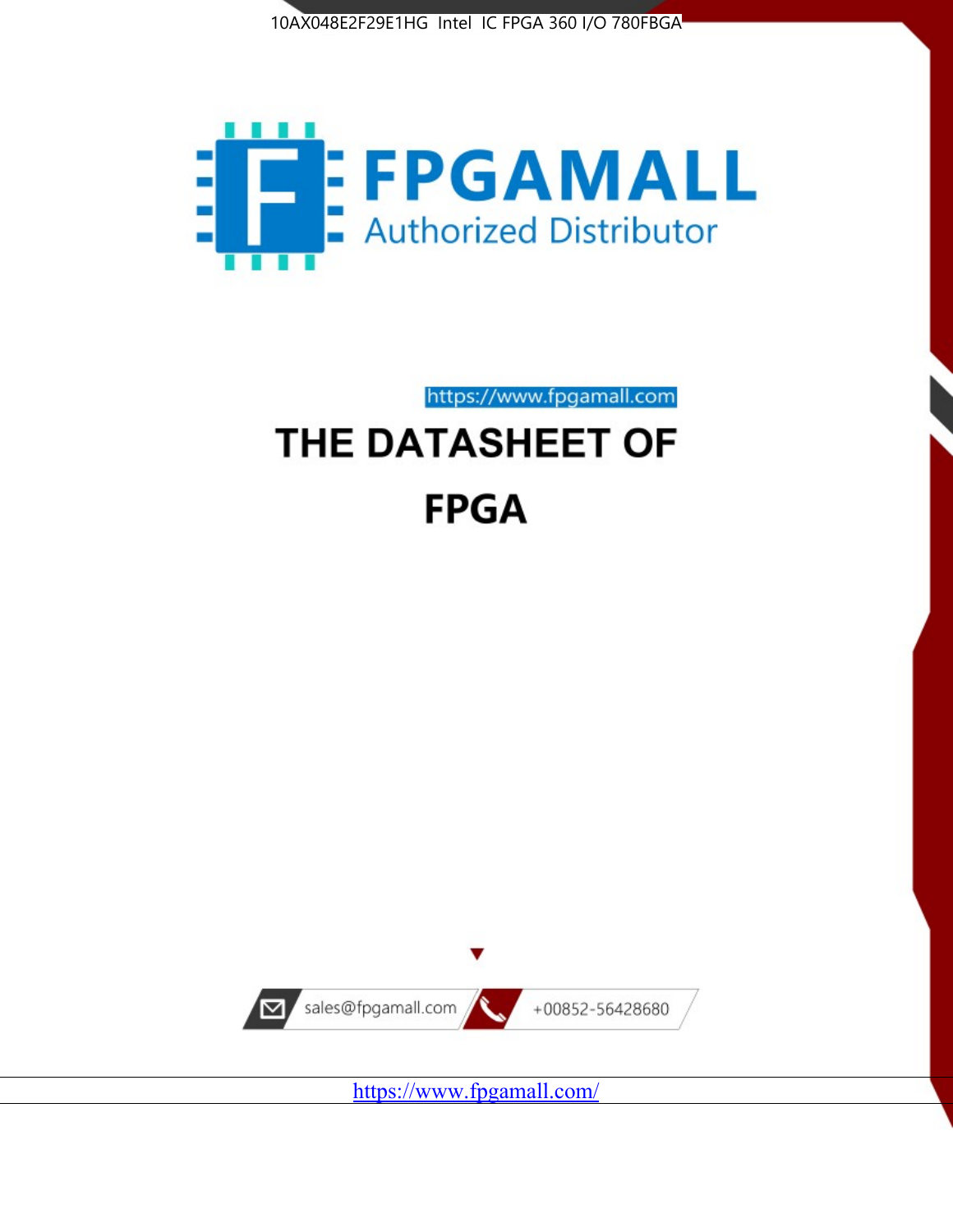10AX048E2F29E1HG Intel IC FPGA 360 I/O 780FBGA



# **Intel® Arria® 10 Device Overview**



**A10-OVERVIEW | 2018.12.06** Latest document on the web: **[PDF](https://www.intel.com/content/dam/www/programmable/us/en/pdfs/literature/hb/arria-10/a10_overview.pdf)** | **[HTML](https://www.intel.com/content/www/us/en/programmable/documentation/sam1403480274650.html)**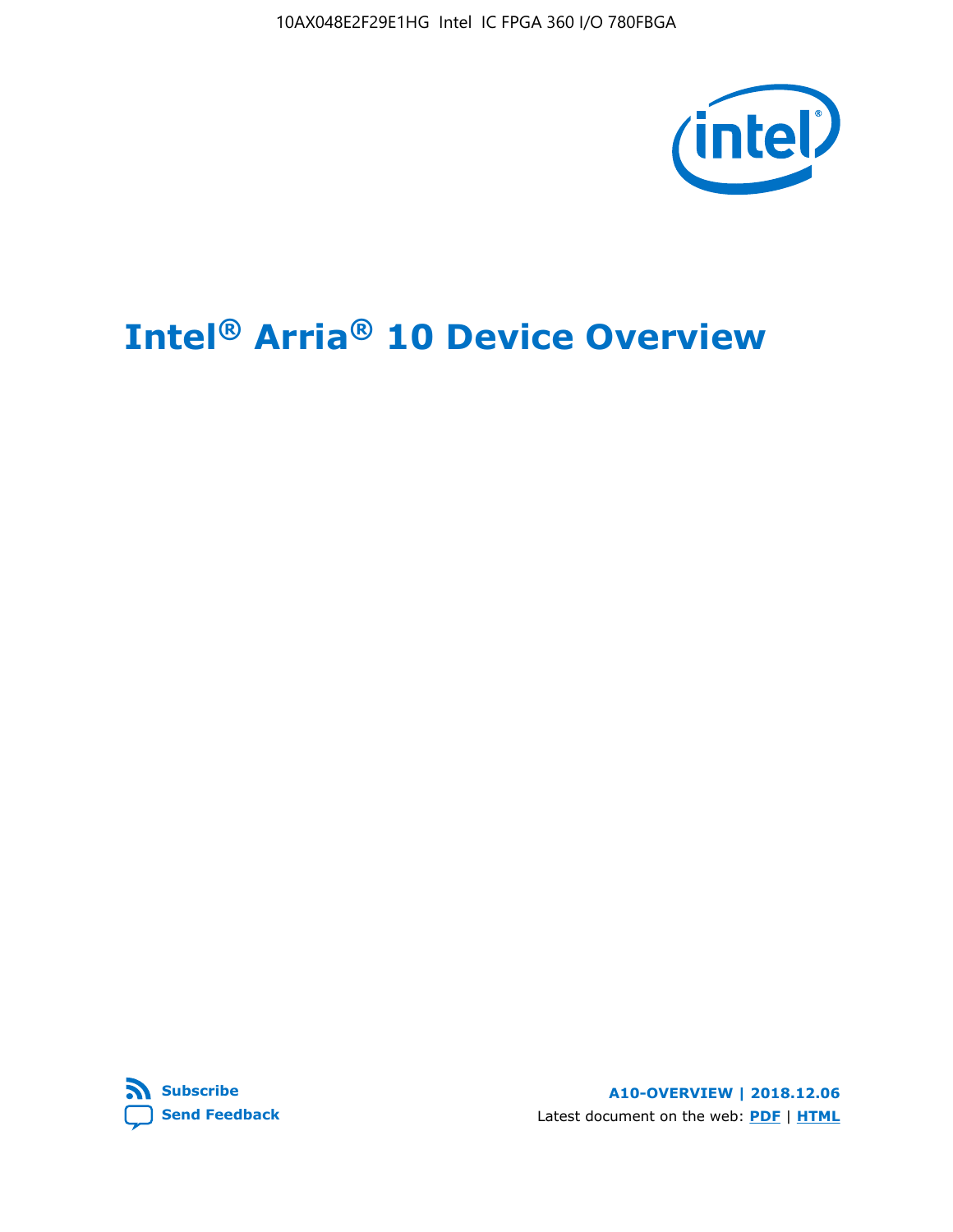

**Contents** 

## **Contents**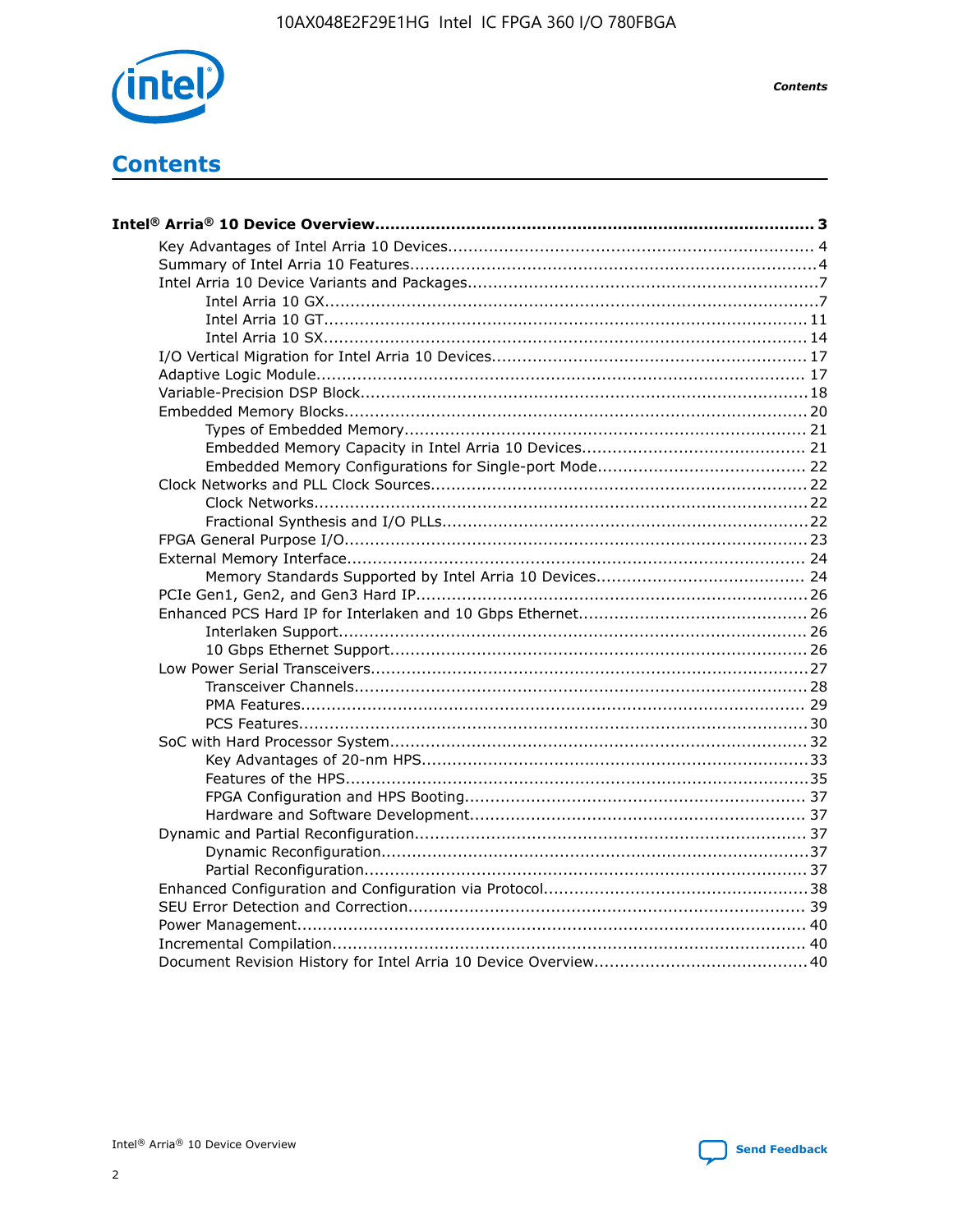**A10-OVERVIEW | 2018.12.06**

**[Send Feedback](mailto:FPGAtechdocfeedback@intel.com?subject=Feedback%20on%20Intel%20Arria%2010%20Device%20Overview%20(A10-OVERVIEW%202018.12.06)&body=We%20appreciate%20your%20feedback.%20In%20your%20comments,%20also%20specify%20the%20page%20number%20or%20paragraph.%20Thank%20you.)**



## **Intel® Arria® 10 Device Overview**

The Intel<sup>®</sup> Arria<sup>®</sup> 10 device family consists of high-performance and power-efficient 20 nm mid-range FPGAs and SoCs.

Intel Arria 10 device family delivers:

- Higher performance than the previous generation of mid-range and high-end FPGAs.
- Power efficiency attained through a comprehensive set of power-saving technologies.

The Intel Arria 10 devices are ideal for high performance, power-sensitive, midrange applications in diverse markets.

| <b>Market</b>         | <b>Applications</b>                                                                                               |
|-----------------------|-------------------------------------------------------------------------------------------------------------------|
| Wireless              | Channel and switch cards in remote radio heads<br>٠<br>Mobile backhaul<br>٠                                       |
| Wireline              | 40G/100G muxponders and transponders<br>٠<br>100G line cards<br>٠<br><b>Bridging</b><br>٠<br>Aggregation<br>٠     |
| <b>Broadcast</b>      | Studio switches<br>٠<br>Servers and transport<br>٠<br>Videoconferencing<br>٠<br>Professional audio and video<br>٠ |
| Computing and Storage | Flash cache<br>٠<br>Cloud computing servers<br>٠<br>Server acceleration<br>٠                                      |
| Medical               | Diagnostic scanners<br>٠<br>Diagnostic imaging<br>٠                                                               |
| Military              | Missile guidance and control<br>٠<br>Radar<br>٠<br>Electronic warfare<br>٠<br>Secure communications<br>٠          |

#### **Table 1. Sample Markets and Ideal Applications for Intel Arria 10 Devices**

#### **Related Information**

- [Intel Arria 10 Device Handbook: Known Issues](http://www.altera.com/support/kdb/solutions/rd07302013_646.html) Lists the planned updates to the *Intel Arria 10 Device Handbook* chapters.
- [Intel Arria 10 GX/GT Device Errata and Design Recommendations](https://www.intel.com/content/www/us/en/programmable/documentation/agz1493851706374.html#yqz1494433888646)
- [Intel Arria 10 SX Device Errata and Design Recommendations](https://www.intel.com/content/www/us/en/programmable/documentation/cru1462832385668.html#cru1462832558642)

Intel Corporation. All rights reserved. Intel, the Intel logo, Altera, Arria, Cyclone, Enpirion, MAX, Nios, Quartus and Stratix words and logos are trademarks of Intel Corporation or its subsidiaries in the U.S. and/or other countries. Intel warrants performance of its FPGA and semiconductor products to current specifications in accordance with Intel's standard warranty, but reserves the right to make changes to any products and services at any time without notice. Intel assumes no responsibility or liability arising out of the application or use of any information, product, or service described herein except as expressly agreed to in writing by Intel. Intel customers are advised to obtain the latest version of device specifications before relying on any published information and before placing orders for products or services. \*Other names and brands may be claimed as the property of others.

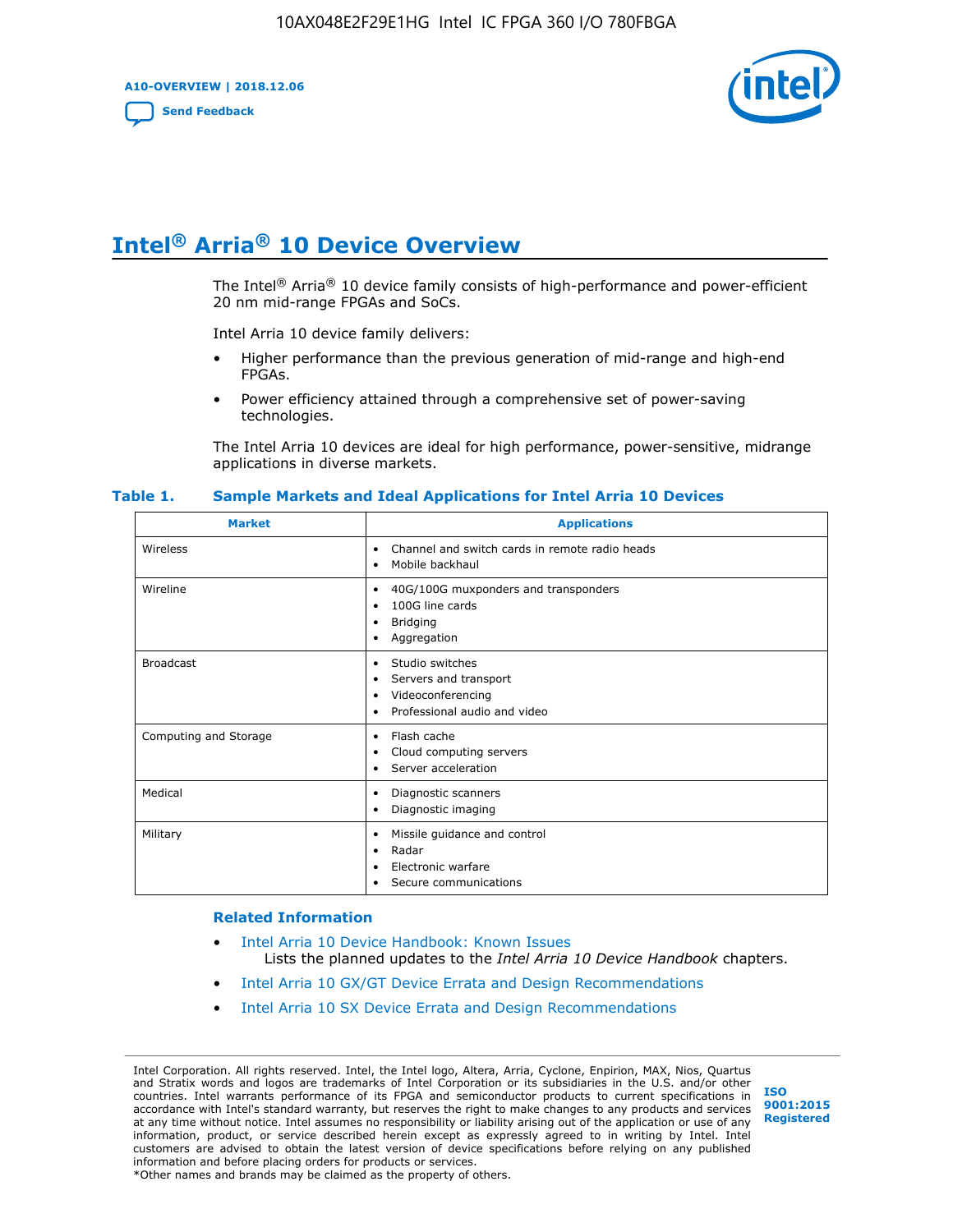

## **Key Advantages of Intel Arria 10 Devices**

#### **Table 2. Key Advantages of the Intel Arria 10 Device Family**

| <b>Advantage</b>                                                                                          | <b>Supporting Feature</b>                                                                                                                                                                                                                                                                                                |
|-----------------------------------------------------------------------------------------------------------|--------------------------------------------------------------------------------------------------------------------------------------------------------------------------------------------------------------------------------------------------------------------------------------------------------------------------|
| Enhanced core architecture                                                                                | Built on TSMC's 20 nm process technology<br>٠<br>60% higher performance than the previous generation of mid-range FPGAs<br>٠<br>15% higher performance than the fastest previous-generation FPGA<br>٠                                                                                                                    |
| High-bandwidth integrated<br>transceivers                                                                 | Short-reach rates up to 25.8 Gigabits per second (Gbps)<br>٠<br>Backplane capability up to 12.5 Gbps<br>٠<br>Integrated 10GBASE-KR and 40GBASE-KR4 Forward Error Correction (FEC)<br>٠                                                                                                                                   |
| Improved logic integration and<br>hard IP blocks                                                          | 8-input adaptive logic module (ALM)<br>٠<br>Up to 65.6 megabits (Mb) of embedded memory<br>٠<br>Variable-precision digital signal processing (DSP) blocks<br>Fractional synthesis phase-locked loops (PLLs)<br>Hard PCI Express Gen3 IP blocks<br>Hard memory controllers and PHY up to 2,400 Megabits per second (Mbps) |
| Second generation hard<br>processor system (HPS) with<br>integrated ARM* Cortex*-A9*<br>MPCore* processor | Tight integration of a dual-core ARM Cortex-A9 MPCore processor, hard IP, and an<br>٠<br>FPGA in a single Intel Arria 10 system-on-a-chip (SoC)<br>Supports over 128 Gbps peak bandwidth with integrated data coherency between<br>$\bullet$<br>the processor and the FPGA fabric                                        |
| Advanced power savings                                                                                    | Comprehensive set of advanced power saving features<br>٠<br>Power-optimized MultiTrack routing and core architecture<br>٠<br>Up to 40% lower power compared to previous generation of mid-range FPGAs<br>٠<br>Up to 60% lower power compared to previous generation of high-end FPGAs<br>٠                               |

## **Summary of Intel Arria 10 Features**

#### **Table 3. Summary of Features for Intel Arria 10 Devices**

| <b>Feature</b>                  | <b>Description</b>                                                                                                                                                                                                                                                                                                                                                                                           |
|---------------------------------|--------------------------------------------------------------------------------------------------------------------------------------------------------------------------------------------------------------------------------------------------------------------------------------------------------------------------------------------------------------------------------------------------------------|
| Technology                      | TSMC's 20-nm SoC process technology<br>٠<br>Allows operation at a lower $V_{CC}$ level of 0.82 V instead of the 0.9 V standard $V_{CC}$ core voltage                                                                                                                                                                                                                                                         |
| Packaging                       | 1.0 mm ball-pitch Fineline BGA packaging<br>٠<br>0.8 mm ball-pitch Ultra Fineline BGA packaging<br>Multiple devices with identical package footprints for seamless migration between different<br><b>FPGA</b> densities<br>Devices with compatible package footprints allow migration to next generation high-end<br>Stratix <sup>®</sup> 10 devices<br>RoHS, leaded $(1)$ , and lead-free (Pb-free) options |
| High-performance<br>FPGA fabric | Enhanced 8-input ALM with four registers<br>Improved multi-track routing architecture to reduce congestion and improve compilation time<br>Hierarchical core clocking architecture<br>Fine-grained partial reconfiguration                                                                                                                                                                                   |
| Internal memory<br>blocks       | M20K-20-Kb memory blocks with hard error correction code (ECC)<br>٠<br>Memory logic array block (MLAB)-640-bit memory                                                                                                                                                                                                                                                                                        |
|                                 | continued                                                                                                                                                                                                                                                                                                                                                                                                    |



<sup>(1)</sup> Contact Intel for availability.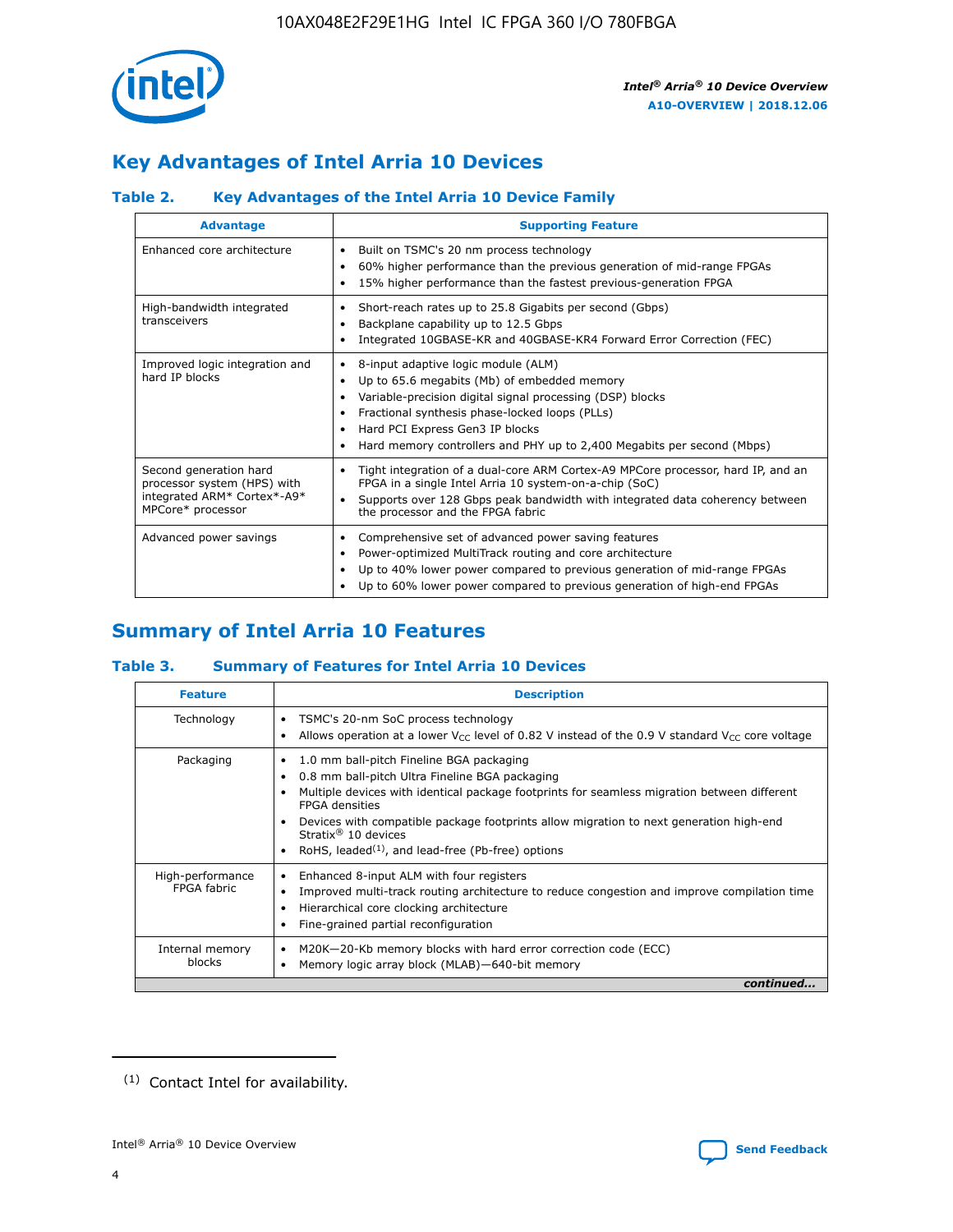$\mathsf{r}$ 



| <b>Feature</b>                         | <b>Description</b>                                                                                             |                                                                                                                                                                                                                                                                                                                                                                                                                                                                                                                                                                                                                                                                                                                                                                                                                                        |  |  |  |  |  |
|----------------------------------------|----------------------------------------------------------------------------------------------------------------|----------------------------------------------------------------------------------------------------------------------------------------------------------------------------------------------------------------------------------------------------------------------------------------------------------------------------------------------------------------------------------------------------------------------------------------------------------------------------------------------------------------------------------------------------------------------------------------------------------------------------------------------------------------------------------------------------------------------------------------------------------------------------------------------------------------------------------------|--|--|--|--|--|
| Embedded Hard IP<br>blocks             | Variable-precision DSP                                                                                         | Native support for signal processing precision levels from $18 \times 19$ to<br>54 x 54<br>Native support for 27 x 27 multiplier mode<br>64-bit accumulator and cascade for systolic finite impulse responses<br>(FIRs)<br>Internal coefficient memory banks<br>$\bullet$<br>Preadder/subtractor for improved efficiency<br>Additional pipeline register to increase performance and reduce<br>power<br>Supports floating point arithmetic:<br>- Perform multiplication, addition, subtraction, multiply-add,<br>multiply-subtract, and complex multiplication.<br>- Supports multiplication with accumulation capability, cascade<br>summation, and cascade subtraction capability.<br>- Dynamic accumulator reset control.<br>- Support direct vector dot and complex multiplication chaining<br>multiply floating point DSP blocks. |  |  |  |  |  |
|                                        | Memory controller                                                                                              | DDR4, DDR3, and DDR3L                                                                                                                                                                                                                                                                                                                                                                                                                                                                                                                                                                                                                                                                                                                                                                                                                  |  |  |  |  |  |
|                                        | PCI Express*                                                                                                   | PCI Express (PCIe*) Gen3 (x1, x2, x4, or x8), Gen2 (x1, x2, x4, or x8)<br>and Gen1 (x1, x2, x4, or x8) hard IP with complete protocol stack,<br>endpoint, and root port                                                                                                                                                                                                                                                                                                                                                                                                                                                                                                                                                                                                                                                                |  |  |  |  |  |
|                                        | Transceiver I/O                                                                                                | 10GBASE-KR/40GBASE-KR4 Forward Error Correction (FEC)<br>PCS hard IPs that support:<br>$\bullet$<br>- 10-Gbps Ethernet (10GbE)<br>- PCIe PIPE interface<br>$-$ Interlaken<br>- Gbps Ethernet (GbE)<br>- Common Public Radio Interface (CPRI) with deterministic latency<br>support<br>- Gigabit-capable passive optical network (GPON) with fast lock-<br>time support<br>13.5G JESD204b<br>$\bullet$<br>8B/10B, 64B/66B, 64B/67B encoders and decoders<br>Custom mode support for proprietary protocols                                                                                                                                                                                                                                                                                                                               |  |  |  |  |  |
| Core clock networks                    | $\bullet$<br>$\bullet$                                                                                         | Up to 800 MHz fabric clocking, depending on the application:<br>- 667 MHz external memory interface clocking with 2,400 Mbps DDR4 interface<br>- 800 MHz LVDS interface clocking with 1,600 Mbps LVDS interface<br>Global, regional, and peripheral clock networks<br>Clock networks that are not used can be gated to reduce dynamic power                                                                                                                                                                                                                                                                                                                                                                                                                                                                                            |  |  |  |  |  |
| Phase-locked loops<br>(PLLs)           | High-resolution fractional synthesis PLLs:<br>$\bullet$<br>Integer PLLs:<br>- Adjacent to general purpose I/Os | - Precision clock synthesis, clock delay compensation, and zero delay buffering (ZDB)<br>- Support integer mode and fractional mode<br>- Fractional mode support with third-order delta-sigma modulation<br>- Support external memory and LVDS interfaces                                                                                                                                                                                                                                                                                                                                                                                                                                                                                                                                                                              |  |  |  |  |  |
| FPGA General-purpose<br>$I/Os$ (GPIOs) | On-chip termination (OCT)                                                                                      | 1.6 Gbps LVDS-every pair can be configured as receiver or transmitter<br>1.2 V to 3.0 V single-ended LVTTL/LVCMOS interfacing                                                                                                                                                                                                                                                                                                                                                                                                                                                                                                                                                                                                                                                                                                          |  |  |  |  |  |
| <b>External Memory</b><br>Interface    |                                                                                                                | Hard memory controller- DDR4, DDR3, and DDR3L support<br>$-$ DDR4 $-$ speeds up to 1,200 MHz/2,400 Mbps<br>- DDR3-speeds up to 1,067 MHz/2,133 Mbps<br>Soft memory controller—provides support for RLDRAM $3^{(2)}$ , QDR IV $^{(2)}$ , and QDR II+<br>continued                                                                                                                                                                                                                                                                                                                                                                                                                                                                                                                                                                       |  |  |  |  |  |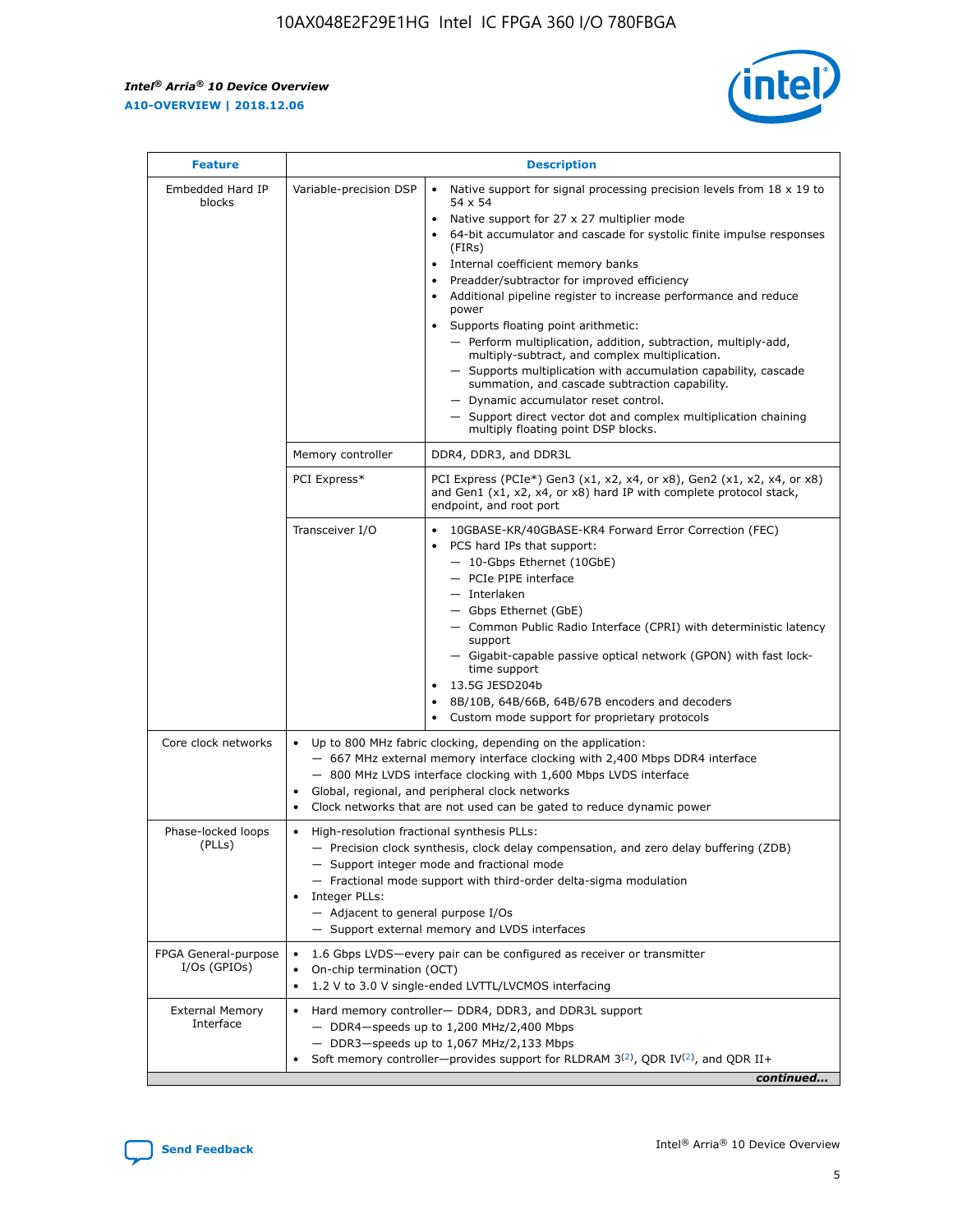

| <b>Feature</b>                                    | <b>Description</b>                                                                                                                                                                                                                                                                                                                                                                                                                                                                                                                                                                                                                                  |
|---------------------------------------------------|-----------------------------------------------------------------------------------------------------------------------------------------------------------------------------------------------------------------------------------------------------------------------------------------------------------------------------------------------------------------------------------------------------------------------------------------------------------------------------------------------------------------------------------------------------------------------------------------------------------------------------------------------------|
| Low-power serial<br>transceivers                  | • Continuous operating range:<br>- Intel Arria 10 GX-1 Gbps to 17.4 Gbps<br>- Intel Arria 10 GT-1 Gbps to 25.8 Gbps<br>Backplane support:<br>- Intel Arria 10 GX-up to 12.5<br>- Intel Arria 10 GT-up to 12.5<br>Extended range down to 125 Mbps with oversampling<br>ATX transmit PLLs with user-configurable fractional synthesis capability<br>Electronic Dispersion Compensation (EDC) support for XFP, SFP+, QSFP, and CFP optical<br>module<br>Adaptive linear and decision feedback equalization<br>$\bullet$<br>Transmitter pre-emphasis and de-emphasis<br>$\bullet$<br>Dynamic partial reconfiguration of individual transceiver channels |
| <b>HPS</b><br>(Intel Arria 10 SX<br>devices only) | Dual-core ARM Cortex-A9 MPCore processor-1.2 GHz CPU with<br>Processor and system<br>$\bullet$<br>1.5 GHz overdrive capability<br>256 KB on-chip RAM and 64 KB on-chip ROM<br>System peripherals—general-purpose timers, watchdog timers, direct<br>memory access (DMA) controller, FPGA configuration manager, and<br>clock and reset managers<br>Security features-anti-tamper, secure boot, Advanced Encryption<br>Standard (AES) and authentication (SHA)<br>ARM CoreSight* JTAG debug access port, trace port, and on-chip<br>trace storage                                                                                                    |
|                                                   | <b>External interfaces</b><br>Hard memory interface-Hard memory controller (2,400 Mbps DDR4,<br>$\bullet$<br>and 2,133 Mbps DDR3), Quad serial peripheral interface (QSPI) flash<br>controller, NAND flash controller, direct memory access (DMA)<br>controller, Secure Digital/MultiMediaCard (SD/MMC) controller<br>Communication interface-10/100/1000 Ethernet media access<br>control (MAC), USB On-The-GO (OTG) controllers, I <sup>2</sup> C controllers,<br>UART 16550, serial peripheral interface (SPI), and up to 62<br>HPS GPIO interfaces (48 direct-share I/Os)                                                                       |
|                                                   | High-performance ARM AMBA* AXI bus bridges that support<br>Interconnects to core<br>$\bullet$<br>simultaneous read and write<br>HPS-FPGA bridges-include the FPGA-to-HPS, HPS-to-FPGA, and<br>$\bullet$<br>lightweight HPS-to-FPGA bridges that allow the FPGA fabric to issue<br>transactions to slaves in the HPS, and vice versa<br>Configuration bridge that allows HPS configuration manager to<br>configure the core logic via dedicated 32-bit configuration port<br>FPGA-to-HPS SDRAM controller bridge-provides configuration<br>interfaces for the multiport front end (MPFE) of the HPS SDRAM<br>controller                              |
| Configuration                                     | Tamper protection—comprehensive design protection to protect your valuable IP investments<br>Enhanced 256-bit advanced encryption standard (AES) design security with authentication<br>٠<br>Configuration via protocol (CvP) using PCIe Gen1, Gen2, or Gen3<br>continued                                                                                                                                                                                                                                                                                                                                                                           |

<sup>(2)</sup> Intel Arria 10 devices support this external memory interface using hard PHY with soft memory controller.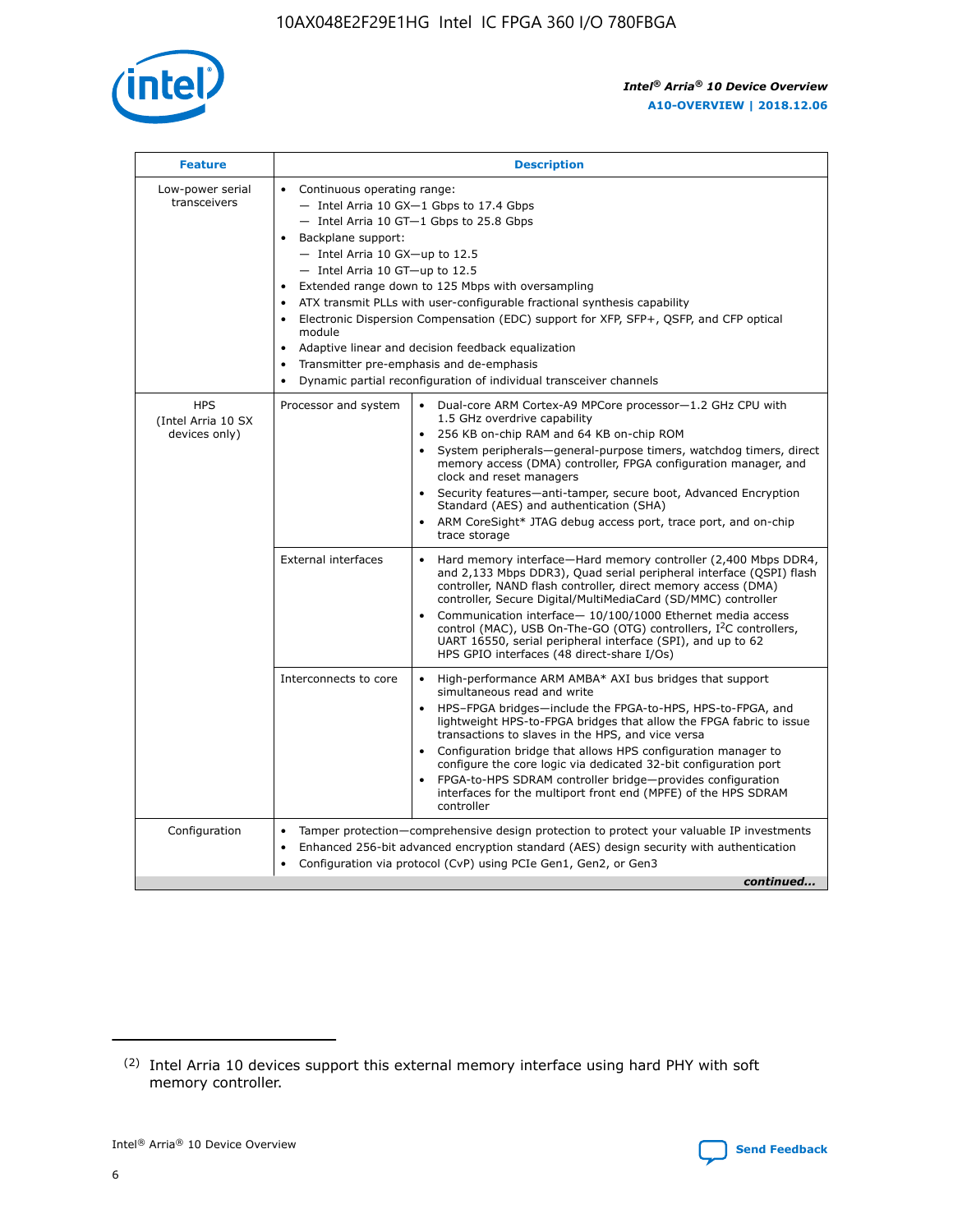

| <b>Feature</b>     | <b>Description</b>                                                                                                                                                                                               |
|--------------------|------------------------------------------------------------------------------------------------------------------------------------------------------------------------------------------------------------------|
|                    | Dynamic reconfiguration of the transceivers and PLLs<br>Fine-grained partial reconfiguration of the core fabric<br>Active Serial x4 Interface<br>$\bullet$                                                       |
| Power management   | SmartVID<br>Low static power device options<br>Programmable Power Technology<br>Intel Quartus <sup>®</sup> Prime integrated power analysis                                                                       |
| Software and tools | Intel Quartus Prime design suite<br>Transceiver toolkit<br>Platform Designer system integration tool<br>DSP Builder for Intel FPGAs<br>OpenCL <sup>™</sup> support<br>Intel SoC FPGA Embedded Design Suite (EDS) |

#### **Related Information**

[Intel Arria 10 Transceiver PHY Overview](https://www.intel.com/content/www/us/en/programmable/documentation/nik1398707230472.html#nik1398706768037) Provides details on Intel Arria 10 transceivers.

## **Intel Arria 10 Device Variants and Packages**

#### **Table 4. Device Variants for the Intel Arria 10 Device Family**

| <b>Variant</b>    | <b>Description</b>                                                                                                                                                                                                     |
|-------------------|------------------------------------------------------------------------------------------------------------------------------------------------------------------------------------------------------------------------|
| Intel Arria 10 GX | FPGA featuring 17.4 Gbps transceivers for short reach applications with 12.5 backplane driving<br>capability.                                                                                                          |
| Intel Arria 10 GT | FPGA featuring:<br>17.4 Gbps transceivers for short reach applications with 12.5 backplane driving capability.<br>25.8 Gbps transceivers for supporting CAUI-4 and CEI-25G applications with CFP2 and CFP4<br>modules. |
| Intel Arria 10 SX | SoC integrating ARM-based HPS and FPGA featuring 17.4 Gbps transceivers for short reach<br>applications with 12.5 backplane driving capability.                                                                        |

## **Intel Arria 10 GX**

This section provides the available options, maximum resource counts, and package plan for the Intel Arria 10 GX devices.

The information in this section is correct at the time of publication. For the latest information and to get more details, refer to the Intel FPGA Product Selector.

#### **Related Information**

#### [Intel FPGA Product Selector](http://www.altera.com/products/selector/psg-selector.html) Provides the latest information on Intel products.

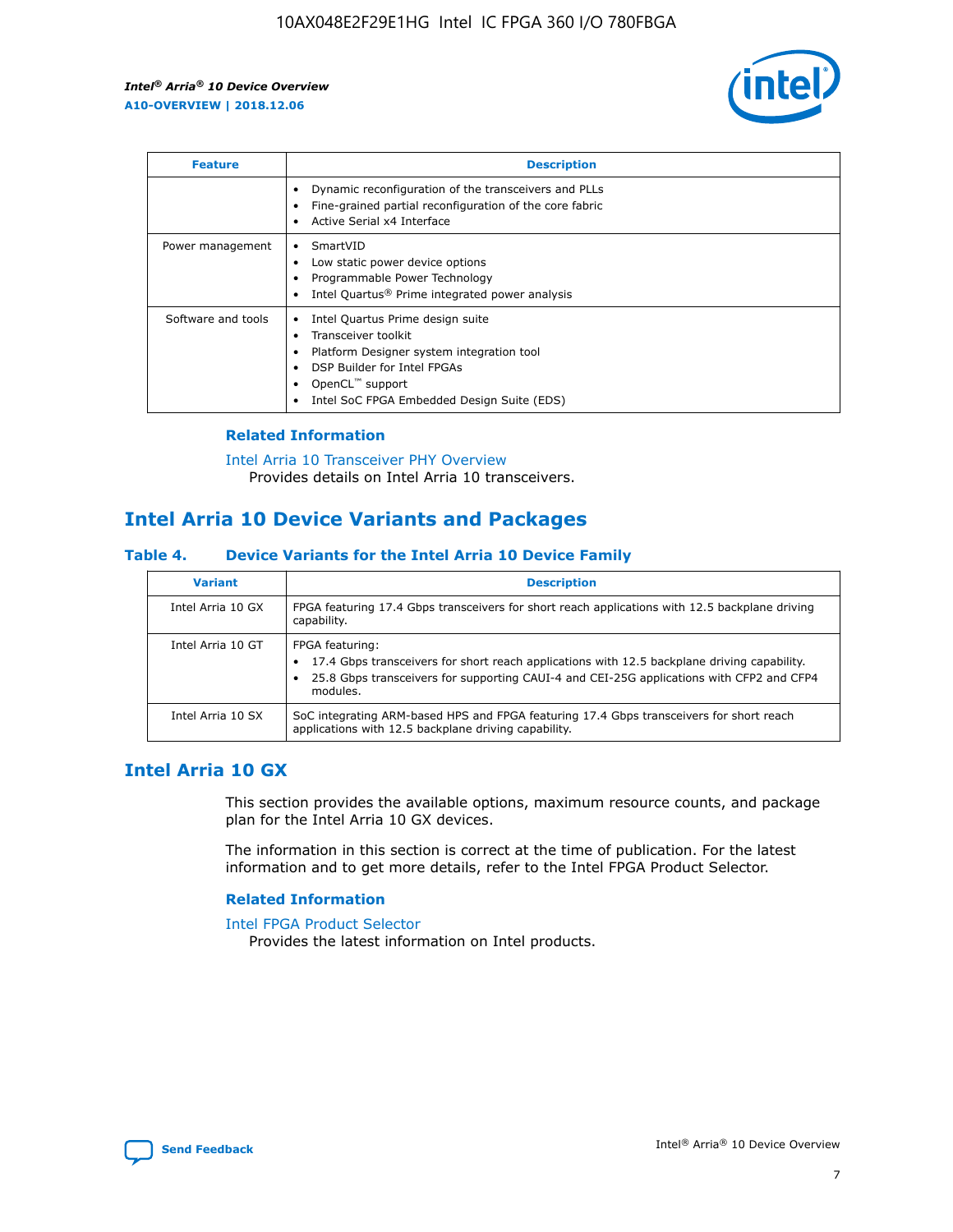

## **Available Options**





#### **Related Information**

[Transceiver Performance for Intel Arria 10 GX/SX Devices](https://www.intel.com/content/www/us/en/programmable/documentation/mcn1413182292568.html#mcn1413213965502) Provides more information about the transceiver speed grade.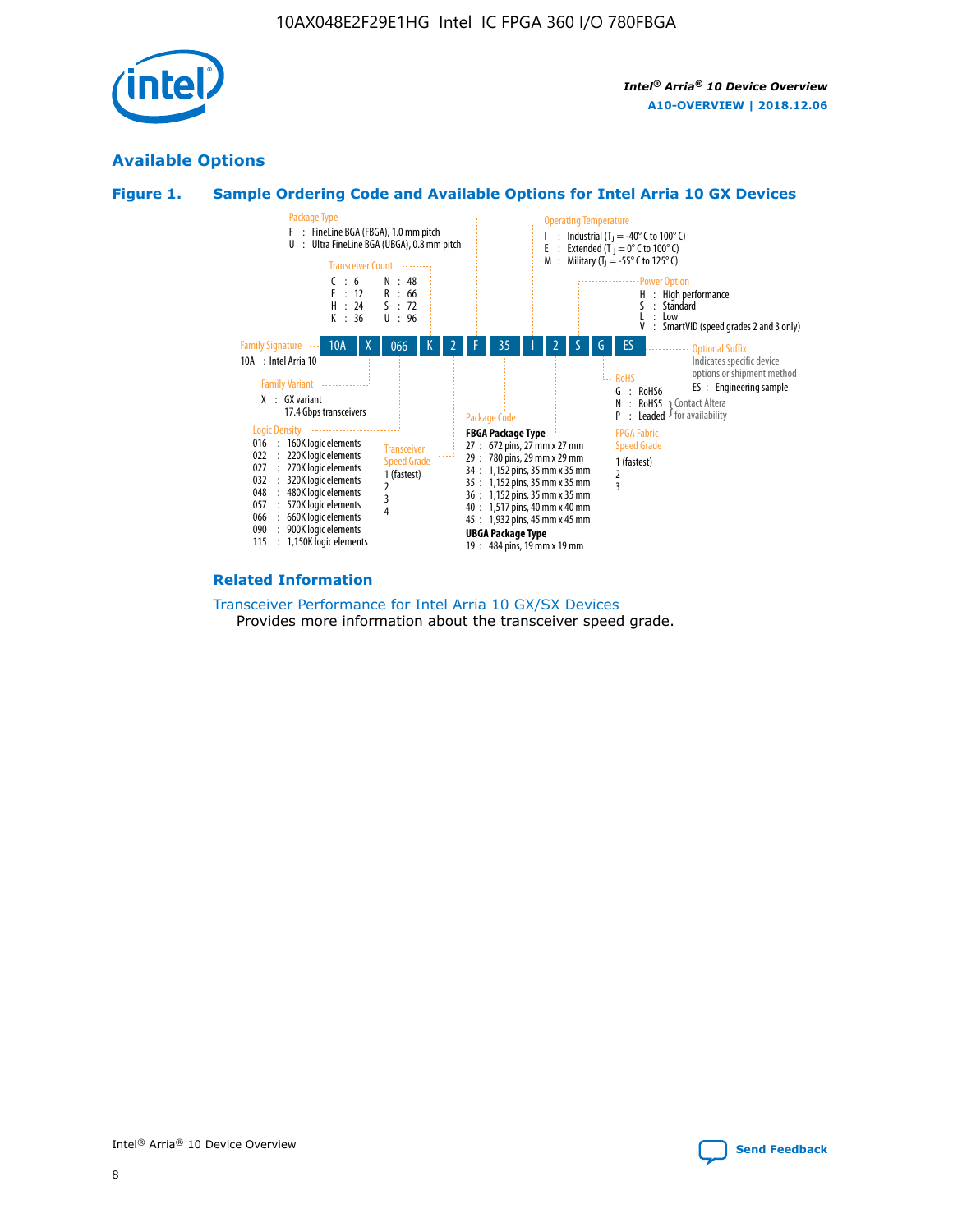

## **Maximum Resources**

#### **Table 5. Maximum Resource Counts for Intel Arria 10 GX Devices (GX 160, GX 220, GX 270, GX 320, and GX 480)**

| <b>Resource</b>              |                         | <b>Product Line</b> |                                |                |                |                |  |  |  |
|------------------------------|-------------------------|---------------------|--------------------------------|----------------|----------------|----------------|--|--|--|
|                              |                         | <b>GX 160</b>       | <b>GX 220</b><br><b>GX 270</b> |                | <b>GX 320</b>  | <b>GX 480</b>  |  |  |  |
| Logic Elements (LE) (K)      |                         | 160                 | 220                            | 270            | 320            | 480            |  |  |  |
| <b>ALM</b>                   |                         | 61,510              | 80,330                         | 101,620        | 119,900        | 183,590        |  |  |  |
| Register                     |                         | 246,040             | 406,480<br>321,320             |                | 479,600        | 734,360        |  |  |  |
| Memory (Kb)                  | M <sub>20</sub> K       | 8,800               | 11,740                         | 15,000         | 17,820         | 28,620         |  |  |  |
|                              | <b>MLAB</b>             | 1,050               | 1,690                          | 2,452          | 2,727          | 4,164          |  |  |  |
| Variable-precision DSP Block |                         | 156                 | 192                            | 830            | 985            | 1,368          |  |  |  |
|                              | 18 x 19 Multiplier      |                     | 384                            | 1,970<br>1,660 |                | 2,736          |  |  |  |
| PLL                          | Fractional<br>Synthesis | 6                   | 6                              | 8              | 8              | 12             |  |  |  |
|                              | I/O                     | 6                   | 6                              | 8              | 8              | 12             |  |  |  |
| 17.4 Gbps Transceiver        |                         | 12                  | 12                             | 24             | 24             | 36             |  |  |  |
| GPIO <sup>(3)</sup>          |                         | 288                 | 288                            | 384            | 384            |                |  |  |  |
| LVDS Pair $(4)$              |                         | 120                 | 120                            | 168            | 168            | 222            |  |  |  |
| PCIe Hard IP Block           |                         | 1                   | 1                              | 2              | $\overline{2}$ | $\overline{2}$ |  |  |  |
| Hard Memory Controller       |                         | 6                   | 6                              | 8<br>8         |                | 12             |  |  |  |

<sup>(4)</sup> Each LVDS I/O pair can be used as differential input or output.



<sup>(3)</sup> The number of GPIOs does not include transceiver I/Os. In the Intel Quartus Prime software, the number of user I/Os includes transceiver I/Os.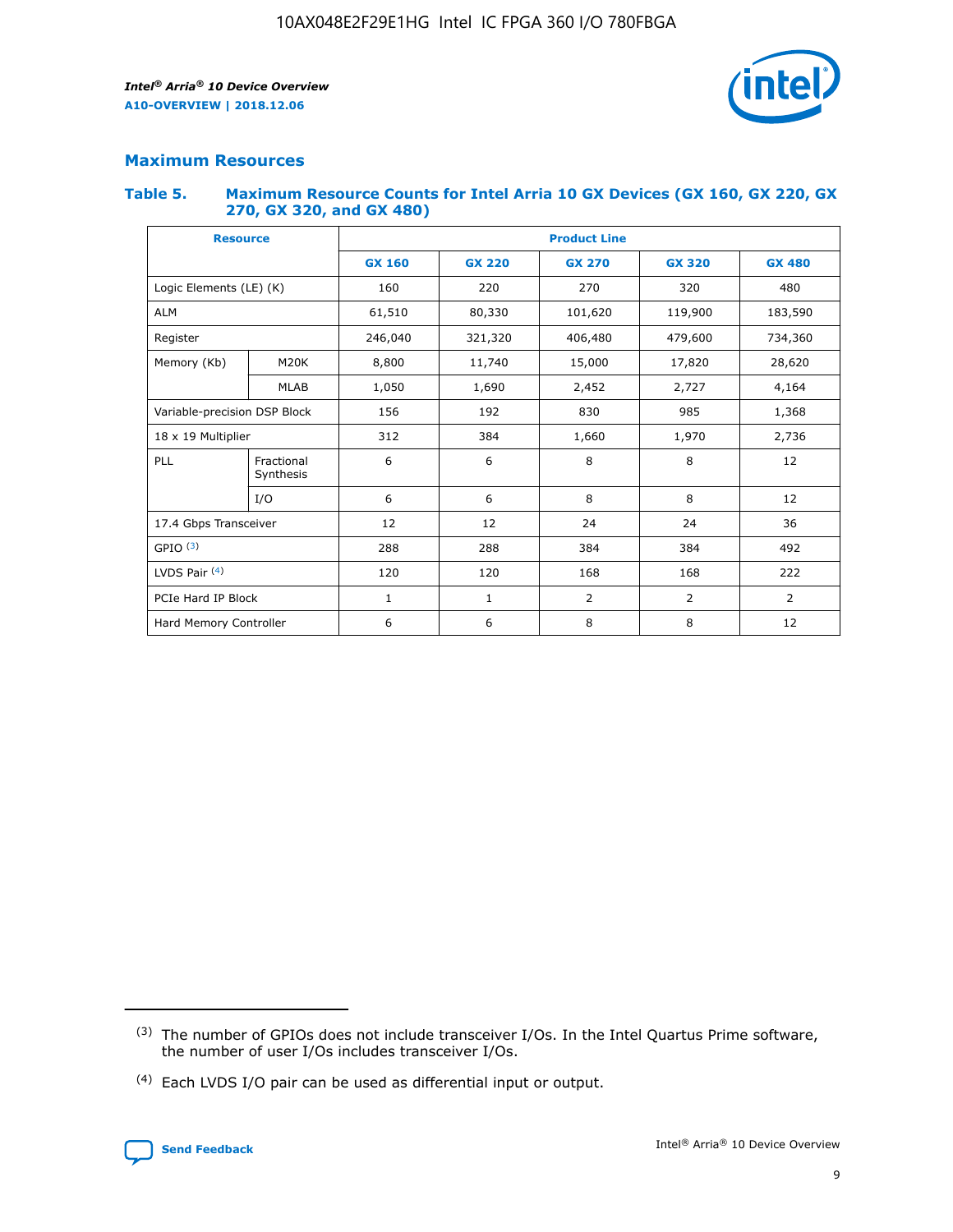

#### **Table 6. Maximum Resource Counts for Intel Arria 10 GX Devices (GX 570, GX 660, GX 900, and GX 1150)**

|                              | <b>Resource</b>         | <b>Product Line</b> |               |                |                |  |  |  |  |
|------------------------------|-------------------------|---------------------|---------------|----------------|----------------|--|--|--|--|
|                              |                         | <b>GX 570</b>       | <b>GX 660</b> | <b>GX 900</b>  | <b>GX 1150</b> |  |  |  |  |
| Logic Elements (LE) (K)      |                         | 570                 | 660           | 900            | 1,150          |  |  |  |  |
| <b>ALM</b>                   |                         | 217,080             | 251,680       | 339,620        | 427,200        |  |  |  |  |
| Register                     |                         | 868,320             | 1,006,720     |                | 1,708,800      |  |  |  |  |
| Memory (Kb)                  | <b>M20K</b>             | 36,000              | 42,620        | 48,460         | 54,260         |  |  |  |  |
|                              | <b>MLAB</b>             | 5,096               | 5,788         | 9,386          | 12,984         |  |  |  |  |
| Variable-precision DSP Block |                         | 1,523               | 1,687         | 1,518          | 1,518          |  |  |  |  |
| $18 \times 19$ Multiplier    |                         | 3,046               | 3,374         | 3,036          | 3,036          |  |  |  |  |
| PLL                          | Fractional<br>Synthesis | 16                  | 16            | 32             | 32             |  |  |  |  |
|                              | I/O                     | 16                  | 16            | 16             | 16             |  |  |  |  |
| 17.4 Gbps Transceiver        |                         | 48                  | 48            | 96             | 96             |  |  |  |  |
| GPIO <sup>(3)</sup>          |                         | 696                 | 696           | 768            | 768            |  |  |  |  |
| LVDS Pair $(4)$              |                         | 324                 | 324           |                | 384            |  |  |  |  |
| PCIe Hard IP Block           |                         | 2                   | 2             | $\overline{4}$ | $\overline{4}$ |  |  |  |  |
| Hard Memory Controller       |                         | 16                  | 16            | 16             | 16             |  |  |  |  |

## **Package Plan**

#### **Table 7. Package Plan for Intel Arria 10 GX Devices (U19, F27, and F29)**

Refer to I/O and High Speed I/O in Intel Arria 10 Devices chapter for the number of 3 V I/O, LVDS I/O, and LVDS channels in each device package.

| <b>Product Line</b> | U <sub>19</sub><br>$(19 \text{ mm} \times 19 \text{ mm})$<br>484-pin UBGA) |          |             |         | <b>F27</b><br>(27 mm × 27 mm,<br>672-pin FBGA) |             | <b>F29</b><br>(29 mm × 29 mm,<br>780-pin FBGA) |          |             |  |
|---------------------|----------------------------------------------------------------------------|----------|-------------|---------|------------------------------------------------|-------------|------------------------------------------------|----------|-------------|--|
|                     | 3 V I/O                                                                    | LVDS I/O | <b>XCVR</b> | 3 V I/O | LVDS I/O                                       | <b>XCVR</b> | 3 V I/O                                        | LVDS I/O | <b>XCVR</b> |  |
| GX 160              | 48                                                                         | 192      | 6           | 48      | 192                                            | 12          | 48                                             | 240      | 12          |  |
| GX 220              | 48                                                                         | 192      | 6           | 48      | 192                                            | 12          | 48                                             | 240      | 12          |  |
| GX 270              |                                                                            |          |             | 48      | 192                                            | 12          | 48                                             | 312      | 12          |  |
| GX 320              |                                                                            |          |             | 48      | 192                                            | 12          | 48                                             | 312      | 12          |  |
| GX 480              |                                                                            |          |             |         |                                                |             | 48                                             | 312      | 12          |  |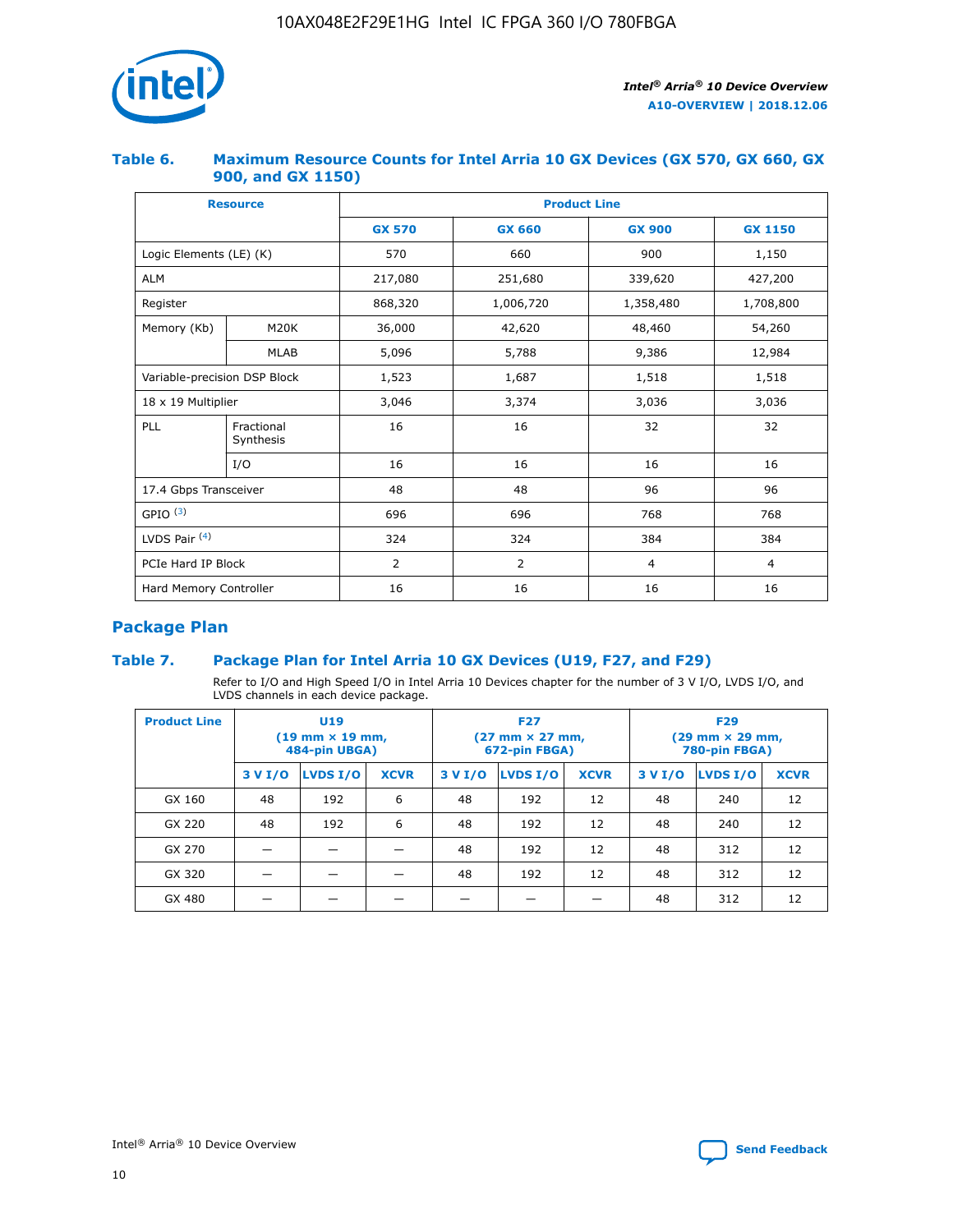

#### **Table 8. Package Plan for Intel Arria 10 GX Devices (F34, F35, NF40, and KF40)**

Refer to I/O and High Speed I/O in Intel Arria 10 Devices chapter for the number of 3 V I/O, LVDS I/O, and LVDS channels in each device package.

| <b>Product Line</b> | <b>F34</b><br>$(35 \text{ mm} \times 35 \text{ mm})$<br>1152-pin FBGA) |                    | <b>F35</b><br>$(35 \text{ mm} \times 35 \text{ mm})$<br><b>1152-pin FBGA)</b> |           | <b>KF40</b><br>$(40$ mm $\times$ 40 mm,<br>1517-pin FBGA) |             |           | <b>NF40</b><br>$(40$ mm $\times$ 40 mm,<br><b>1517-pin FBGA)</b> |             |            |                    |             |
|---------------------|------------------------------------------------------------------------|--------------------|-------------------------------------------------------------------------------|-----------|-----------------------------------------------------------|-------------|-----------|------------------------------------------------------------------|-------------|------------|--------------------|-------------|
|                     | 3V<br>I/O                                                              | <b>LVDS</b><br>I/O | <b>XCVR</b>                                                                   | 3V<br>I/O | <b>LVDS</b><br>I/O                                        | <b>XCVR</b> | 3V<br>I/O | <b>LVDS</b><br>I/O                                               | <b>XCVR</b> | 3 V<br>I/O | <b>LVDS</b><br>I/O | <b>XCVR</b> |
| GX 270              | 48                                                                     | 336                | 24                                                                            | 48        | 336                                                       | 24          |           |                                                                  |             |            |                    |             |
| GX 320              | 48                                                                     | 336                | 24                                                                            | 48        | 336                                                       | 24          |           |                                                                  |             |            |                    |             |
| GX 480              | 48                                                                     | 444                | 24                                                                            | 48        | 348                                                       | 36          |           |                                                                  |             |            |                    |             |
| GX 570              | 48                                                                     | 444                | 24                                                                            | 48        | 348                                                       | 36          | 96        | 600                                                              | 36          | 48         | 540                | 48          |
| GX 660              | 48                                                                     | 444                | 24                                                                            | 48        | 348                                                       | 36          | 96        | 600                                                              | 36          | 48         | 540                | 48          |
| GX 900              |                                                                        | 504                | 24                                                                            | -         |                                                           |             |           |                                                                  |             |            | 600                | 48          |
| GX 1150             |                                                                        | 504                | 24                                                                            |           |                                                           |             |           |                                                                  |             |            | 600                | 48          |

#### **Table 9. Package Plan for Intel Arria 10 GX Devices (RF40, NF45, SF45, and UF45)**

Refer to I/O and High Speed I/O in Intel Arria 10 Devices chapter for the number of 3 V I/O, LVDS I/O, and LVDS channels in each device package.

| <b>Product Line</b> | <b>RF40</b><br>$(40$ mm $\times$ 40 mm,<br>1517-pin FBGA) |                    |             | <b>NF45</b><br>$(45 \text{ mm} \times 45 \text{ mm})$<br><b>1932-pin FBGA)</b> |                    |             | <b>SF45</b><br>$(45 \text{ mm} \times 45 \text{ mm})$<br><b>1932-pin FBGA)</b> |                    |             | <b>UF45</b><br>$(45 \text{ mm} \times 45 \text{ mm})$<br><b>1932-pin FBGA)</b> |                    |             |
|---------------------|-----------------------------------------------------------|--------------------|-------------|--------------------------------------------------------------------------------|--------------------|-------------|--------------------------------------------------------------------------------|--------------------|-------------|--------------------------------------------------------------------------------|--------------------|-------------|
|                     | 3V<br>I/O                                                 | <b>LVDS</b><br>I/O | <b>XCVR</b> | 3 V<br>I/O                                                                     | <b>LVDS</b><br>I/O | <b>XCVR</b> | 3 V<br>I/O                                                                     | <b>LVDS</b><br>I/O | <b>XCVR</b> | 3V<br>I/O                                                                      | <b>LVDS</b><br>I/O | <b>XCVR</b> |
| GX 900              |                                                           | 342                | 66          | _                                                                              | 768                | 48          |                                                                                | 624                | 72          |                                                                                | 480                | 96          |
| GX 1150             |                                                           | 342                | 66          | _                                                                              | 768                | 48          |                                                                                | 624                | 72          |                                                                                | 480                | 96          |

#### **Related Information**

[I/O and High-Speed Differential I/O Interfaces in Intel Arria 10 Devices chapter, Intel](https://www.intel.com/content/www/us/en/programmable/documentation/sam1403482614086.html#sam1403482030321) [Arria 10 Device Handbook](https://www.intel.com/content/www/us/en/programmable/documentation/sam1403482614086.html#sam1403482030321)

Provides the number of 3 V and LVDS I/Os, and LVDS channels for each Intel Arria 10 device package.

## **Intel Arria 10 GT**

This section provides the available options, maximum resource counts, and package plan for the Intel Arria 10 GT devices.

The information in this section is correct at the time of publication. For the latest information and to get more details, refer to the Intel FPGA Product Selector.

#### **Related Information**

#### [Intel FPGA Product Selector](http://www.altera.com/products/selector/psg-selector.html)

Provides the latest information on Intel products.

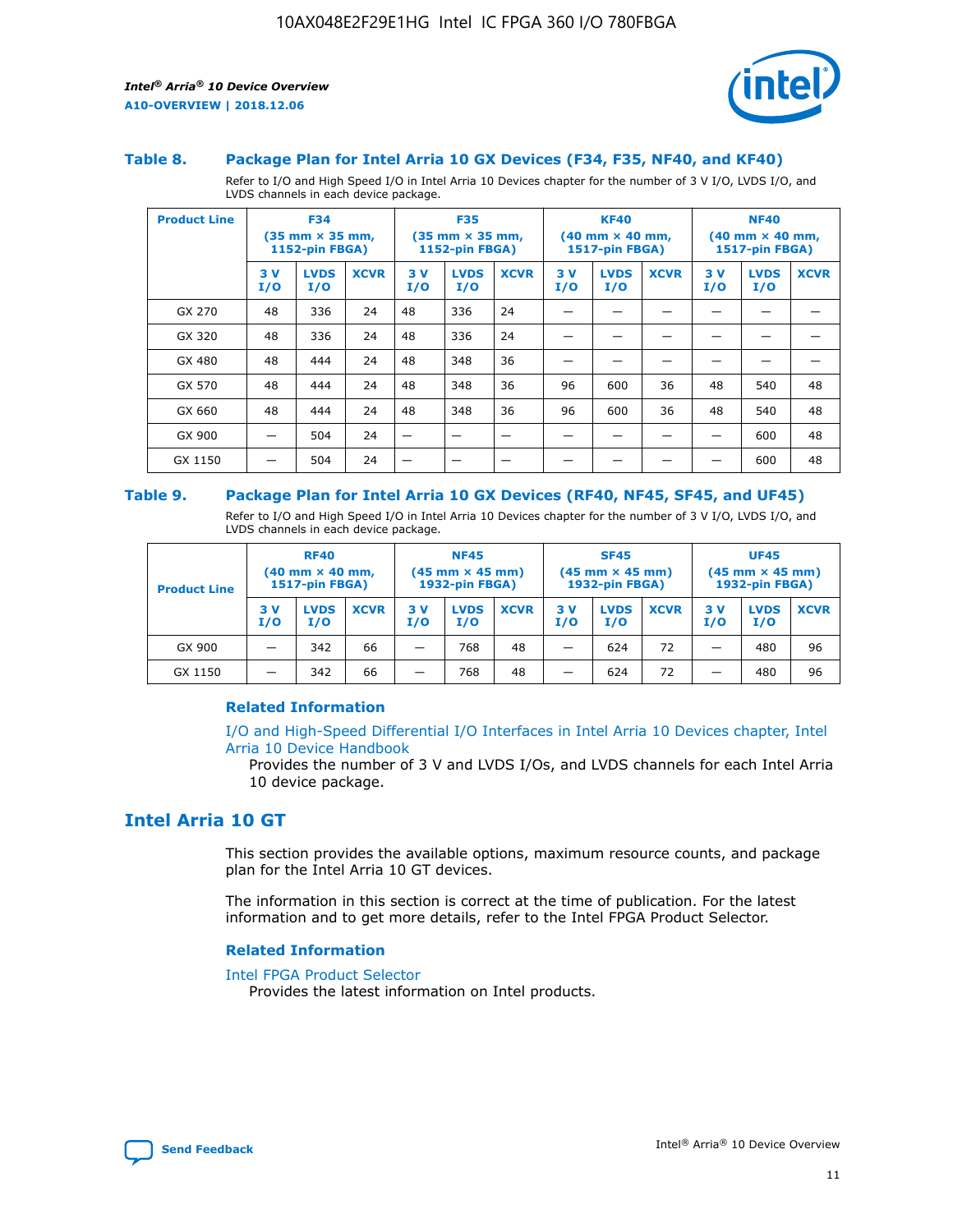

## **Available Options**

## **Figure 2. Sample Ordering Code and Available Options for Intel Arria 10 GT Devices**

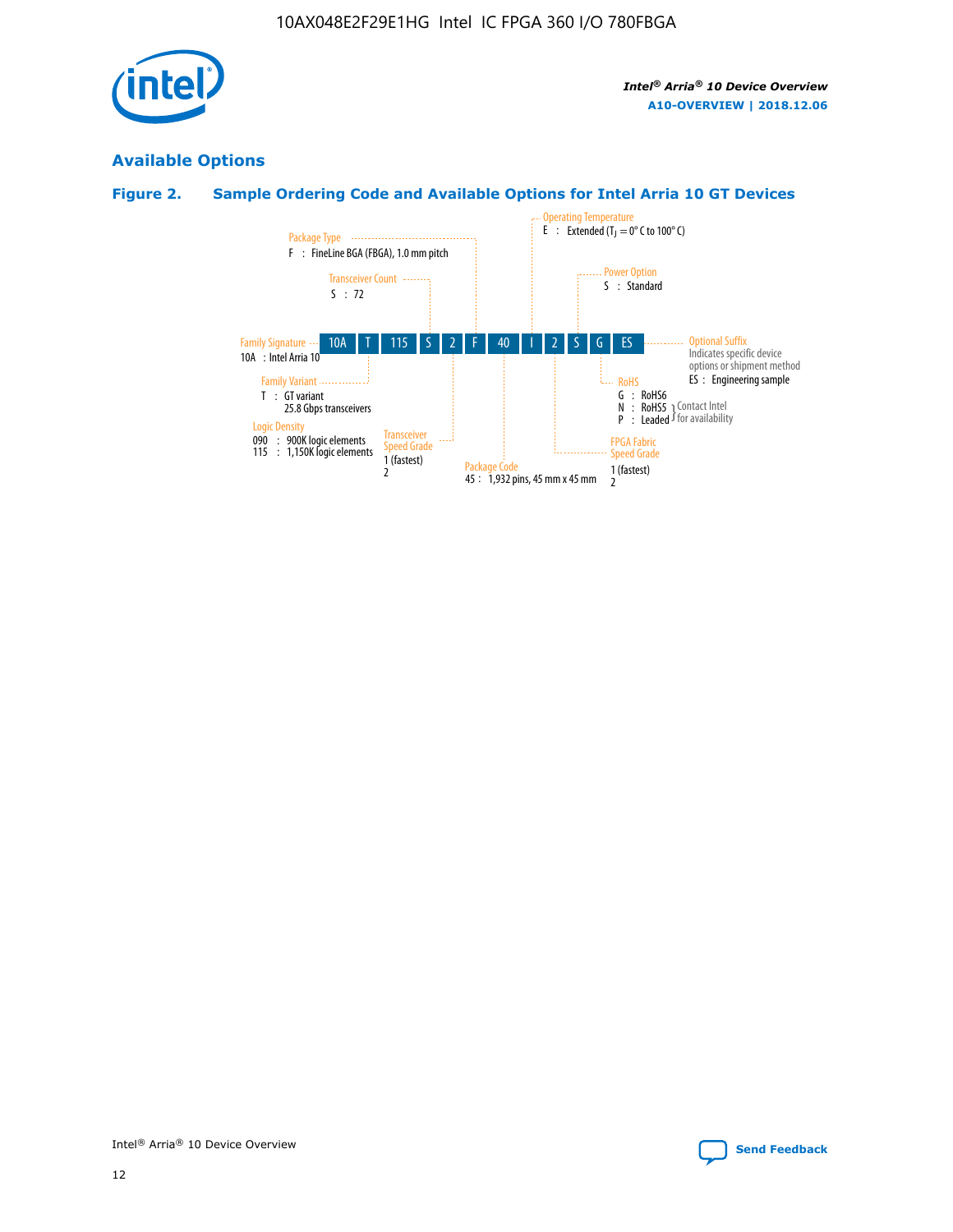

#### **Maximum Resources**

#### **Table 10. Maximum Resource Counts for Intel Arria 10 GT Devices**

| <b>Resource</b>              |                      |                | <b>Product Line</b> |  |
|------------------------------|----------------------|----------------|---------------------|--|
|                              |                      | <b>GT 900</b>  | <b>GT 1150</b>      |  |
| Logic Elements (LE) (K)      |                      | 900            | 1,150               |  |
| <b>ALM</b>                   |                      | 339,620        | 427,200             |  |
| Register                     |                      | 1,358,480      | 1,708,800           |  |
| Memory (Kb)                  | M20K                 | 48,460         | 54,260              |  |
|                              | <b>MLAB</b>          | 9,386          | 12,984              |  |
| Variable-precision DSP Block |                      | 1,518          | 1,518               |  |
| 18 x 19 Multiplier           |                      | 3,036          | 3,036               |  |
| <b>PLL</b>                   | Fractional Synthesis | 32             | 32                  |  |
|                              | I/O                  | 16             | 16                  |  |
| Transceiver                  | 17.4 Gbps            | 72(5)          | 72(5)               |  |
|                              | 25.8 Gbps            | 6              | 6                   |  |
| GPIO <sup>(6)</sup>          |                      | 624            | 624                 |  |
| LVDS Pair $(7)$              |                      | 312            | 312                 |  |
| PCIe Hard IP Block           |                      | $\overline{4}$ | $\overline{4}$      |  |
| Hard Memory Controller       |                      | 16             | 16                  |  |

#### **Related Information**

#### [Intel Arria 10 GT Channel Usage](https://www.intel.com/content/www/us/en/programmable/documentation/nik1398707230472.html#nik1398707008178)

Configuring GT/GX channels in Intel Arria 10 GT devices.

#### **Package Plan**

#### **Table 11. Package Plan for Intel Arria 10 GT Devices**

Refer to I/O and High Speed I/O in Intel Arria 10 Devices chapter for the number of 3 V I/O, LVDS I/O, and LVDS channels in each device package.

| <b>Product Line</b> | <b>SF45</b><br>(45 mm × 45 mm, 1932-pin FBGA) |                 |             |  |  |  |
|---------------------|-----------------------------------------------|-----------------|-------------|--|--|--|
|                     | 3 V I/O                                       | <b>LVDS I/O</b> | <b>XCVR</b> |  |  |  |
| GT 900              |                                               | 624             | 72          |  |  |  |
| GT 1150             |                                               | 624             | 72          |  |  |  |

<sup>(7)</sup> Each LVDS I/O pair can be used as differential input or output.



 $(5)$  If all 6 GT channels are in use, 12 of the GX channels are not usable.

<sup>(6)</sup> The number of GPIOs does not include transceiver I/Os. In the Intel Quartus Prime software, the number of user I/Os includes transceiver I/Os.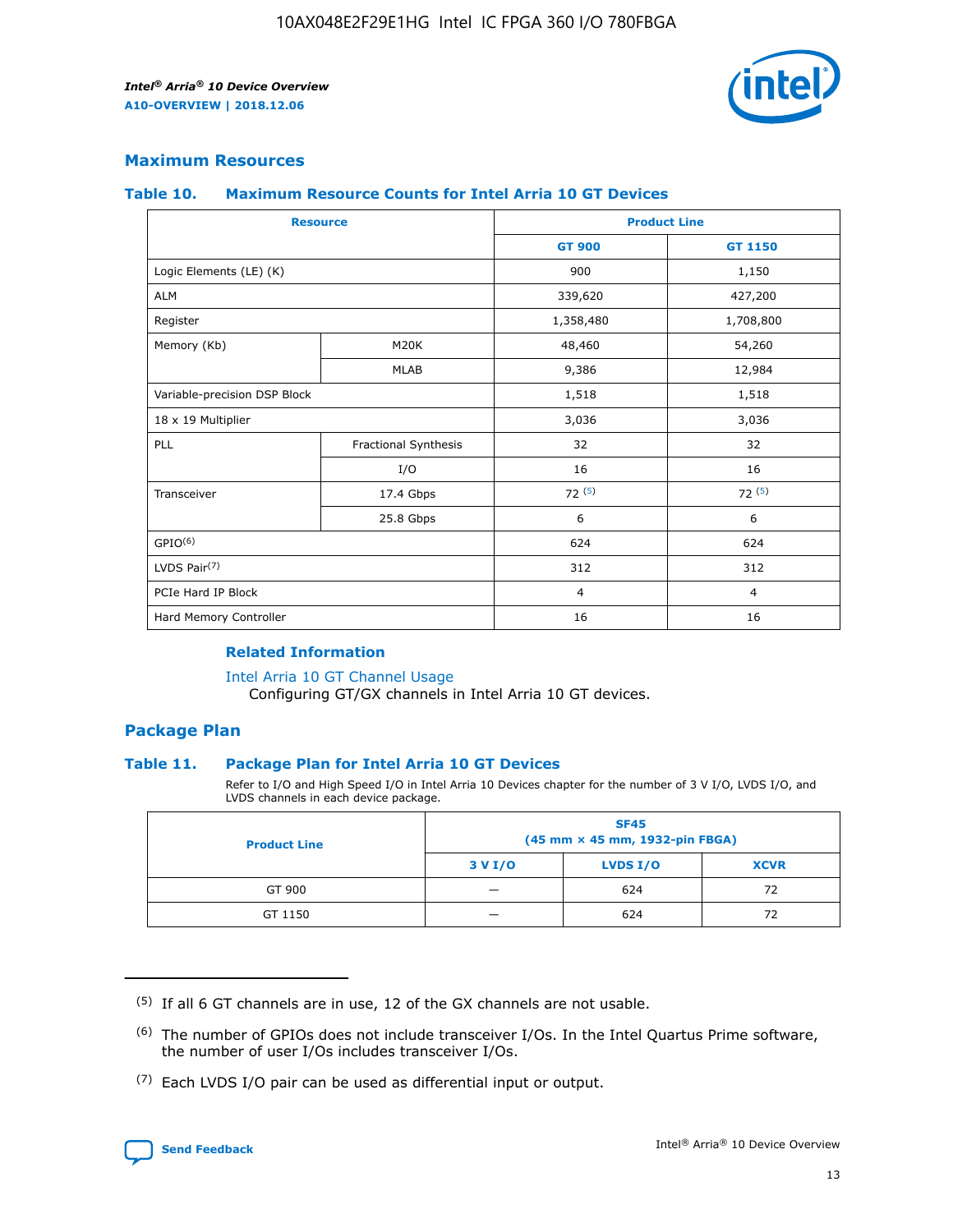

#### **Related Information**

[I/O and High-Speed Differential I/O Interfaces in Intel Arria 10 Devices chapter, Intel](https://www.intel.com/content/www/us/en/programmable/documentation/sam1403482614086.html#sam1403482030321) [Arria 10 Device Handbook](https://www.intel.com/content/www/us/en/programmable/documentation/sam1403482614086.html#sam1403482030321)

Provides the number of 3 V and LVDS I/Os, and LVDS channels for each Intel Arria 10 device package.

#### **Intel Arria 10 SX**

This section provides the available options, maximum resource counts, and package plan for the Intel Arria 10 SX devices.

The information in this section is correct at the time of publication. For the latest information and to get more details, refer to the Intel FPGA Product Selector.

#### **Related Information**

[Intel FPGA Product Selector](http://www.altera.com/products/selector/psg-selector.html) Provides the latest information on Intel products.

#### **Available Options**

#### **Figure 3. Sample Ordering Code and Available Options for Intel Arria 10 SX Devices**



#### **Related Information**

[Transceiver Performance for Intel Arria 10 GX/SX Devices](https://www.intel.com/content/www/us/en/programmable/documentation/mcn1413182292568.html#mcn1413213965502) Provides more information about the transceiver speed grade.

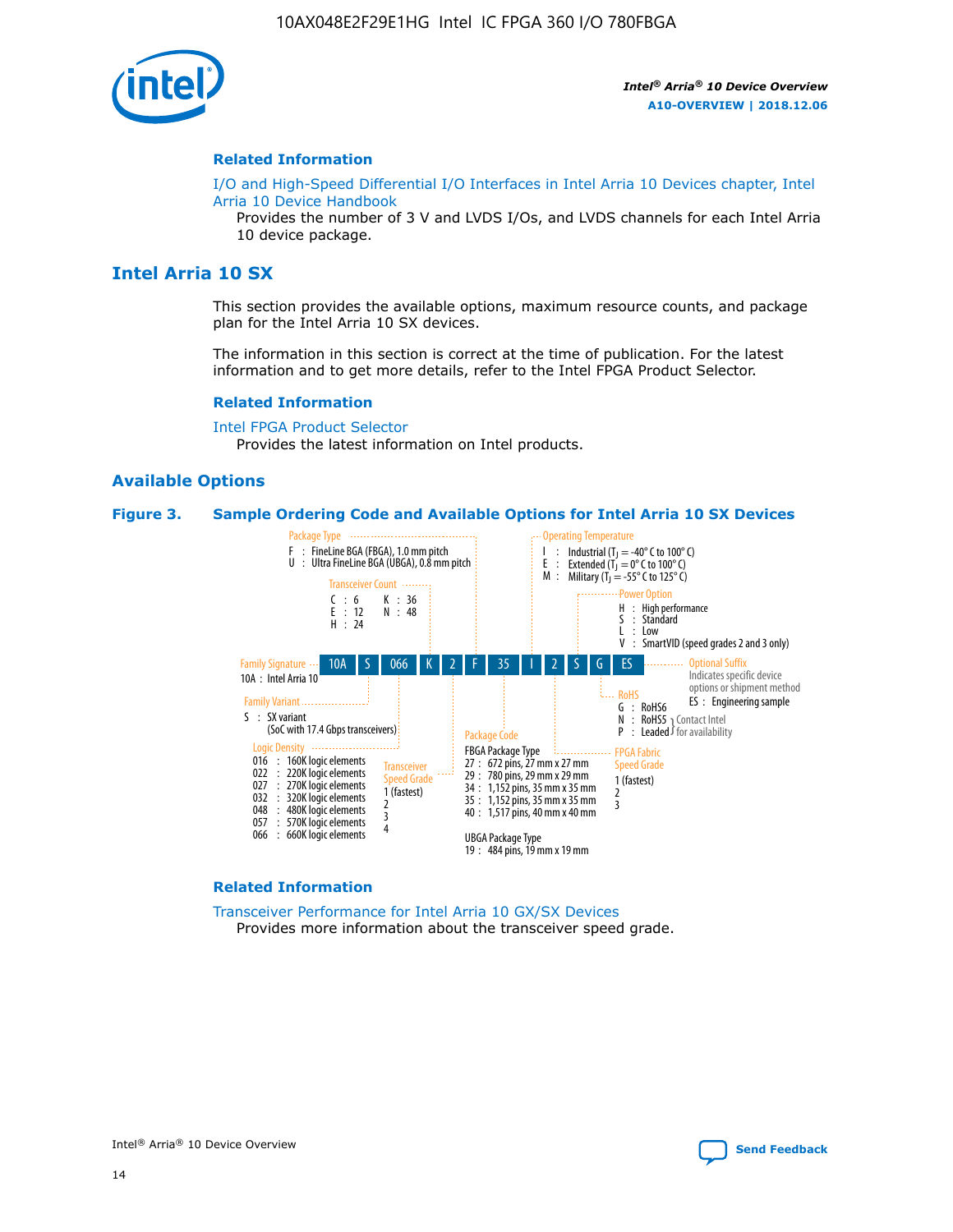

#### **Maximum Resources**

#### **Table 12. Maximum Resource Counts for Intel Arria 10 SX Devices**

|                                   | <b>Resource</b>         | <b>Product Line</b> |               |                |                |                |                |                |  |  |  |
|-----------------------------------|-------------------------|---------------------|---------------|----------------|----------------|----------------|----------------|----------------|--|--|--|
|                                   |                         | <b>SX 160</b>       | <b>SX 220</b> | <b>SX 270</b>  | <b>SX 320</b>  | <b>SX 480</b>  | <b>SX 570</b>  | <b>SX 660</b>  |  |  |  |
| Logic Elements (LE) (K)           |                         | 160                 | 220           | 270            | 320            | 480            | 570            | 660            |  |  |  |
| <b>ALM</b>                        |                         | 61,510              | 80,330        | 101,620        | 119,900        | 183,590        | 217,080        | 251,680        |  |  |  |
| Register                          |                         | 246,040             | 321,320       | 406,480        | 479,600        | 734,360        | 868,320        | 1,006,720      |  |  |  |
| Memory (Kb)                       | <b>M20K</b>             | 8,800               | 11,740        | 15,000         | 17,820         | 28,620         | 36,000         | 42,620         |  |  |  |
|                                   | <b>MLAB</b>             | 1,050               | 1,690         | 2,452          | 2,727          | 4,164          | 5,096          | 5,788          |  |  |  |
| Variable-precision DSP Block      |                         | 156                 | 192           | 830            | 985            | 1,368          | 1,523          | 1,687          |  |  |  |
|                                   | 18 x 19 Multiplier      |                     | 384           | 1,660          | 1,970          | 2,736          | 3,046          | 3,374          |  |  |  |
| <b>PLL</b>                        | Fractional<br>Synthesis | 6                   | 6             | 8              | 8              | 12             | 16             | 16             |  |  |  |
|                                   | I/O                     | 6                   | 6             | 8              | 8              | 12             | 16             | 16             |  |  |  |
| 17.4 Gbps Transceiver             |                         | 12                  | 12            | 24             | 24             | 36             | 48             | 48             |  |  |  |
| GPIO <sup>(8)</sup>               |                         | 288                 | 288           | 384            | 384            | 492            | 696            | 696            |  |  |  |
| LVDS Pair $(9)$                   |                         | 120                 | 120           | 168            | 168            | 174            | 324            | 324            |  |  |  |
| PCIe Hard IP Block                |                         | $\mathbf{1}$        | $\mathbf{1}$  | $\overline{2}$ | $\overline{2}$ | $\overline{2}$ | $\overline{2}$ | $\overline{2}$ |  |  |  |
| Hard Memory Controller            |                         | 6                   | 6             | 8              | 8              | 12             | 16             | 16             |  |  |  |
| ARM Cortex-A9 MPCore<br>Processor |                         | Yes                 | Yes           | Yes            | Yes            | Yes            | Yes            | Yes            |  |  |  |

#### **Package Plan**

#### **Table 13. Package Plan for Intel Arria 10 SX Devices (U19, F27, F29, and F34)**

Refer to I/O and High Speed I/O in Intel Arria 10 Devices chapter for the number of 3 V I/O, LVDS I/O, and LVDS channels in each device package.

| <b>Product Line</b> | <b>U19</b><br>$(19$ mm $\times$ 19 mm,<br>484-pin UBGA) |                    |             | <b>F27</b><br>$(27 \text{ mm} \times 27 \text{ mm})$<br>672-pin FBGA) |                    | <b>F29</b><br>$(29 \text{ mm} \times 29 \text{ mm})$<br>780-pin FBGA) |           |                    | <b>F34</b><br>$(35 \text{ mm} \times 35 \text{ mm})$<br><b>1152-pin FBGA)</b> |           |                    |             |
|---------------------|---------------------------------------------------------|--------------------|-------------|-----------------------------------------------------------------------|--------------------|-----------------------------------------------------------------------|-----------|--------------------|-------------------------------------------------------------------------------|-----------|--------------------|-------------|
|                     | 3V<br>I/O                                               | <b>LVDS</b><br>I/O | <b>XCVR</b> | 3V<br>I/O                                                             | <b>LVDS</b><br>I/O | <b>XCVR</b>                                                           | 3V<br>I/O | <b>LVDS</b><br>I/O | <b>XCVR</b>                                                                   | 3V<br>I/O | <b>LVDS</b><br>I/O | <b>XCVR</b> |
| SX 160              | 48                                                      | 144                | 6           | 48                                                                    | 192                | 12                                                                    | 48        | 240                | 12                                                                            | -         |                    |             |
| SX 220              | 48                                                      | 144                | 6           | 48                                                                    | 192                | 12                                                                    | 48        | 240                | 12                                                                            |           |                    |             |
| SX 270              |                                                         |                    |             | 48                                                                    | 192                | 12                                                                    | 48        | 312                | 12                                                                            | 48        | 336                | 24          |
| SX 320              |                                                         |                    |             | 48                                                                    | 192                | 12                                                                    | 48        | 312                | 12                                                                            | 48        | 336                | 24          |
|                     | continued                                               |                    |             |                                                                       |                    |                                                                       |           |                    |                                                                               |           |                    |             |

 $(8)$  The number of GPIOs does not include transceiver I/Os. In the Intel Quartus Prime software, the number of user I/Os includes transceiver I/Os.

 $(9)$  Each LVDS I/O pair can be used as differential input or output.

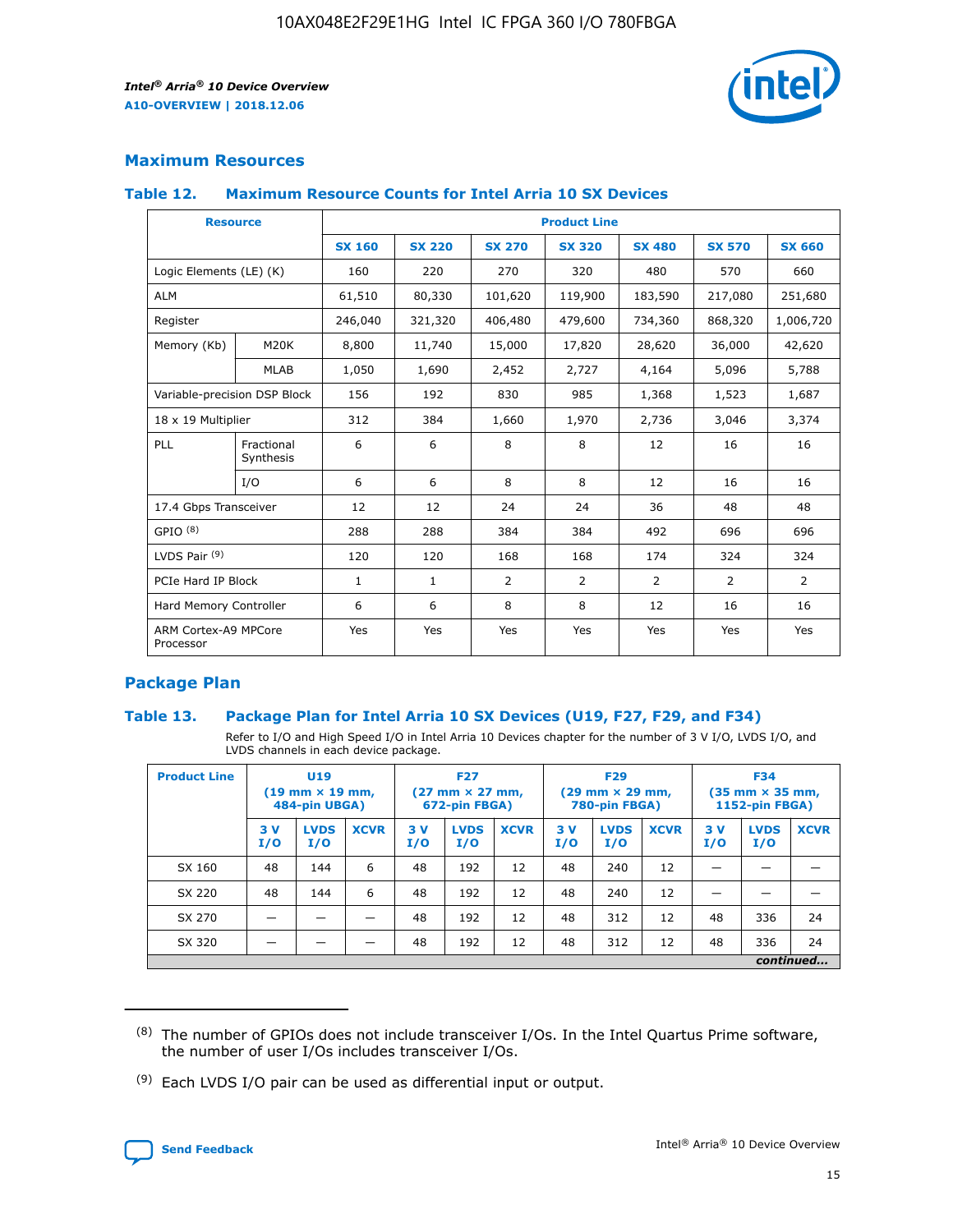

| <b>Product Line</b> | <b>U19</b><br>$(19 \text{ mm} \times 19 \text{ mm})$<br>484-pin UBGA) |                    | <b>F27</b><br>$(27 \text{ mm} \times 27 \text{ mm})$<br>672-pin FBGA) |           | <b>F29</b><br>$(29$ mm $\times$ 29 mm,<br>780-pin FBGA) |             |           | <b>F34</b><br>$(35$ mm $\times$ 35 mm,<br><b>1152-pin FBGA)</b> |             |           |                    |             |
|---------------------|-----------------------------------------------------------------------|--------------------|-----------------------------------------------------------------------|-----------|---------------------------------------------------------|-------------|-----------|-----------------------------------------------------------------|-------------|-----------|--------------------|-------------|
|                     | 3 V<br>I/O                                                            | <b>LVDS</b><br>I/O | <b>XCVR</b>                                                           | 3V<br>I/O | <b>LVDS</b><br>I/O                                      | <b>XCVR</b> | 3V<br>I/O | <b>LVDS</b><br>I/O                                              | <b>XCVR</b> | 3V<br>I/O | <b>LVDS</b><br>I/O | <b>XCVR</b> |
| SX 480              |                                                                       |                    |                                                                       |           |                                                         |             | 48        | 312                                                             | 12          | 48        | 444                | 24          |
| SX 570              |                                                                       |                    |                                                                       |           |                                                         |             |           |                                                                 |             | 48        | 444                | 24          |
| SX 660              |                                                                       |                    |                                                                       |           |                                                         |             |           |                                                                 |             | 48        | 444                | 24          |

#### **Table 14. Package Plan for Intel Arria 10 SX Devices (F35, KF40, and NF40)**

Refer to I/O and High Speed I/O in Intel Arria 10 Devices chapter for the number of 3 V I/O, LVDS I/O, and LVDS channels in each device package.

| <b>Product Line</b> | <b>F35</b><br>(35 mm × 35 mm,<br><b>1152-pin FBGA)</b> |          |             |                                           | <b>KF40</b><br>(40 mm × 40 mm,<br>1517-pin FBGA) |    | <b>NF40</b><br>$(40 \text{ mm} \times 40 \text{ mm})$<br>1517-pin FBGA) |          |             |  |
|---------------------|--------------------------------------------------------|----------|-------------|-------------------------------------------|--------------------------------------------------|----|-------------------------------------------------------------------------|----------|-------------|--|
|                     | 3 V I/O                                                | LVDS I/O | <b>XCVR</b> | <b>LVDS I/O</b><br>3 V I/O<br><b>XCVR</b> |                                                  |    | 3 V I/O                                                                 | LVDS I/O | <b>XCVR</b> |  |
| SX 270              | 48                                                     | 336      | 24          |                                           |                                                  |    |                                                                         |          |             |  |
| SX 320              | 48                                                     | 336      | 24          |                                           |                                                  |    |                                                                         |          |             |  |
| SX 480              | 48                                                     | 348      | 36          |                                           |                                                  |    |                                                                         |          |             |  |
| SX 570              | 48                                                     | 348      | 36          | 96                                        | 600                                              | 36 | 48                                                                      | 540      | 48          |  |
| SX 660              | 48                                                     | 348      | 36          | 96                                        | 600                                              | 36 | 48                                                                      | 540      | 48          |  |

#### **Related Information**

[I/O and High-Speed Differential I/O Interfaces in Intel Arria 10 Devices chapter, Intel](https://www.intel.com/content/www/us/en/programmable/documentation/sam1403482614086.html#sam1403482030321) [Arria 10 Device Handbook](https://www.intel.com/content/www/us/en/programmable/documentation/sam1403482614086.html#sam1403482030321)

Provides the number of 3 V and LVDS I/Os, and LVDS channels for each Intel Arria 10 device package.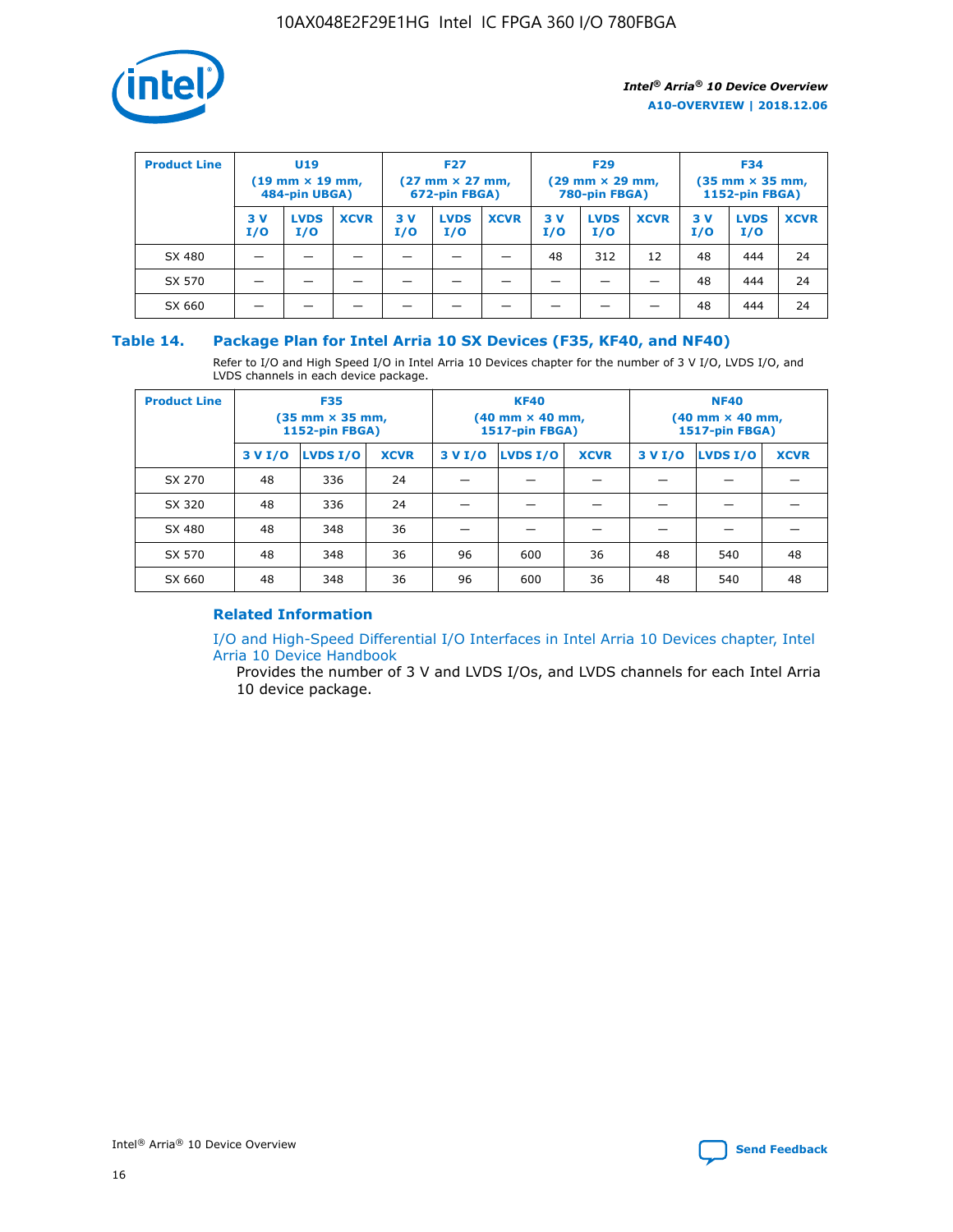

## **I/O Vertical Migration for Intel Arria 10 Devices**

#### **Figure 4. Migration Capability Across Intel Arria 10 Product Lines**

- The arrows indicate the migration paths. The devices included in each vertical migration path are shaded. Devices with fewer resources in the same path have lighter shades.
- To achieve the full I/O migration across product lines in the same migration path, restrict I/Os and transceivers usage to match the product line with the lowest I/O and transceiver counts.
- An LVDS I/O bank in the source device may be mapped to a 3 V I/O bank in the target device. To use memory interface clock frequency higher than 533 MHz, assign external memory interface pins only to banks that are LVDS I/O in both devices.
- There may be nominal 0.15 mm package height difference between some product lines in the same package type.
	- **Variant Product Line Package U19 F27 F29 F34 F35 KF40 NF40 RF40 NF45 SF45 UF45** Intel® Arria® 10 GX GX 160 GX 220 GX 270 GX 320 GX 480 GX 570 GX 660 GX 900 GX 1150 Intel Arria 10 GT GT 900 GT 1150 Intel Arria 10 SX SX 160 SX 220 SX 270 SX 320 SX 480 SX 570 SX 660
- Some migration paths are not shown in the Intel Quartus Prime software **Pin Migration View**.

*Note:* To verify the pin migration compatibility, use the **Pin Migration View** window in the Intel Quartus Prime software Pin Planner.

## **Adaptive Logic Module**

Intel Arria 10 devices use a 20 nm ALM as the basic building block of the logic fabric.

The ALM architecture is the same as the previous generation FPGAs, allowing for efficient implementation of logic functions and easy conversion of IP between the device generations.

The ALM, as shown in following figure, uses an 8-input fracturable look-up table (LUT) with four dedicated registers to help improve timing closure in register-rich designs and achieve an even higher design packing capability than the traditional two-register per LUT architecture.

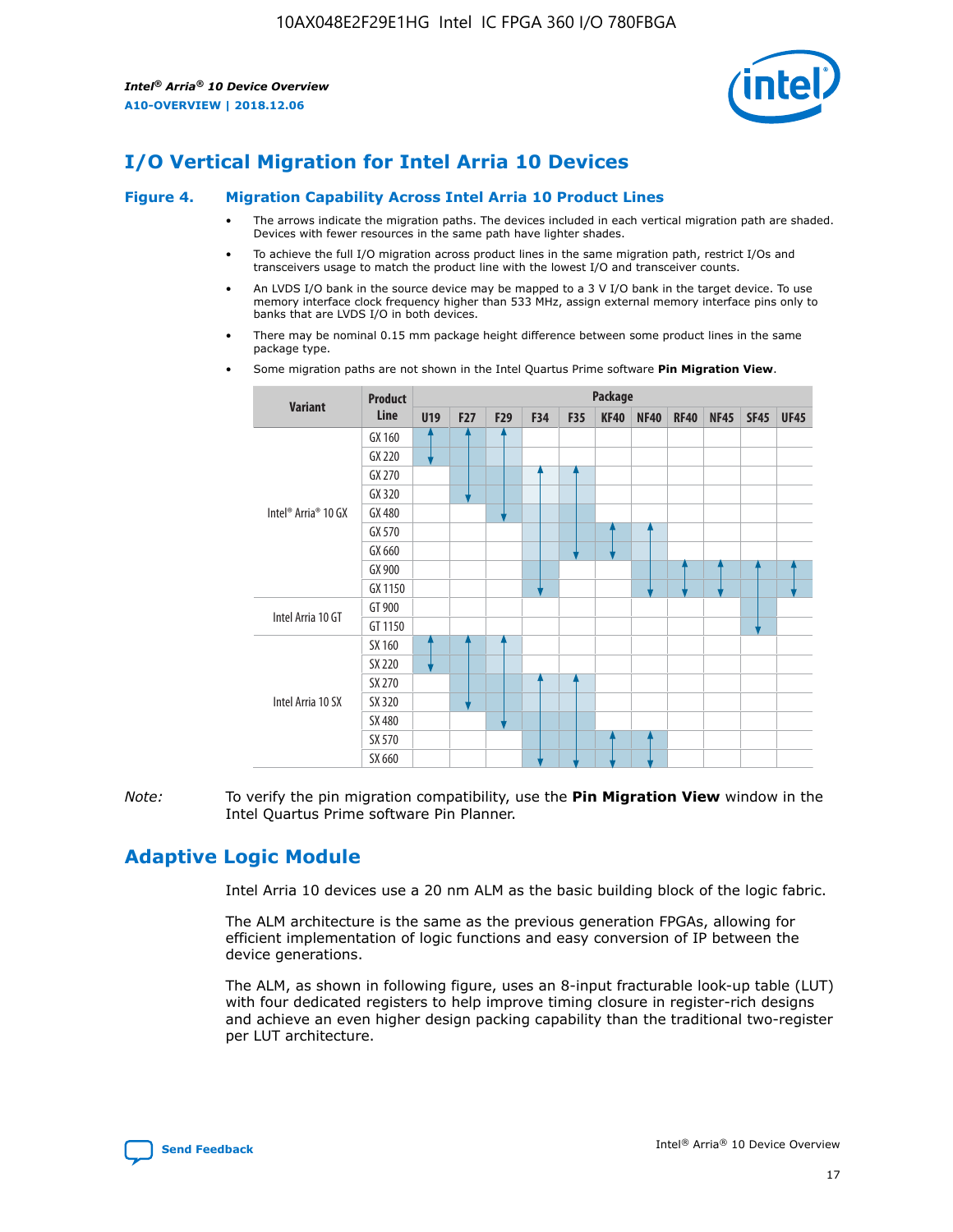

**Figure 5. ALM for Intel Arria 10 Devices**



The Intel Quartus Prime software optimizes your design according to the ALM logic structure and automatically maps legacy designs into the Intel Arria 10 ALM architecture.

## **Variable-Precision DSP Block**

The Intel Arria 10 variable precision DSP blocks support fixed-point arithmetic and floating-point arithmetic.

Features for fixed-point arithmetic:

- High-performance, power-optimized, and fully registered multiplication operations
- 18-bit and 27-bit word lengths
- Two 18 x 19 multipliers or one 27 x 27 multiplier per DSP block
- Built-in addition, subtraction, and 64-bit double accumulation register to combine multiplication results
- Cascading 19-bit or 27-bit when pre-adder is disabled and cascading 18-bit when pre-adder is used to form the tap-delay line for filtering applications
- Cascading 64-bit output bus to propagate output results from one block to the next block without external logic support
- Hard pre-adder supported in 19-bit and 27-bit modes for symmetric filters
- Internal coefficient register bank in both 18-bit and 27-bit modes for filter implementation
- 18-bit and 27-bit systolic finite impulse response (FIR) filters with distributed output adder
- Biased rounding support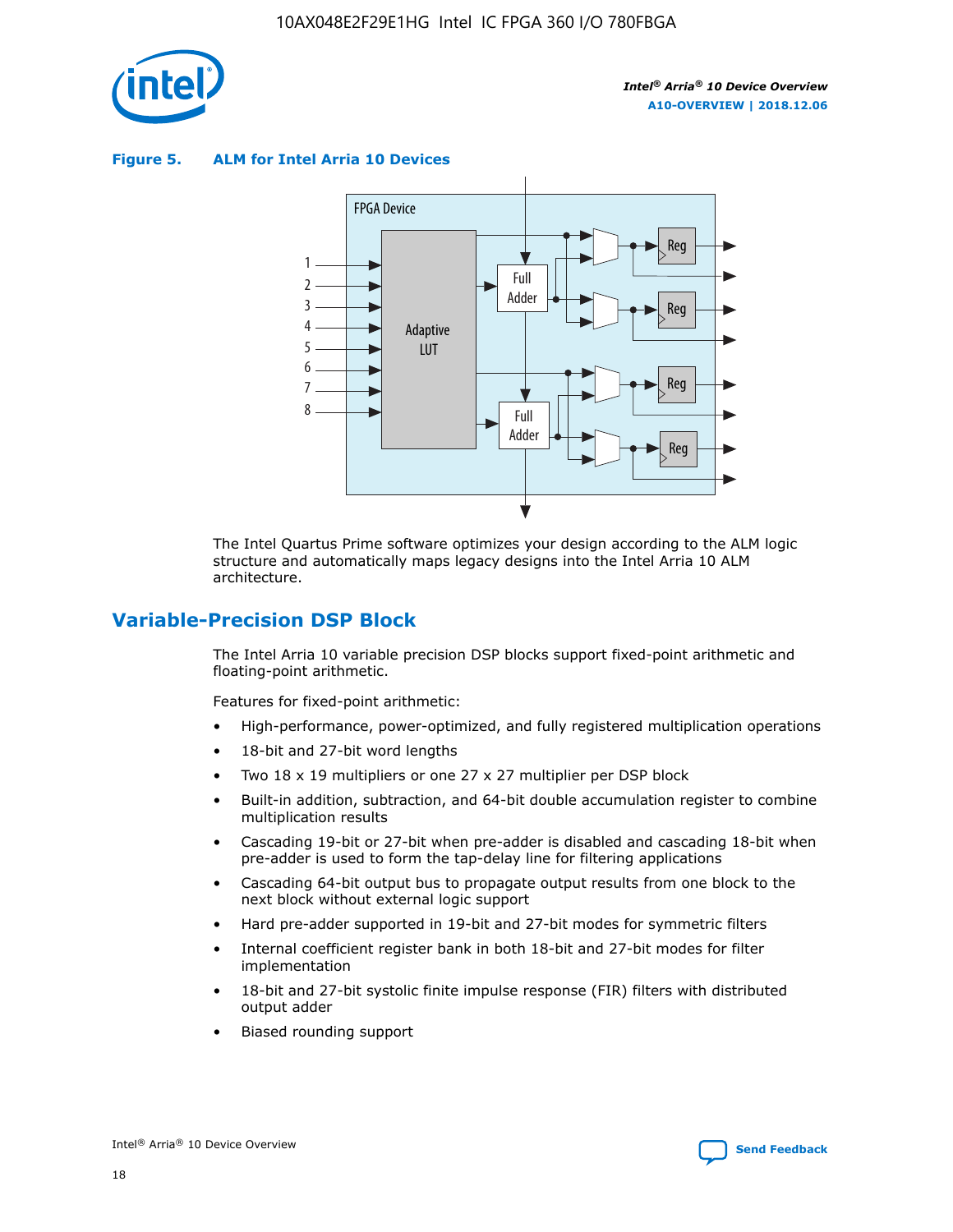

Features for floating-point arithmetic:

- A completely hardened architecture that supports multiplication, addition, subtraction, multiply-add, and multiply-subtract
- Multiplication with accumulation capability and a dynamic accumulator reset control
- Multiplication with cascade summation capability
- Multiplication with cascade subtraction capability
- Complex multiplication
- Direct vector dot product
- Systolic FIR filter

#### **Table 15. Variable-Precision DSP Block Configurations for Intel Arria 10 Devices**

| <b>Usage Example</b>                                       | <b>Multiplier Size (Bit)</b>    | <b>DSP Block Resources</b> |
|------------------------------------------------------------|---------------------------------|----------------------------|
| Medium precision fixed point                               | Two 18 x 19                     |                            |
| High precision fixed or Single precision<br>floating point | One 27 x 27                     |                            |
| Fixed point FFTs                                           | One 19 x 36 with external adder |                            |
| Very high precision fixed point                            | One 36 x 36 with external adder |                            |
| Double precision floating point                            | One 54 x 54 with external adder | 4                          |

#### **Table 16. Resources for Fixed-Point Arithmetic in Intel Arria 10 Devices**

The table lists the variable-precision DSP resources by bit precision for each Intel Arria 10 device.

| <b>Variant</b>  | <b>Product Line</b> | <b>Variable-</b><br>precision<br><b>DSP Block</b> | <b>Independent Input and Output</b><br><b>Multiplications Operator</b> |                                     | 18 x 19<br><b>Multiplier</b><br><b>Adder Sum</b> | $18 \times 18$<br><b>Multiplier</b><br><b>Adder</b> |
|-----------------|---------------------|---------------------------------------------------|------------------------------------------------------------------------|-------------------------------------|--------------------------------------------------|-----------------------------------------------------|
|                 |                     |                                                   | 18 x 19<br><b>Multiplier</b>                                           | $27 \times 27$<br><b>Multiplier</b> | <b>Mode</b>                                      | <b>Summed with</b><br>36 bit Input                  |
| AIntel Arria 10 | GX 160              | 156                                               | 312                                                                    | 156                                 | 156                                              | 156                                                 |
| GX              | GX 220              | 192                                               | 384                                                                    | 192                                 | 192                                              | 192                                                 |
|                 | GX 270              | 830                                               | 1,660                                                                  | 830                                 | 830                                              | 830                                                 |
|                 | GX 320              | 984                                               | 1,968                                                                  | 984                                 | 984                                              | 984                                                 |
|                 | GX 480              | 1,368                                             | 2,736                                                                  | 1,368                               | 1,368                                            | 1,368                                               |
|                 | GX 570              | 1,523                                             | 3,046                                                                  | 1,523                               | 1,523                                            | 1,523                                               |
|                 | GX 660              | 1,687                                             | 3,374                                                                  | 1,687                               | 1,687                                            | 1,687                                               |
|                 | GX 900              | 1,518                                             | 3,036                                                                  | 1,518                               | 1,518                                            | 1,518                                               |
|                 | GX 1150             | 1,518                                             | 3,036                                                                  | 1,518                               | 1,518                                            | 1,518                                               |
| Intel Arria 10  | GT 900              | 1,518                                             | 3,036                                                                  | 1,518                               | 1,518                                            | 1,518                                               |
| GT              | GT 1150             | 1,518                                             | 3,036                                                                  | 1,518                               | 1,518                                            | 1,518                                               |
| Intel Arria 10  | SX 160              | 156                                               | 312                                                                    | 156                                 | 156                                              | 156                                                 |
| <b>SX</b>       | SX 220              | 192                                               | 384                                                                    | 192                                 | 192                                              | 192                                                 |
|                 | SX 270              | 830                                               | 1,660                                                                  | 830                                 | 830                                              | 830                                                 |
|                 |                     |                                                   |                                                                        |                                     |                                                  | continued                                           |

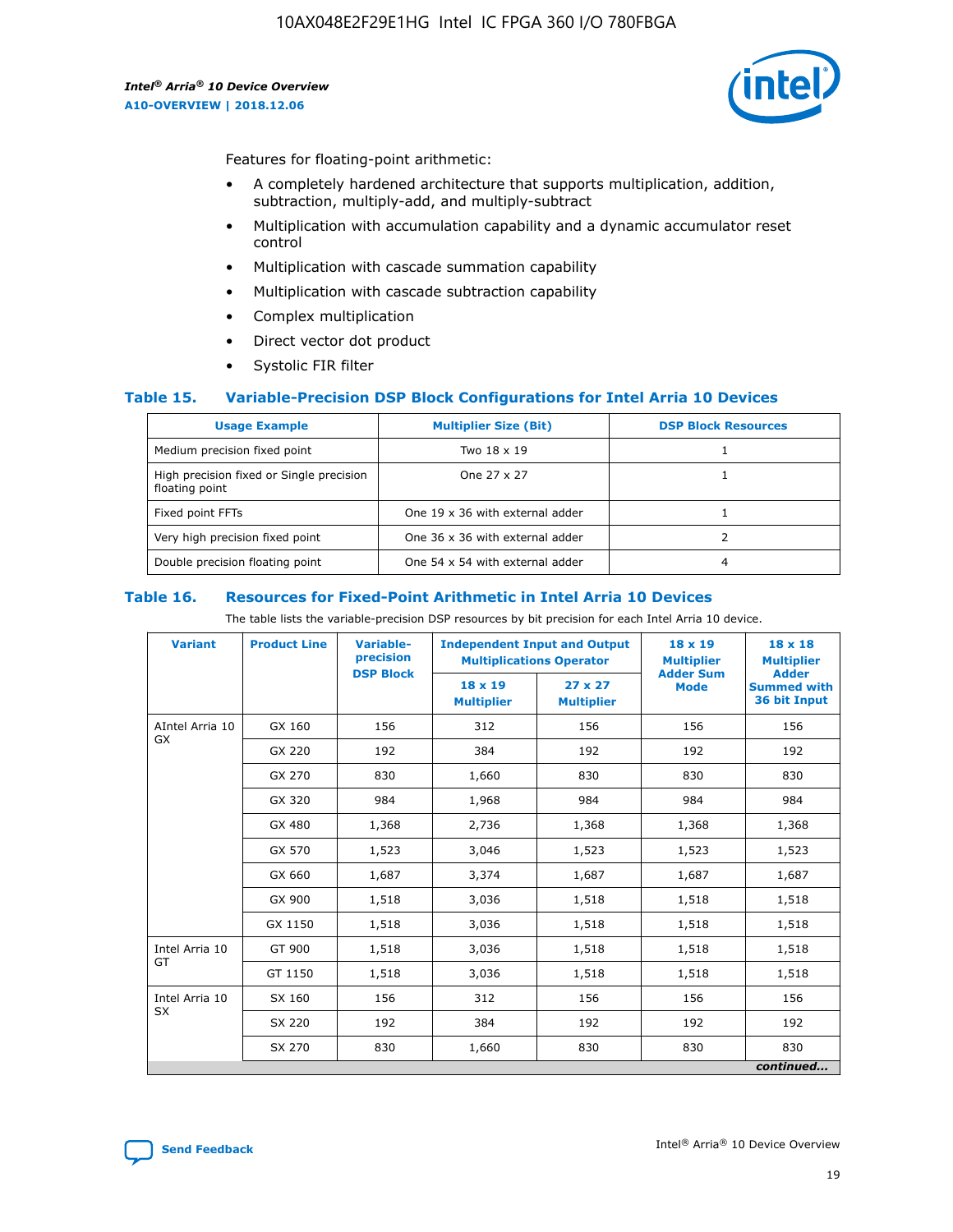

| <b>Variant</b> | <b>Product Line</b> | Variable-<br>precision | <b>Independent Input and Output</b><br><b>Multiplications Operator</b> |                                     | $18 \times 19$<br><b>Multiplier</b> | $18 \times 18$<br><b>Multiplier</b><br><b>Adder</b> |  |
|----------------|---------------------|------------------------|------------------------------------------------------------------------|-------------------------------------|-------------------------------------|-----------------------------------------------------|--|
|                |                     | <b>DSP Block</b>       | $18 \times 19$<br><b>Multiplier</b>                                    | $27 \times 27$<br><b>Multiplier</b> | <b>Adder Sum</b><br><b>Mode</b>     | <b>Summed with</b><br>36 bit Input                  |  |
|                | SX 320              | 984                    | 1,968                                                                  | 984                                 | 984                                 | 984                                                 |  |
|                | SX 480              | 1,368                  | 2,736                                                                  | 1,368                               | 1,368                               | 1,368                                               |  |
|                | SX 570              | 1,523                  | 3,046                                                                  | 1,523                               | 1,523                               | 1,523                                               |  |
|                | SX 660              | 1,687                  | 3,374                                                                  | 1,687                               | 1,687                               | 1,687                                               |  |

## **Table 17. Resources for Floating-Point Arithmetic in Intel Arria 10 Devices**

The table lists the variable-precision DSP resources by bit precision for each Intel Arria 10 device.

| <b>Variant</b> | <b>Product Line</b> | <b>Variable-</b><br>precision<br><b>DSP Block</b> | <b>Single</b><br><b>Precision</b><br><b>Floating-Point</b><br><b>Multiplication</b><br><b>Mode</b> | <b>Single-Precision</b><br><b>Floating-Point</b><br><b>Adder Mode</b> | Single-<br><b>Precision</b><br><b>Floating-Point</b><br><b>Multiply</b><br><b>Accumulate</b><br><b>Mode</b> | <b>Peak</b><br><b>Giga Floating-</b><br><b>Point</b><br><b>Operations</b><br>per Second<br>(GFLOPs) |
|----------------|---------------------|---------------------------------------------------|----------------------------------------------------------------------------------------------------|-----------------------------------------------------------------------|-------------------------------------------------------------------------------------------------------------|-----------------------------------------------------------------------------------------------------|
| Intel Arria 10 | GX 160              | 156                                               | 156                                                                                                | 156                                                                   | 156                                                                                                         | 140                                                                                                 |
| <b>GX</b>      | GX 220              | 192                                               | 192                                                                                                | 192                                                                   | 192                                                                                                         | 173                                                                                                 |
|                | GX 270              | 830                                               | 830                                                                                                | 830                                                                   | 830                                                                                                         | 747                                                                                                 |
|                | GX 320              | 984                                               | 984                                                                                                | 984                                                                   | 984                                                                                                         | 886                                                                                                 |
|                | GX 480              | 1,369                                             | 1,368                                                                                              | 1,368                                                                 | 1,368                                                                                                       | 1,231                                                                                               |
|                | GX 570              | 1,523                                             | 1,523                                                                                              | 1,523                                                                 | 1,523                                                                                                       | 1,371                                                                                               |
|                | GX 660              | 1,687                                             | 1,687                                                                                              | 1,687                                                                 | 1,687                                                                                                       | 1,518                                                                                               |
|                | GX 900              | 1,518                                             | 1,518                                                                                              | 1,518                                                                 | 1,518                                                                                                       | 1,366                                                                                               |
|                | GX 1150             | 1,518                                             | 1,518                                                                                              | 1,518                                                                 | 1,518                                                                                                       | 1,366                                                                                               |
| Intel Arria 10 | GT 900              | 1,518                                             | 1,518                                                                                              | 1,518                                                                 | 1,518                                                                                                       | 1,366                                                                                               |
| GT             | GT 1150             | 1,518                                             | 1,518                                                                                              | 1,518                                                                 | 1,518                                                                                                       | 1,366                                                                                               |
| Intel Arria 10 | SX 160              | 156                                               | 156                                                                                                | 156                                                                   | 156                                                                                                         | 140                                                                                                 |
| SX             | SX 220              | 192                                               | 192                                                                                                | 192                                                                   | 192                                                                                                         | 173                                                                                                 |
|                | SX 270              | 830                                               | 830                                                                                                | 830                                                                   | 830                                                                                                         | 747                                                                                                 |
|                | SX 320              | 984                                               | 984                                                                                                | 984                                                                   | 984                                                                                                         | 886                                                                                                 |
|                | SX 480              | 1,369                                             | 1,368                                                                                              | 1,368                                                                 | 1,368                                                                                                       | 1,231                                                                                               |
|                | SX 570              | 1,523                                             | 1,523                                                                                              | 1,523                                                                 | 1,523                                                                                                       | 1,371                                                                                               |
|                | SX 660              | 1,687                                             | 1,687                                                                                              | 1,687                                                                 | 1,687                                                                                                       | 1,518                                                                                               |

## **Embedded Memory Blocks**

The embedded memory blocks in the devices are flexible and designed to provide an optimal amount of small- and large-sized memory arrays to fit your design requirements.

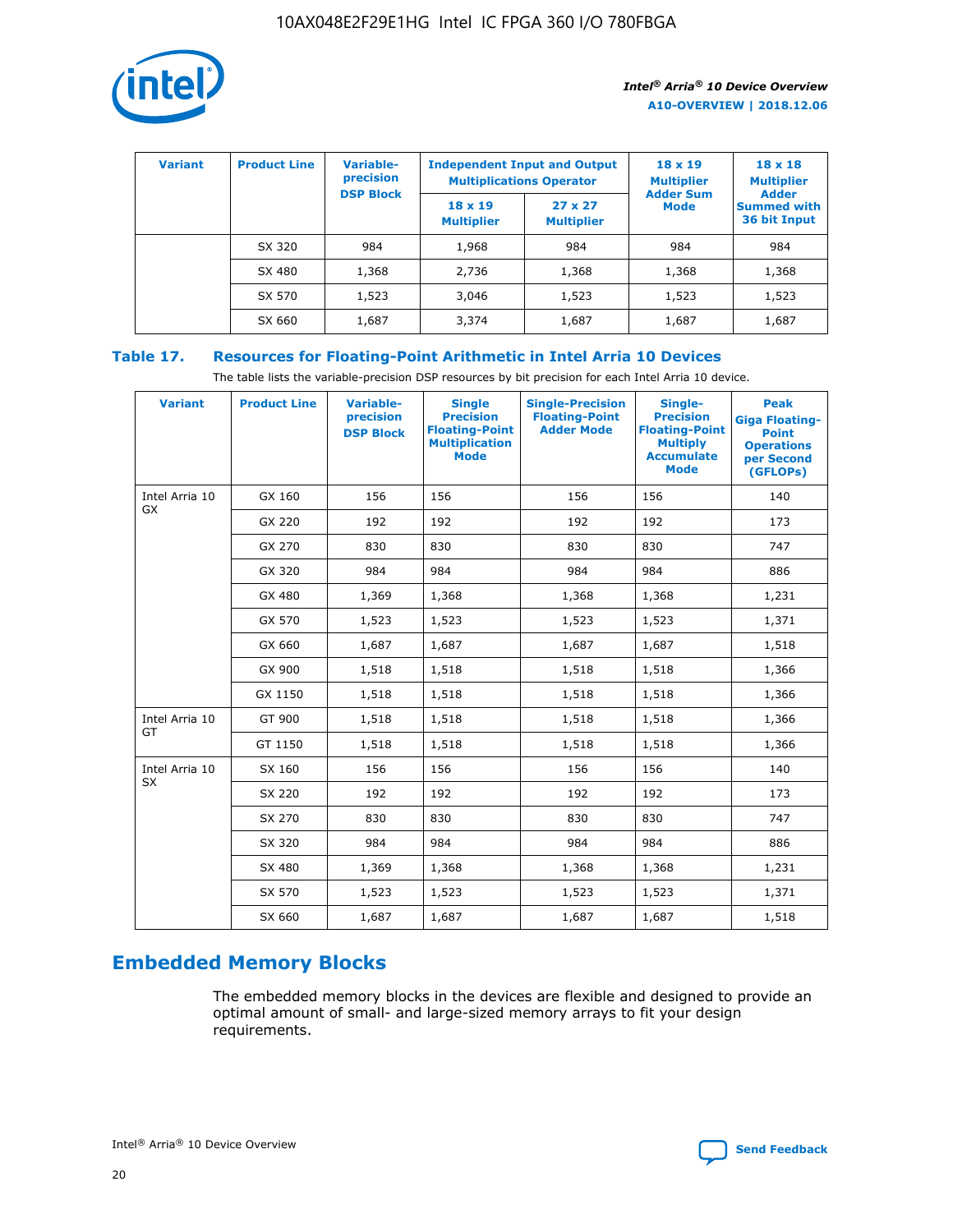

## **Types of Embedded Memory**

The Intel Arria 10 devices contain two types of memory blocks:

- 20 Kb M20K blocks—blocks of dedicated memory resources. The M20K blocks are ideal for larger memory arrays while still providing a large number of independent ports.
- 640 bit memory logic array blocks (MLABs)—enhanced memory blocks that are configured from dual-purpose logic array blocks (LABs). The MLABs are ideal for wide and shallow memory arrays. The MLABs are optimized for implementation of shift registers for digital signal processing (DSP) applications, wide and shallow FIFO buffers, and filter delay lines. Each MLAB is made up of ten adaptive logic modules (ALMs). In the Intel Arria 10 devices, you can configure these ALMs as ten 32 x 2 blocks, giving you one 32 x 20 simple dual-port SRAM block per MLAB.

## **Embedded Memory Capacity in Intel Arria 10 Devices**

|                   | <b>Product</b> |              | <b>M20K</b>         | <b>MLAB</b>  |                     | <b>Total RAM Bit</b> |
|-------------------|----------------|--------------|---------------------|--------------|---------------------|----------------------|
| <b>Variant</b>    | <b>Line</b>    | <b>Block</b> | <b>RAM Bit (Kb)</b> | <b>Block</b> | <b>RAM Bit (Kb)</b> | (Kb)                 |
| Intel Arria 10 GX | GX 160         | 440          | 8,800               | 1,680        | 1,050               | 9,850                |
|                   | GX 220         | 587          | 11,740              | 2,703        | 1,690               | 13,430               |
|                   | GX 270         | 750          | 15,000              | 3,922        | 2,452               | 17,452               |
|                   | GX 320         | 891          | 17,820              | 4,363        | 2,727               | 20,547               |
|                   | GX 480         | 1,431        | 28,620              | 6,662        | 4,164               | 32,784               |
|                   | GX 570         | 1,800        | 36,000              | 8,153        | 5,096               | 41,096               |
|                   | GX 660         | 2,131        | 42,620              | 9,260        | 5,788               | 48,408               |
|                   | GX 900         | 2,423        | 48,460              | 15,017       | 9,386               | 57,846               |
|                   | GX 1150        | 2,713        | 54,260              | 20,774       | 12,984              | 67,244               |
| Intel Arria 10 GT | GT 900         | 2,423        | 48,460              | 15,017       | 9,386               | 57,846               |
|                   | GT 1150        | 2,713        | 54,260              | 20,774       | 12,984              | 67,244               |
| Intel Arria 10 SX | SX 160         | 440          | 8,800               | 1,680        | 1,050               | 9,850                |
|                   | SX 220         | 587          | 11,740              | 2,703        | 1,690               | 13,430               |
|                   | SX 270         | 750          | 15,000              | 3,922        | 2,452               | 17,452               |
|                   | SX 320         | 891          | 17,820              | 4,363        | 2,727               | 20,547               |
|                   | SX 480         | 1,431        | 28,620              | 6,662        | 4,164               | 32,784               |
|                   | SX 570         | 1,800        | 36,000              | 8,153        | 5,096               | 41,096               |
|                   | SX 660         | 2,131        | 42,620              | 9,260        | 5,788               | 48,408               |

#### **Table 18. Embedded Memory Capacity and Distribution in Intel Arria 10 Devices**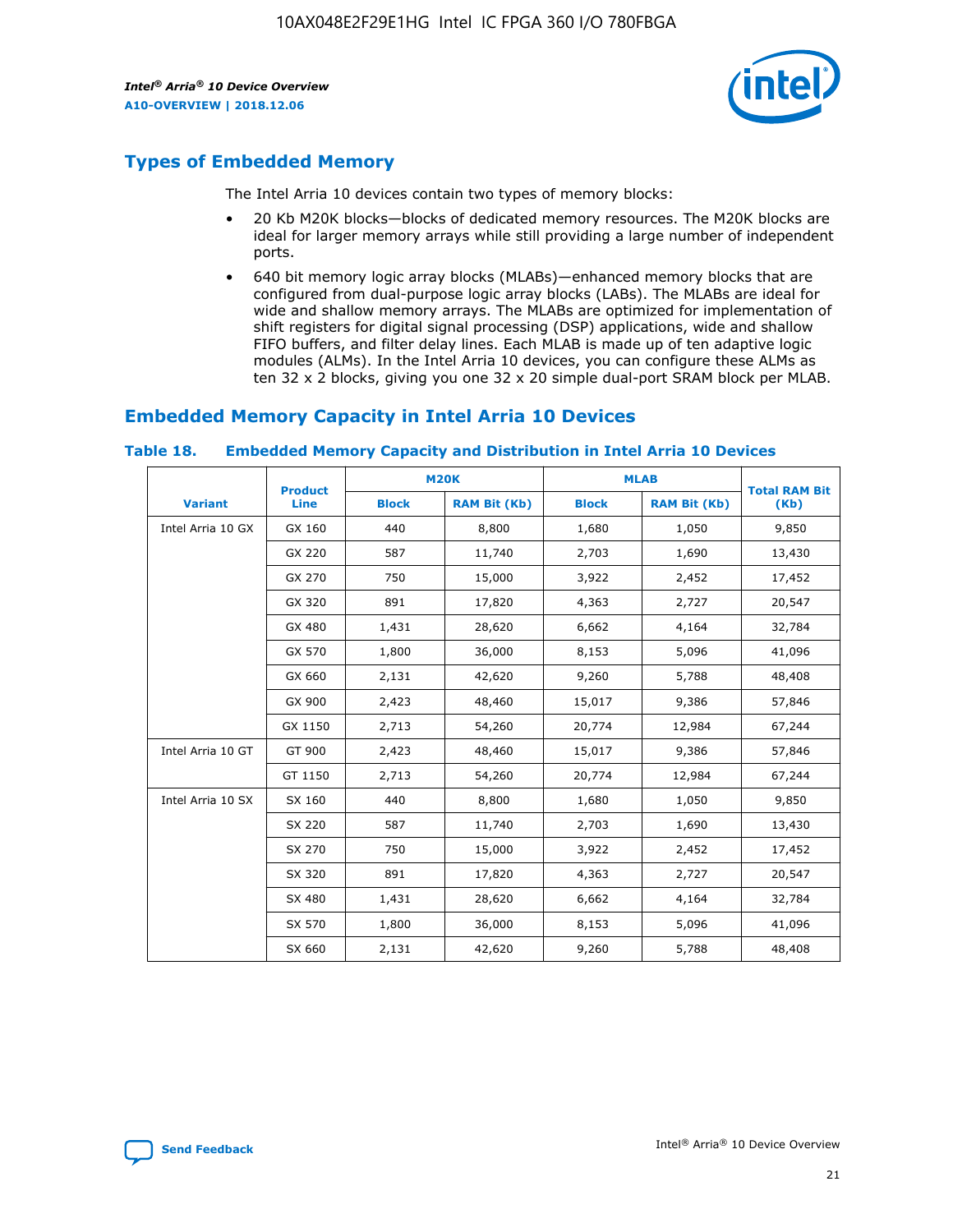

## **Embedded Memory Configurations for Single-port Mode**

#### **Table 19. Single-port Embedded Memory Configurations for Intel Arria 10 Devices**

This table lists the maximum configurations supported for single-port RAM and ROM modes.

| <b>Memory Block</b> | Depth (bits) | <b>Programmable Width</b> |
|---------------------|--------------|---------------------------|
| MLAB                | 32           | x16, x18, or x20          |
|                     | 64(10)       | x8, x9, x10               |
| M20K                | 512          | x40, x32                  |
|                     | 1K           | x20, x16                  |
|                     | 2K           | x10, x8                   |
|                     | 4K           | x5, x4                    |
|                     | 8K           | x2                        |
|                     | 16K          | x1                        |

## **Clock Networks and PLL Clock Sources**

The clock network architecture is based on Intel's global, regional, and peripheral clock structure. This clock structure is supported by dedicated clock input pins, fractional clock synthesis PLLs, and integer I/O PLLs.

#### **Clock Networks**

The Intel Arria 10 core clock networks are capable of up to 800 MHz fabric operation across the full industrial temperature range. For the external memory interface, the clock network supports the hard memory controller with speeds up to 2,400 Mbps in a quarter-rate transfer.

To reduce power consumption, the Intel Quartus Prime software identifies all unused sections of the clock network and powers them down.

## **Fractional Synthesis and I/O PLLs**

Intel Arria 10 devices contain up to 32 fractional synthesis PLLs and up to 16 I/O PLLs that are available for both specific and general purpose uses in the core:

- Fractional synthesis PLLs—located in the column adjacent to the transceiver blocks
- I/O PLLs—located in each bank of the 48 I/Os

#### **Fractional Synthesis PLLs**

You can use the fractional synthesis PLLs to:

- Reduce the number of oscillators that are required on your board
- Reduce the number of clock pins that are used in the device by synthesizing multiple clock frequencies from a single reference clock source

<sup>(10)</sup> Supported through software emulation and consumes additional MLAB blocks.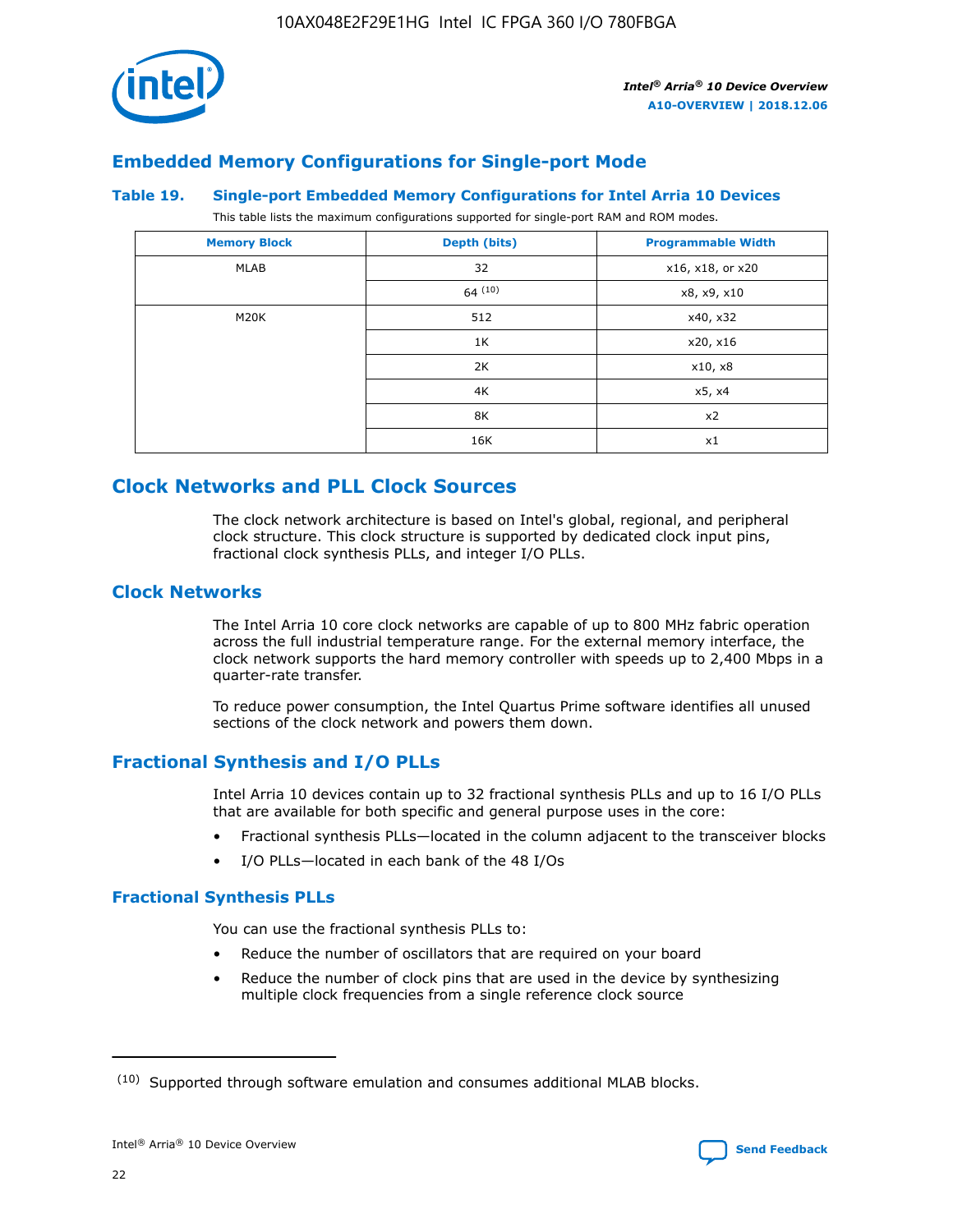10AX048E2F29E1HG Intel IC FPGA 360 I/O 780FBGA

*Intel® Arria® 10 Device Overview* **A10-OVERVIEW | 2018.12.06**



The fractional synthesis PLLs support the following features:

- Reference clock frequency synthesis for transceiver CMU and Advanced Transmit (ATX) PLLs
- Clock network delay compensation
- Zero-delay buffering
- Direct transmit clocking for transceivers
- Independently configurable into two modes:
	- Conventional integer mode equivalent to the general purpose PLL
	- Enhanced fractional mode with third order delta-sigma modulation
- PLL cascading

#### **I/O PLLs**

The integer mode I/O PLLs are located in each bank of 48 I/Os. You can use the I/O PLLs to simplify the design of external memory and high-speed LVDS interfaces.

In each I/O bank, the I/O PLLs are adjacent to the hard memory controllers and LVDS SERDES. Because these PLLs are tightly coupled with the I/Os that need to use them, it makes it easier to close timing.

You can use the I/O PLLs for general purpose applications in the core such as clock network delay compensation and zero-delay buffering.

Intel Arria 10 devices support PLL-to-PLL cascading.

## **FPGA General Purpose I/O**

Intel Arria 10 devices offer highly configurable GPIOs. Each I/O bank contains 48 general purpose I/Os and a high-efficiency hard memory controller.

The following list describes the features of the GPIOs:

- Consist of 3 V I/Os for high-voltage application and LVDS I/Os for differential signaling
	- Up to two 3 V I/O banks, available in some devices, that support up to 3 V I/O standards
	- LVDS I/O banks that support up to 1.8 V I/O standards
- Support a wide range of single-ended and differential I/O interfaces
- LVDS speeds up to 1.6 Gbps
- Each LVDS pair of pins has differential input and output buffers, allowing you to configure the LVDS direction for each pair.
- Programmable bus hold and weak pull-up
- Programmable differential output voltage  $(V_{OD})$  and programmable pre-emphasis

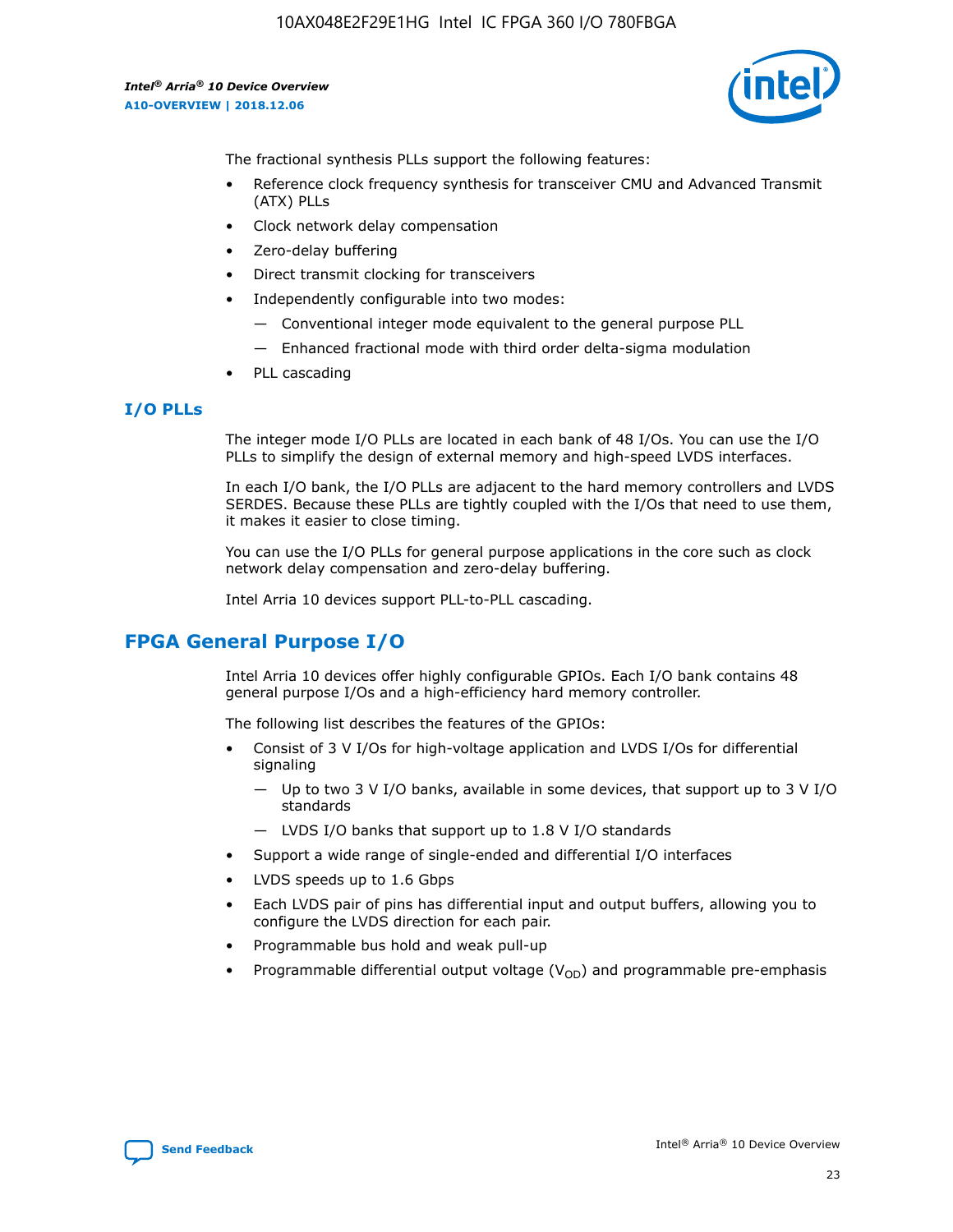

- Series (R<sub>S</sub>) and parallel (R<sub>T</sub>) on-chip termination (OCT) for all I/O banks with OCT calibration to limit the termination impedance variation
- On-chip dynamic termination that has the ability to swap between series and parallel termination, depending on whether there is read or write on a common bus for signal integrity
- Easy timing closure support using the hard read FIFO in the input register path, and delay-locked loop (DLL) delay chain with fine and coarse architecture

## **External Memory Interface**

Intel Arria 10 devices offer massive external memory bandwidth, with up to seven 32 bit DDR4 memory interfaces running at up to 2,400 Mbps. This bandwidth provides additional ease of design, lower power, and resource efficiencies of hardened highperformance memory controllers.

The memory interface within Intel Arria 10 FPGAs and SoCs delivers the highest performance and ease of use. You can configure up to a maximum width of 144 bits when using the hard or soft memory controllers. If required, you can bypass the hard memory controller and use a soft controller implemented in the user logic.

Each I/O contains a hardened DDR read/write path (PHY) capable of performing key memory interface functionality such as read/write leveling, FIFO buffering to lower latency and improve margin, timing calibration, and on-chip termination.

The timing calibration is aided by the inclusion of hard microcontrollers based on Intel's Nios® II technology, specifically tailored to control the calibration of multiple memory interfaces. This calibration allows the Intel Arria 10 device to compensate for any changes in process, voltage, or temperature either within the Intel Arria 10 device itself, or within the external memory device. The advanced calibration algorithms ensure maximum bandwidth and robust timing margin across all operating conditions.

In addition to parallel memory interfaces, Intel Arria 10 devices support serial memory technologies such as the Hybrid Memory Cube (HMC). The HMC is supported by the Intel Arria 10 high-speed serial transceivers which connect up to four HMC links, with each link running at data rates up to 15 Gbps.

#### **Related Information**

#### [External Memory Interface Spec Estimator](http://www.altera.com/technology/memory/estimator/mem-emif-index.html)

Provides a parametric tool that allows you to find and compare the performance of the supported external memory interfaces in IntelFPGAs.

## **Memory Standards Supported by Intel Arria 10 Devices**

The I/Os are designed to provide high performance support for existing and emerging external memory standards.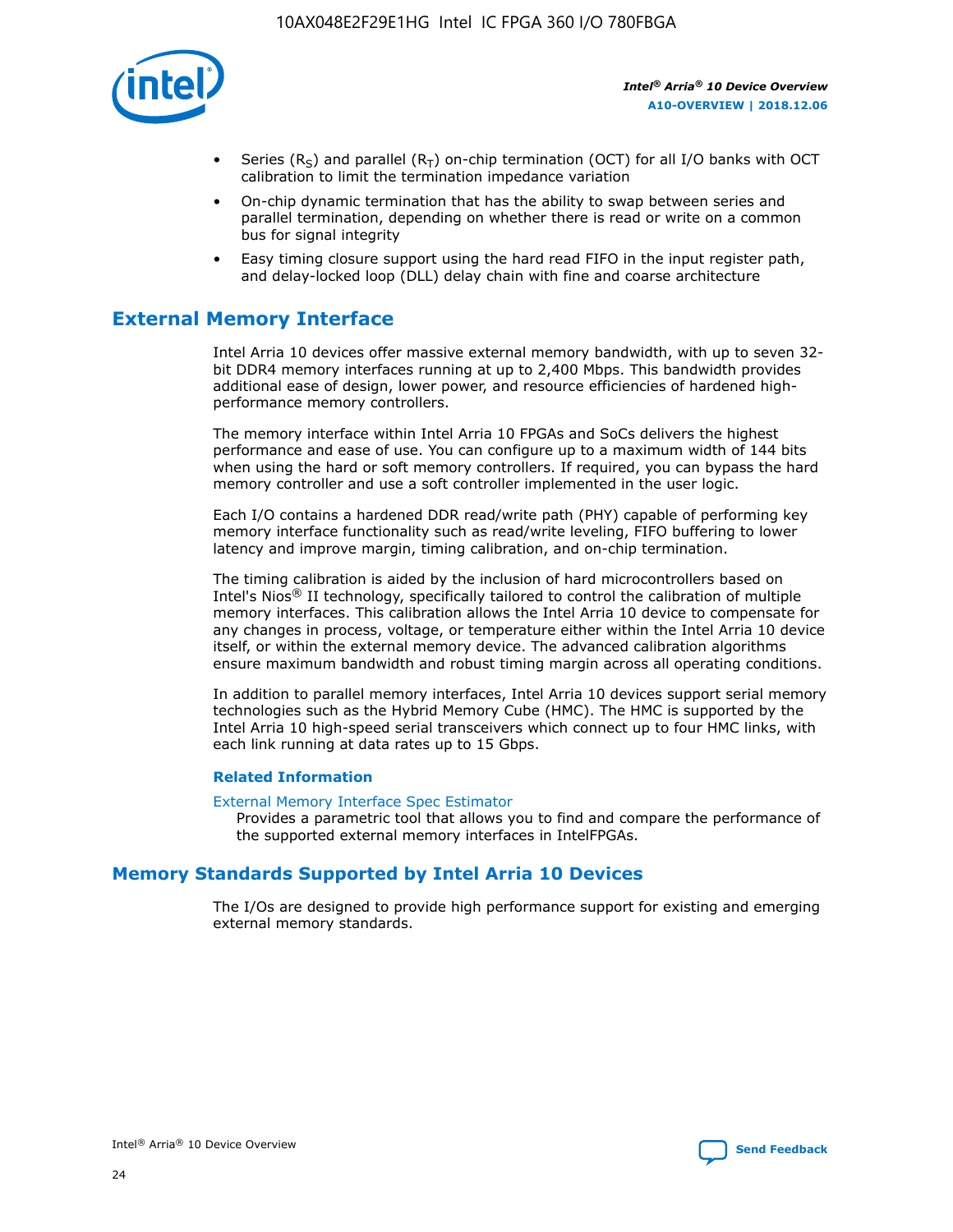

#### **Table 20. Memory Standards Supported by the Hard Memory Controller**

This table lists the overall capability of the hard memory controller. For specific details, refer to the External Memory Interface Spec Estimator and Intel Arria 10 Device Datasheet.

| <b>Memory Standard</b> | <b>Rate Support</b> | <b>Ping Pong PHY Support</b> | <b>Maximum Frequency</b><br>(MHz) |
|------------------------|---------------------|------------------------------|-----------------------------------|
| <b>DDR4 SDRAM</b>      | Quarter rate        | Yes                          | 1,067                             |
|                        |                     |                              | 1,200                             |
| DDR3 SDRAM             | Half rate           | Yes                          | 533                               |
|                        |                     |                              | 667                               |
|                        | Quarter rate        | Yes                          | 1,067                             |
|                        |                     |                              | 1,067                             |
| <b>DDR3L SDRAM</b>     | Half rate           | Yes                          | 533                               |
|                        |                     |                              | 667                               |
|                        | Quarter rate        | Yes                          | 933                               |
|                        |                     |                              | 933                               |
| LPDDR3 SDRAM           | Half rate           |                              | 533                               |
|                        | Quarter rate        |                              | 800                               |

#### **Table 21. Memory Standards Supported by the Soft Memory Controller**

| <b>Memory Standard</b>      | <b>Rate Support</b> | <b>Maximum Frequency</b><br>(MHz) |
|-----------------------------|---------------------|-----------------------------------|
| <b>RLDRAM 3 (11)</b>        | Quarter rate        | 1,200                             |
| QDR IV SRAM <sup>(11)</sup> | Quarter rate        | 1,067                             |
| <b>ODR II SRAM</b>          | Full rate           | 333                               |
|                             | Half rate           | 633                               |
| <b>ODR II+ SRAM</b>         | Full rate           | 333                               |
|                             | Half rate           | 633                               |
| <b>QDR II+ Xtreme SRAM</b>  | Full rate           | 333                               |
|                             | Half rate           | 633                               |

#### **Table 22. Memory Standards Supported by the HPS Hard Memory Controller**

The hard processor system (HPS) is available in Intel Arria 10 SoC devices only.

| <b>Memory Standard</b> | <b>Rate Support</b> | <b>Maximum Frequency</b><br>(MHz) |
|------------------------|---------------------|-----------------------------------|
| <b>DDR4 SDRAM</b>      | Half rate           | 1,200                             |
| <b>DDR3 SDRAM</b>      | Half rate           | 1,067                             |
| <b>DDR3L SDRAM</b>     | Half rate           | 933                               |

<sup>(11)</sup> Intel Arria 10 devices support this external memory interface using hard PHY with soft memory controller.

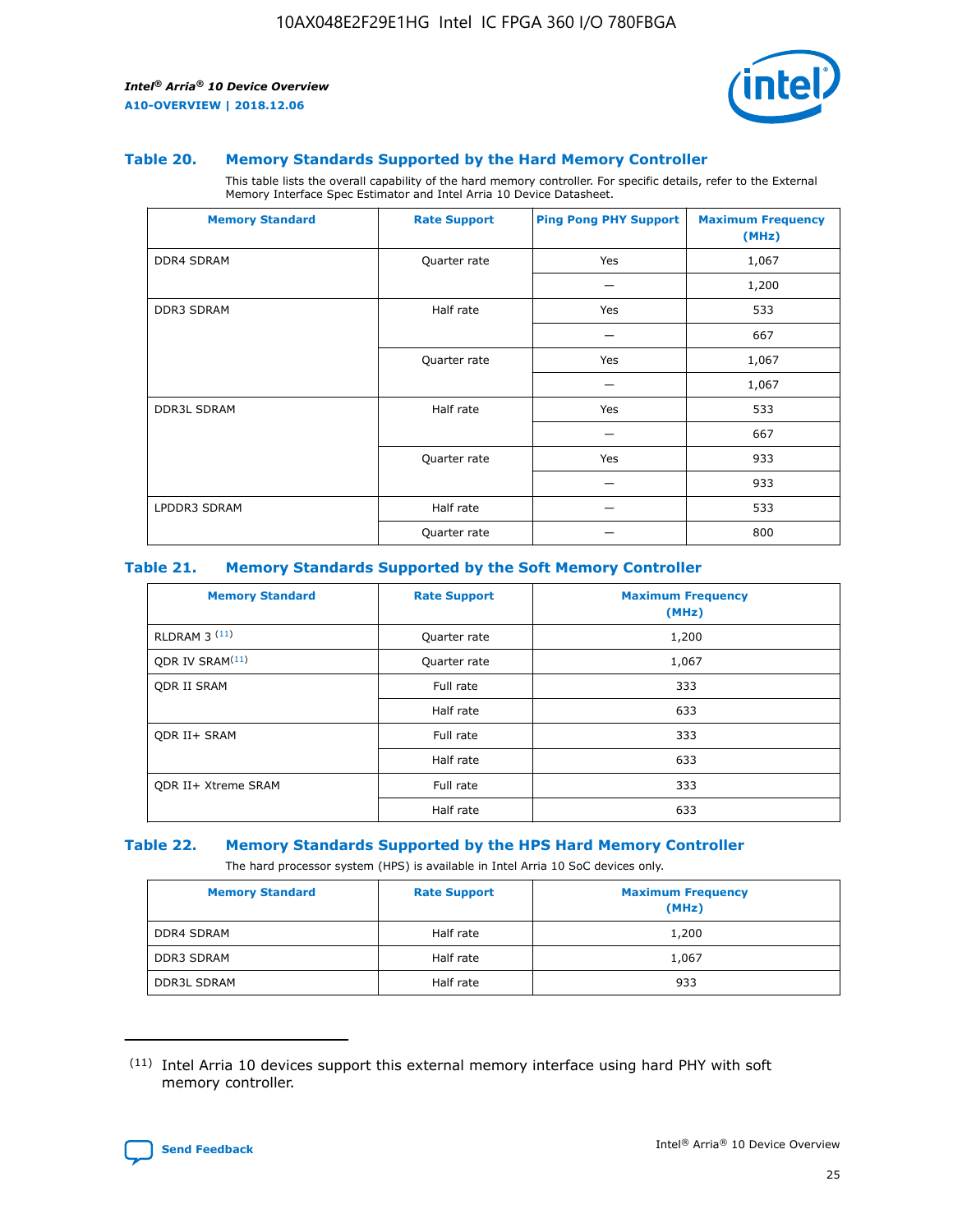

#### **Related Information**

#### [Intel Arria 10 Device Datasheet](https://www.intel.com/content/www/us/en/programmable/documentation/mcn1413182292568.html#mcn1413182153340)

Lists the memory interface performance according to memory interface standards, rank or chip select configurations, and Intel Arria 10 device speed grades.

## **PCIe Gen1, Gen2, and Gen3 Hard IP**

Intel Arria 10 devices contain PCIe hard IP that is designed for performance and ease-of-use:

- Includes all layers of the PCIe stack—transaction, data link and physical layers.
- Supports PCIe Gen3, Gen2, and Gen1 Endpoint and Root Port in x1, x2, x4, or x8 lane configuration.
- Operates independently from the core logic—optional configuration via protocol (CvP) allows the PCIe link to power up and complete link training in less than 100 ms while the Intel Arria 10 device completes loading the programming file for the rest of the FPGA.
- Provides added functionality that makes it easier to support emerging features such as Single Root I/O Virtualization (SR-IOV) and optional protocol extensions.
- Provides improved end-to-end datapath protection using ECC.
- Supports FPGA configuration via protocol (CvP) using PCIe at Gen3, Gen2, or Gen1 speed.

#### **Related Information**

PCS Features on page 30

## **Enhanced PCS Hard IP for Interlaken and 10 Gbps Ethernet**

## **Interlaken Support**

The Intel Arria 10 enhanced PCS hard IP provides integrated Interlaken PCS supporting rates up to 25.8 Gbps per lane.

The Interlaken PCS is based on the proven functionality of the PCS developed for Intel's previous generation FPGAs, which demonstrated interoperability with Interlaken ASSP vendors and third-party IP suppliers. The Interlaken PCS is present in every transceiver channel in Intel Arria 10 devices.

#### **Related Information**

PCS Features on page 30

#### **10 Gbps Ethernet Support**

The Intel Arria 10 enhanced PCS hard IP supports 10GBASE-R PCS compliant with IEEE 802.3 10 Gbps Ethernet (10GbE). The integrated hard IP support for 10GbE and the 10 Gbps transceivers save external PHY cost, board space, and system power.

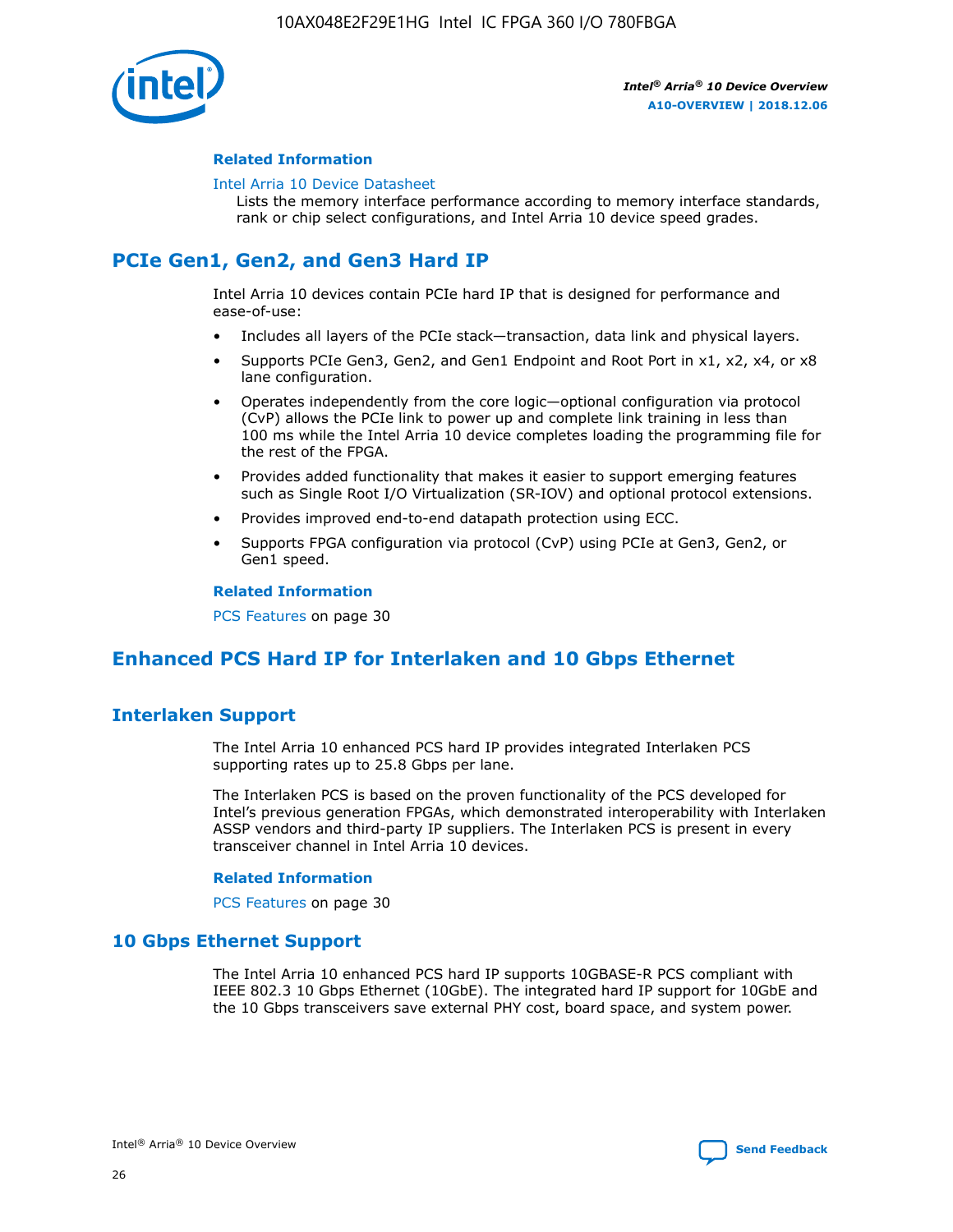

The scalable hard IP supports multiple independent 10GbE ports while using a single PLL for all the 10GBASE-R PCS instantiations, which saves on core logic resources and clock networks:

- Simplifies multiport 10GbE systems compared to XAUI interfaces that require an external XAUI-to-10G PHY.
- Incorporates Electronic Dispersion Compensation (EDC), which enables direct connection to standard 10 Gbps XFP and SFP+ pluggable optical modules.
- Supports backplane Ethernet applications and includes a hard 10GBASE-KR Forward Error Correction (FEC) circuit that you can use for 10 Gbps and 40 Gbps applications.

The 10 Gbps Ethernet PCS hard IP and 10GBASE-KR FEC are present in every transceiver channel.

#### **Related Information**

PCS Features on page 30

## **Low Power Serial Transceivers**

Intel Arria 10 FPGAs and SoCs include lowest power transceivers that deliver high bandwidth, throughput and low latency.

Intel Arria 10 devices deliver the industry's lowest power consumption per transceiver channel:

- 12.5 Gbps transceivers at as low as 242 mW
- 10 Gbps transceivers at as low as 168 mW
- 6 Gbps transceivers at as low as 117 mW

Intel Arria 10 transceivers support various data rates according to application:

- Chip-to-chip and chip-to-module applications—from 1 Gbps up to 25.8 Gbps
- Long reach and backplane applications—from 1 Gbps up to 12.5 with advanced adaptive equalization
- Critical power sensitive applications—from 1 Gbps up to 11.3 Gbps using lower power modes

The combination of 20 nm process technology and architectural advances provide the following benefits:

- Significant reduction in die area and power consumption
- Increase of up to two times in transceiver I/O density compared to previous generation devices while maintaining optimal signal integrity
- Up to 72 total transceiver channels—you can configure up to 6 of these channels to run as fast as 25.8 Gbps
- All channels feature continuous data rate support up to the maximum rated speed

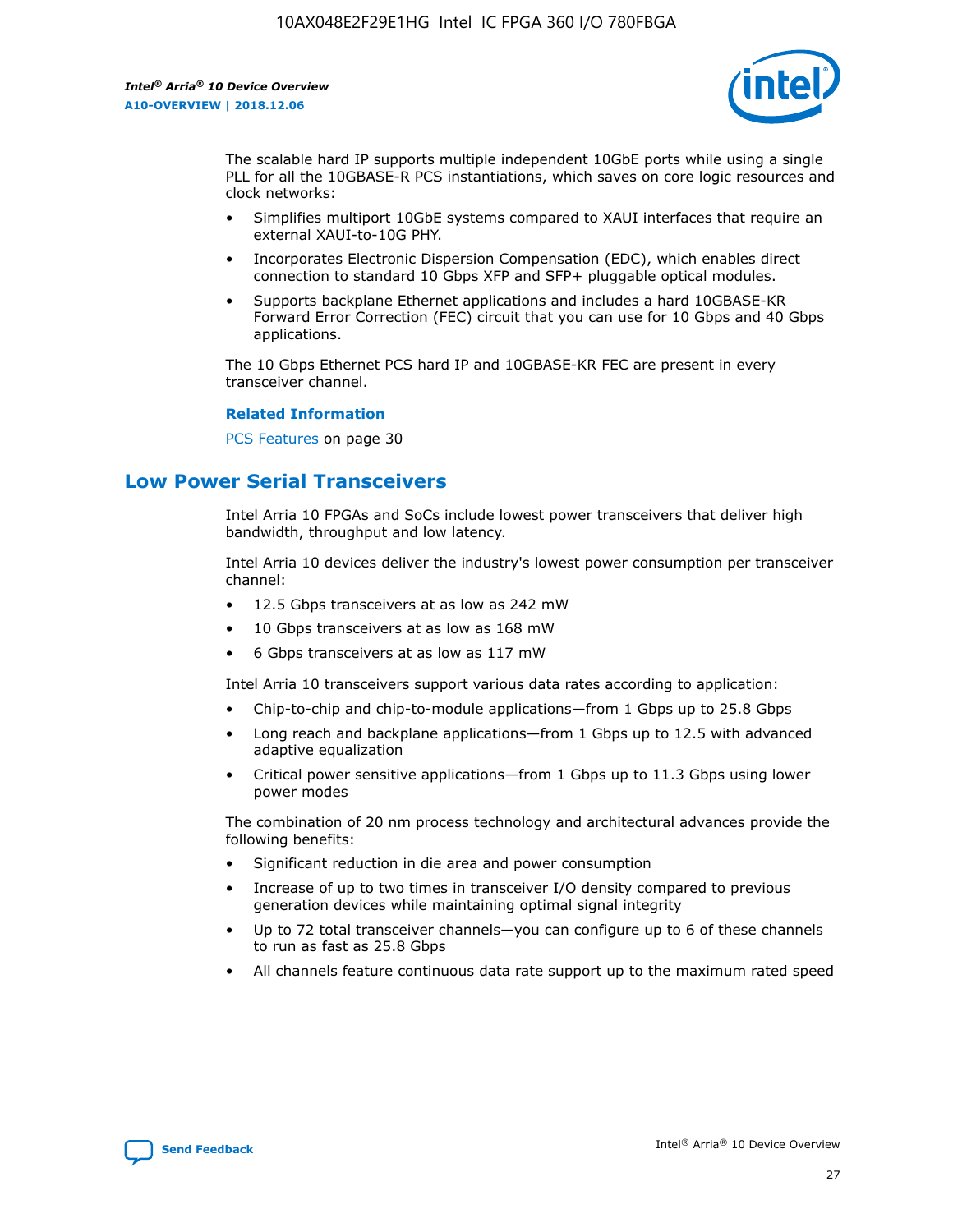

#### Transceiver PMA TX/RX PCS ATX PLL Transceiver PMA TX/RX PCS fPLL Network Flexible Clock Distribution Network PCS Transceiver PMA TX/RX FPGA **Clock Distribution** Fabric PCS Transceiver PMA TX/RX ATX Flexible PLL PCS Transceiver PMA TX/RX ▲ fPLL Transceiver PMA TX/RX PCS 4

#### **Figure 6. Intel Arria 10 Transceiver Block Architecture**

#### **Transceiver Channels**

All transceiver channels feature a dedicated Physical Medium Attachment (PMA) and a hardened Physical Coding Sublayer (PCS).

- The PMA provides primary interfacing capabilities to physical channels.
- The PCS typically handles encoding/decoding, word alignment, and other preprocessing functions before transferring data to the FPGA core fabric.

A transceiver channel consists of a PMA and a PCS block. Most transceiver banks have 6 channels. There are some transceiver banks that contain only 3 channels.

A wide variety of bonded and non-bonded data rate configurations is possible using a highly configurable clock distribution network. Up to 80 independent transceiver data rates can be configured.

The following figures are graphical representations of top views of the silicon die, which correspond to reverse views for flip chip packages. Different Intel Arria 10 devices may have different floorplans than the ones shown in the figures.

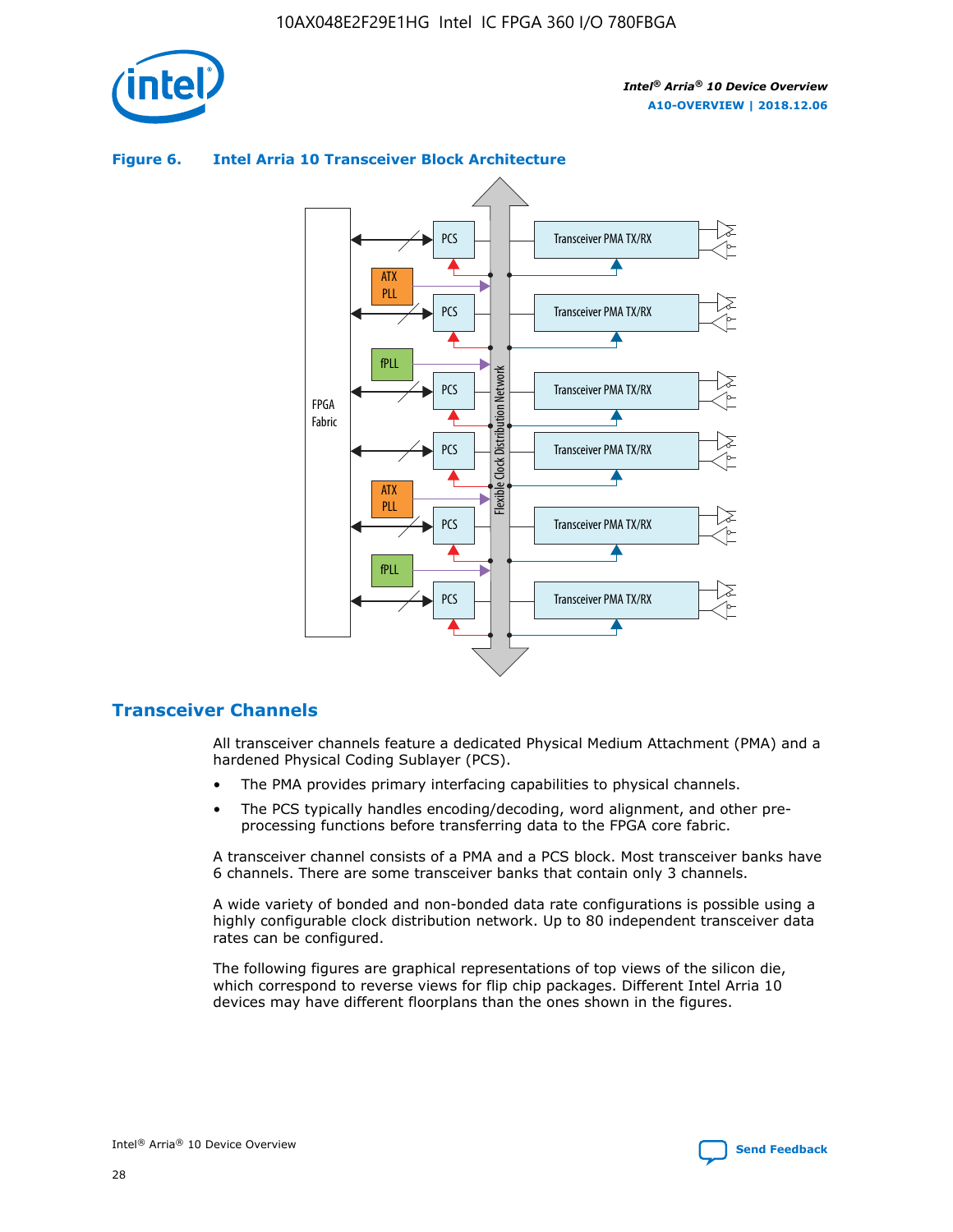

#### **Figure 7. Device Chip Overview for Intel Arria 10 GX and GT Devices**





#### **PMA Features**

Intel Arria 10 transceivers provide exceptional signal integrity at data rates up to 25.8 Gbps. Clocking options include ultra-low jitter ATX PLLs (LC tank based), clock multiplier unit (CMU) PLLs, and fractional PLLs.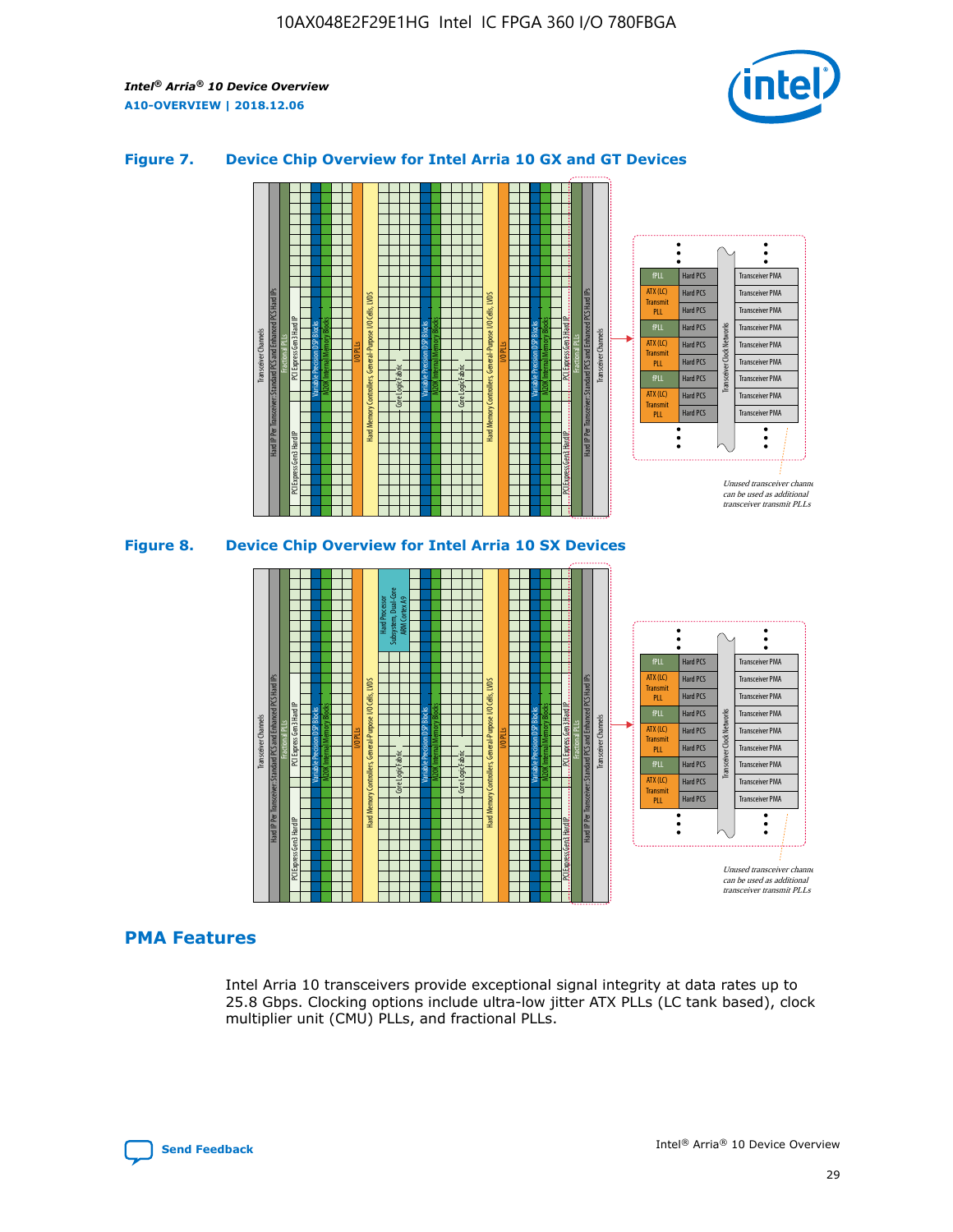

Each transceiver channel contains a channel PLL that can be used as the CMU PLL or clock data recovery (CDR) PLL. In CDR mode, the channel PLL recovers the receiver clock and data in the transceiver channel. Up to 80 independent data rates can be configured on a single Intel Arria 10 device.

#### **Table 23. PMA Features of the Transceivers in Intel Arria 10 Devices**

| <b>Feature</b>                                             | <b>Capability</b>                                                                                                                                                                                                             |
|------------------------------------------------------------|-------------------------------------------------------------------------------------------------------------------------------------------------------------------------------------------------------------------------------|
| Chip-to-Chip Data Rates                                    | 1 Gbps to 17.4 Gbps (Intel Arria 10 GX devices)<br>1 Gbps to 25.8 Gbps (Intel Arria 10 GT devices)                                                                                                                            |
| <b>Backplane Support</b>                                   | Drive backplanes at data rates up to 12.5 Gbps                                                                                                                                                                                |
| <b>Optical Module Support</b>                              | SFP+/SFP, XFP, CXP, QSFP/QSFP28, CFP/CFP2/CFP4                                                                                                                                                                                |
| Cable Driving Support                                      | SFP+ Direct Attach, PCI Express over cable, eSATA                                                                                                                                                                             |
| Transmit Pre-Emphasis                                      | 4-tap transmit pre-emphasis and de-emphasis to compensate for system channel loss                                                                                                                                             |
| Continuous Time Linear<br>Equalizer (CTLE)                 | Dual mode, high-gain, and high-data rate, linear receive equalization to compensate for<br>system channel loss                                                                                                                |
| Decision Feedback Equalizer<br>(DFE)                       | 7-fixed and 4-floating tap DFE to equalize backplane channel loss in the presence of<br>crosstalk and noisy environments                                                                                                      |
| Variable Gain Amplifier                                    | Optimizes the signal amplitude prior to the CDR sampling and operates in fixed and<br>adaptive modes                                                                                                                          |
| Altera Digital Adaptive<br>Parametric Tuning (ADAPT)       | Fully digital adaptation engine to automatically adjust all link equalization parameters-<br>including CTLE, DFE, and variable gain amplifier blocks—that provide optimal link margin<br>without intervention from user logic |
| Precision Signal Integrity<br>Calibration Engine (PreSICE) | Hardened calibration controller to quickly calibrate all transceiver control parameters on<br>power-up, which provides the optimal signal integrity and jitter performance                                                    |
| Advanced Transmit (ATX)<br>PLL                             | Low jitter ATX (LC tank based) PLLs with continuous tuning range to cover a wide range of<br>standard and proprietary protocols                                                                                               |
| <b>Fractional PLLs</b>                                     | On-chip fractional frequency synthesizers to replace on-board crystal oscillators and reduce<br>system cost                                                                                                                   |
| Digitally Assisted Analog<br><b>CDR</b>                    | Superior jitter tolerance with fast lock time                                                                                                                                                                                 |
| Dynamic Partial<br>Reconfiguration                         | Allows independent control of the Avalon memory-mapped interface of each transceiver<br>channel for the highest transceiver flexibility                                                                                       |
| Multiple PCS-PMA and PCS-<br>PLD interface widths          | 8-, 10-, 16-, 20-, 32-, 40-, or 64-bit interface widths for flexibility of deserialization width,<br>encoding, and reduced latency                                                                                            |

## **PCS Features**

This table summarizes the Intel Arria 10 transceiver PCS features. You can use the transceiver PCS to support a wide range of protocols ranging from 1 Gbps to 25.8 Gbps.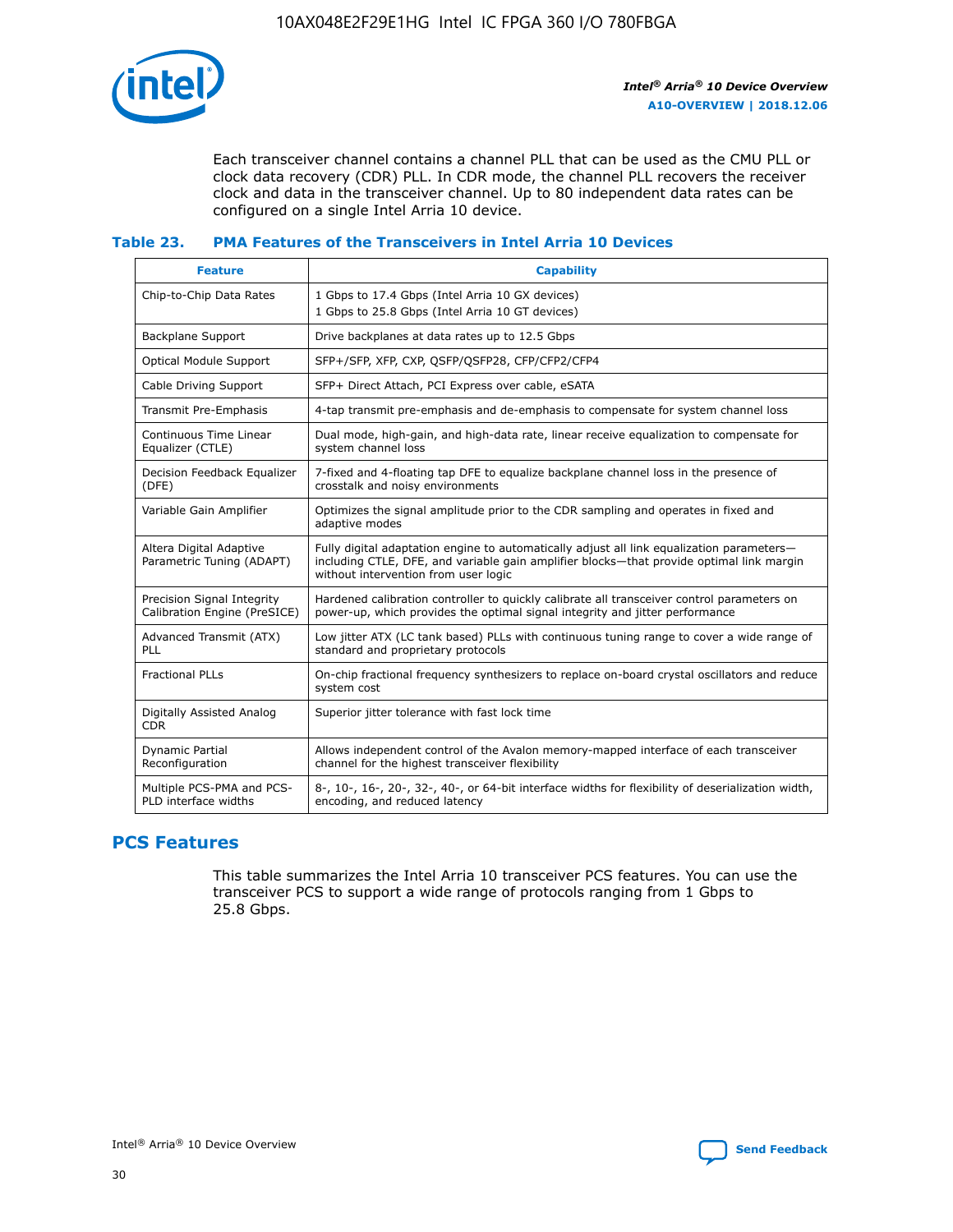

| <b>PCS</b>    | <b>Description</b>                                                                                                                                                                                                                                                                                                                                                                                                          |
|---------------|-----------------------------------------------------------------------------------------------------------------------------------------------------------------------------------------------------------------------------------------------------------------------------------------------------------------------------------------------------------------------------------------------------------------------------|
| Standard PCS  | Operates at a data rate up to 12 Gbps<br>Supports protocols such as PCI-Express, CPRI 4.2+, GigE, IEEE 1588 in Hard PCS<br>Implements other protocols using Basic/Custom (Standard PCS) transceiver<br>configuration rules.                                                                                                                                                                                                 |
| Enhanced PCS  | Performs functions common to most serial data industry standards, such as word<br>$\bullet$<br>alignment, encoding/decoding, and framing, before data is sent or received off-chip<br>through the PMA<br>• Handles data transfer to and from the FPGA fabric<br>Handles data transfer internally to and from the PMA<br>Provides frequency compensation<br>Performs channel bonding for multi-channel low skew applications |
| PCIe Gen3 PCS | Supports the seamless switching of Data and Clock between the Gen1, Gen2, and Gen3<br>data rates<br>Provides support for PIPE 3.0 features<br>Supports the PIPE interface with the Hard IP enabled, as well as with the Hard IP<br>bypassed                                                                                                                                                                                 |

#### **Related Information**

- PCIe Gen1, Gen2, and Gen3 Hard IP on page 26
- Interlaken Support on page 26
- 10 Gbps Ethernet Support on page 26

#### **PCS Protocol Support**

This table lists some of the protocols supported by the Intel Arria 10 transceiver PCS. For more information about the blocks in the transmitter and receiver data paths, refer to the related information.

| <b>Protocol</b>                                 | <b>Data Rate</b><br>(Gbps) | <b>Transceiver IP</b>       | <b>PCS Support</b>                      |
|-------------------------------------------------|----------------------------|-----------------------------|-----------------------------------------|
| PCIe Gen3 x1, x2, x4, x8                        | 8.0                        | Native PHY (PIPE)           | Standard PCS and PCIe<br>Gen3 PCS       |
| PCIe Gen2 x1, x2, x4, x8                        | 5.0                        | Native PHY (PIPE)           | <b>Standard PCS</b>                     |
| PCIe Gen1 x1, x2, x4, x8                        | 2.5                        | Native PHY (PIPE)           | Standard PCS                            |
| 1000BASE-X Gigabit Ethernet                     | 1.25                       | Native PHY                  | <b>Standard PCS</b>                     |
| 1000BASE-X Gigabit Ethernet with<br>IEEE 1588v2 | 1.25                       | Native PHY                  | Standard PCS                            |
| 10GBASE-R                                       | 10.3125                    | Native PHY                  | <b>Enhanced PCS</b>                     |
| 10GBASE-R with IEEE 1588v2                      | 10.3125                    | Native PHY                  | <b>Enhanced PCS</b>                     |
| 10GBASE-R with KR FEC                           | 10.3125                    | Native PHY                  | <b>Enhanced PCS</b>                     |
| 10GBASE-KR and 1000BASE-X                       | 10.3125                    | 1G/10GbE and 10GBASE-KR PHY | Standard PCS and<br><b>Enhanced PCS</b> |
| Interlaken (CEI-6G/11G)                         | 3.125 to 17.4              | Native PHY                  | <b>Enhanced PCS</b>                     |
| SFI-S/SFI-5.2                                   | 11.2                       | Native PHY                  | <b>Enhanced PCS</b>                     |
| $10G$ SDI                                       | 10.692                     | Native PHY                  | <b>Enhanced PCS</b>                     |
|                                                 |                            |                             | continued                               |

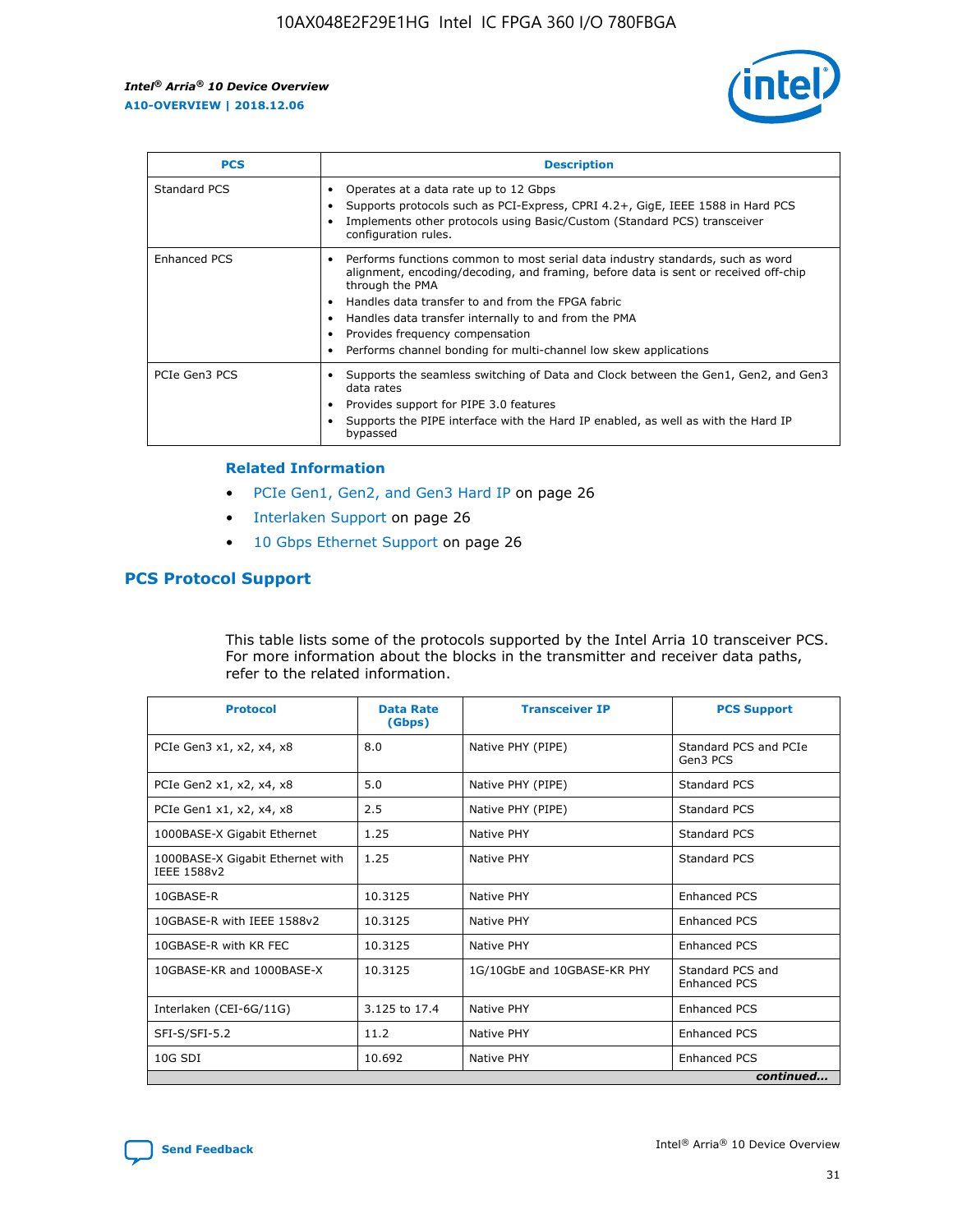

| <b>Protocol</b>      | <b>Data Rate</b><br>(Gbps) | <b>Transceiver IP</b> | <b>PCS Support</b> |
|----------------------|----------------------------|-----------------------|--------------------|
| CPRI 6.0 (64B/66B)   | 0.6144 to<br>10.1376       | Native PHY            | Enhanced PCS       |
| CPRI 4.2 (8B/10B)    | 0.6144 to<br>9.8304        | Native PHY            | Standard PCS       |
| OBSAI RP3 v4.2       | 0.6144 to 6.144            | Native PHY            | Standard PCS       |
| SD-SDI/HD-SDI/3G-SDI | $0.143(12)$ to<br>2.97     | Native PHY            | Standard PCS       |

#### **Related Information**

#### [Intel Arria 10 Transceiver PHY User Guide](https://www.intel.com/content/www/us/en/programmable/documentation/nik1398707230472.html#nik1398707091164)

Provides more information about the supported transceiver protocols and PHY IP, the PMA architecture, and the standard, enhanced, and PCIe Gen3 PCS architecture.

## **SoC with Hard Processor System**

Each SoC device combines an FPGA fabric and a hard processor system (HPS) in a single device. This combination delivers the flexibility of programmable logic with the power and cost savings of hard IP in these ways:

- Reduces board space, system power, and bill of materials cost by eliminating a discrete embedded processor
- Allows you to differentiate the end product in both hardware and software, and to support virtually any interface standard
- Extends the product life and revenue through in-field hardware and software updates

 $(12)$  The 0.143 Gbps data rate is supported using oversampling of user logic that you must implement in the FPGA fabric.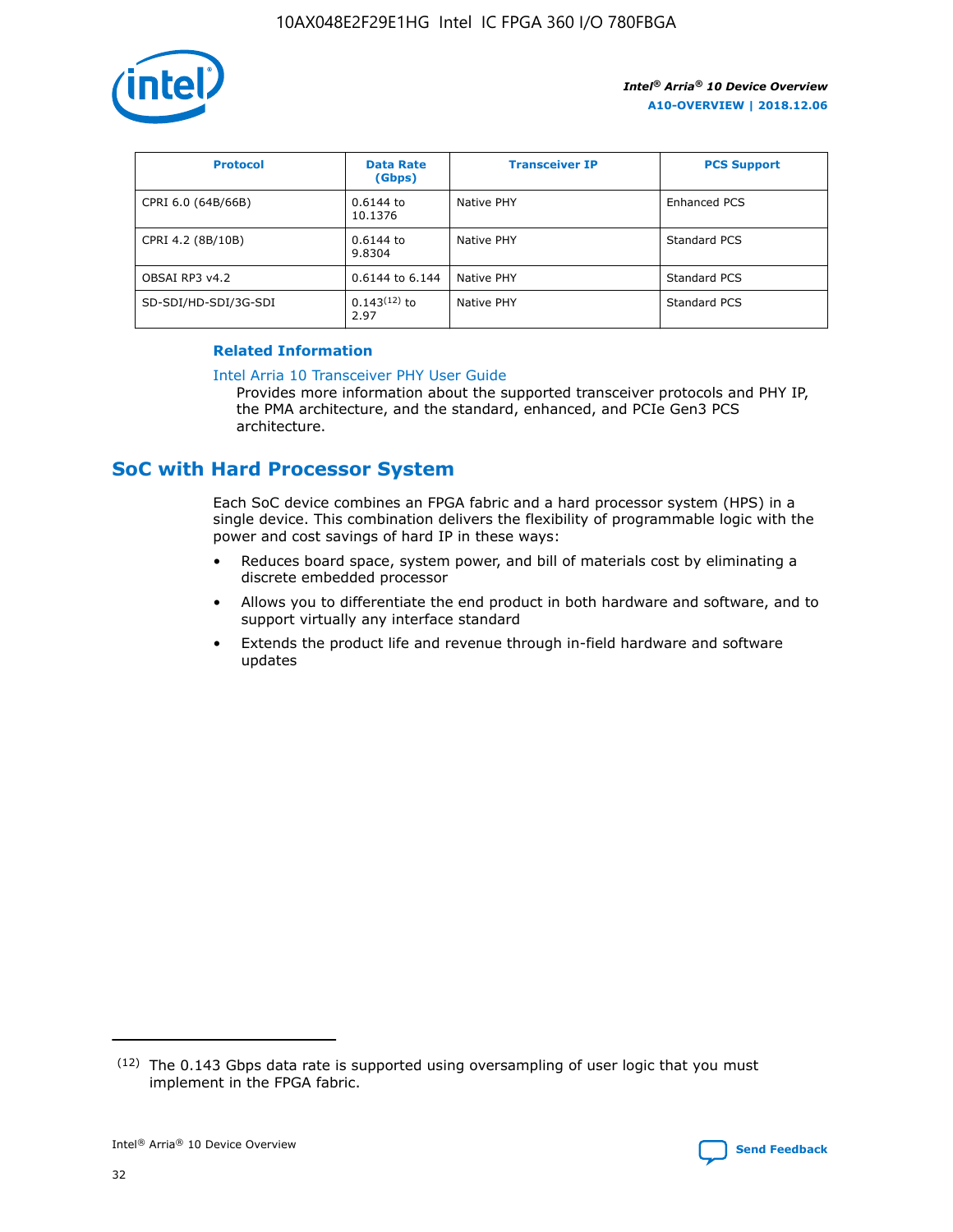

#### **Figure 9. HPS Block Diagram**

This figure shows a block diagram of the HPS with the dual ARM Cortex-A9 MPCore processor.



## **Key Advantages of 20-nm HPS**

The 20-nm HPS strikes a balance between enabling maximum software compatibility with 28-nm SoCs while still improving upon the 28-nm HPS architecture. These improvements address the requirements of the next generation target markets such as wireless and wireline communications, compute and storage equipment, broadcast and military in terms of performance, memory bandwidth, connectivity via backplane and security.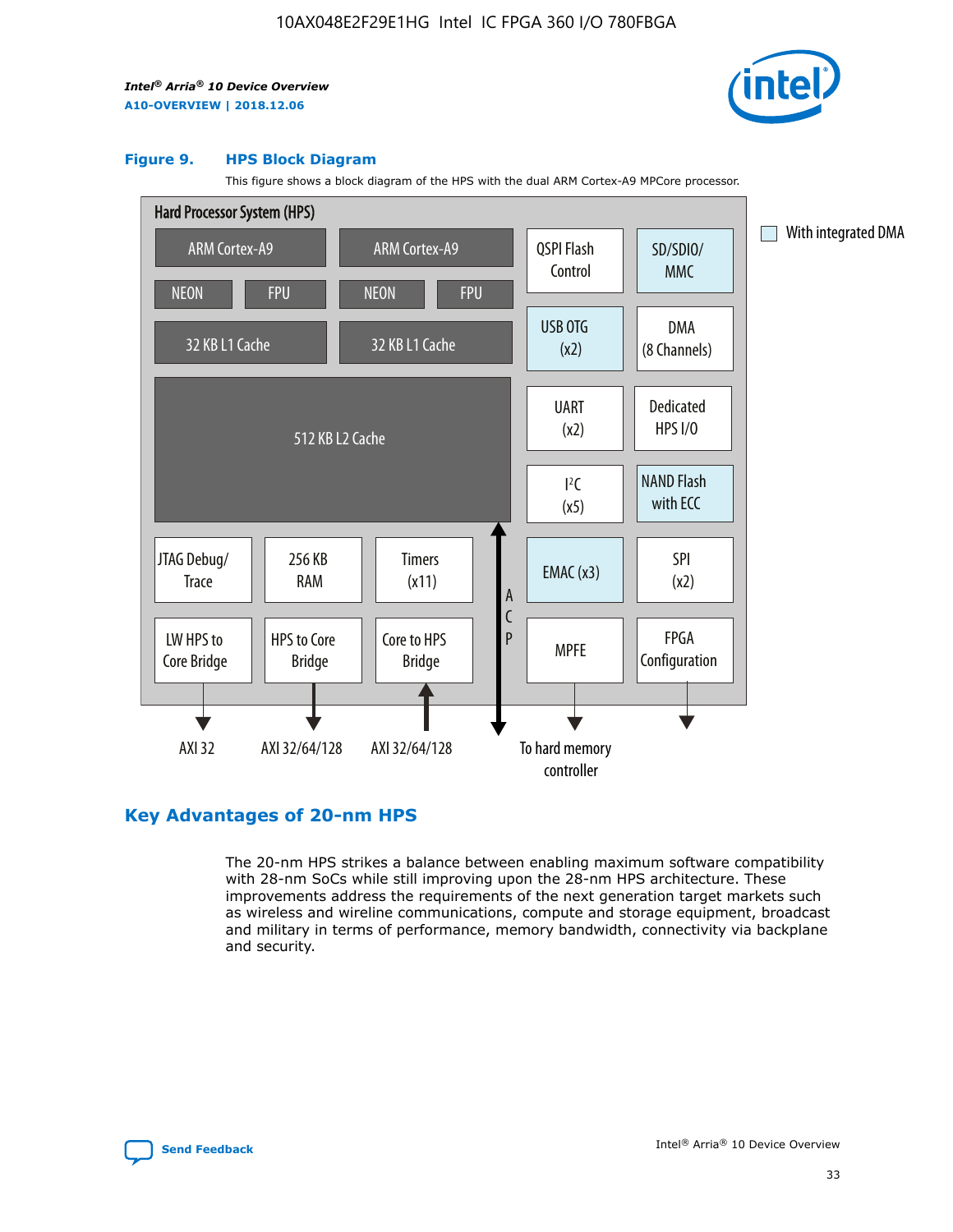

#### **Table 24. Improvements in 20 nm HPS**

This table lists the key improvements of the 20 nm HPS compared to the 28 nm HPS.

| Advantages/<br><b>Improvements</b>                          | <b>Description</b>                                                                                                                                                                                                                                                                                                                                                                                                                                                                                                                                                                                                                                                                                                                                                                                                                                                                                                                                |
|-------------------------------------------------------------|---------------------------------------------------------------------------------------------------------------------------------------------------------------------------------------------------------------------------------------------------------------------------------------------------------------------------------------------------------------------------------------------------------------------------------------------------------------------------------------------------------------------------------------------------------------------------------------------------------------------------------------------------------------------------------------------------------------------------------------------------------------------------------------------------------------------------------------------------------------------------------------------------------------------------------------------------|
| Increased performance and<br>overdrive capability           | While the nominal processor frequency is 1.2 GHz, the 20 nm HPS offers an "overdrive"<br>feature which enables a higher processor operating frequency. This requires a higher supply<br>voltage value that is unique to the HPS and may require a separate regulator.                                                                                                                                                                                                                                                                                                                                                                                                                                                                                                                                                                                                                                                                             |
| Increased processor memory<br>bandwidth and DDR4<br>support | Up to 64-bit DDR4 memory at 2,400 Mbps support is available for the processor. The hard<br>memory controller for the HPS comprises a multi-port front end that manages connections<br>to a single port memory controller. The multi-port front end allows logic core and the HPS<br>to share ports and thereby the available bandwidth of the memory controller.                                                                                                                                                                                                                                                                                                                                                                                                                                                                                                                                                                                  |
| Flexible I/O sharing                                        | An advanced I/O pin muxing scheme allows improved sharing of I/O between the HPS and<br>the core logic. The following types of I/O are available for SoC:<br>$\bullet$<br>17 dedicated I/Os-physically located inside the HPS block and are not accessible to<br>logic within the core. The 17 dedicated I/Os are used for HPS clock, resets, and<br>interfacing with boot devices, QSPI, and SD/MMC.<br>48 direct shared I/O-located closest to the HPS block and are ideal for high speed HPS<br>$\bullet$<br>peripherals such as EMAC, USB, and others. There is one bank of 48 I/Os that supports<br>direct sharing where the 48 I/Os can be shared 12 I/Os at a time.<br>Standard (shared) I/O-all standard I/Os can be shared by the HPS peripherals and any<br>logic within the core. For designs where more than 48 I/Os are required to fully use all<br>the peripherals in the HPS, these I/Os can be connected through the core logic. |
| <b>EMAC</b> core                                            | Three EMAC cores are available in the HPS. The EMAC cores enable an application to<br>support two redundant Ethernet connections; for example, backplane, or two EMAC cores<br>for managing IEEE 1588 time stamp information while allowing a third EMAC core for debug<br>and configuration. All three EMACs can potentially share the same time stamps, simplifying<br>the 1588 time stamping implementation. A new serial time stamp interface allows core<br>logic to access and read the time stamp values. The integrated EMAC controllers can be<br>connected to external Ethernet PHY through the provided MDIO or I <sup>2</sup> C interface.                                                                                                                                                                                                                                                                                            |
| On-chip memory                                              | The on-chip memory is updated to 256 KB support and can support larger data sets and<br>real time algorithms.                                                                                                                                                                                                                                                                                                                                                                                                                                                                                                                                                                                                                                                                                                                                                                                                                                     |
| <b>ECC</b> enhancements                                     | Improvements in L2 Cache ECC management allow identification of errors down to the<br>address level. ECC enhancements also enable improved error injection and status reporting<br>via the introduction of new memory mapped access to syndrome and data signals.                                                                                                                                                                                                                                                                                                                                                                                                                                                                                                                                                                                                                                                                                 |
| HPS to FPGA Interconnect<br>Backbone                        | Although the HPS and the Logic Core can operate independently, they are tightly coupled<br>via a high-bandwidth system interconnect built from high-performance ARM AMBA AXI bus<br>bridges. IP bus masters in the FPGA fabric have access to HPS bus slaves via the FPGA-to-<br>HPS interconnect. Similarly, HPS bus masters have access to bus slaves in the core fabric<br>via the HPS-to-FPGA bridge. Both bridges are AMBA AXI-3 compliant and support<br>simultaneous read and write transactions. Up to three masters within the core fabric can<br>share the HPS SDRAM controller with the processor. Additionally, the processor can be used<br>to configure the core fabric under program control via a dedicated 32-bit configuration port.                                                                                                                                                                                            |
| FPGA configuration and HPS<br>booting                       | The FPGA fabric and HPS in the SoCs are powered independently. You can reduce the clock<br>frequencies or gate the clocks to reduce dynamic power.<br>You can configure the FPGA fabric and boot the HPS independently, in any order, providing<br>you with more design flexibility.                                                                                                                                                                                                                                                                                                                                                                                                                                                                                                                                                                                                                                                              |
| Security                                                    | New security features have been introduced for anti-tamper management, secure boot,<br>encryption (AES), and authentication (SHA).                                                                                                                                                                                                                                                                                                                                                                                                                                                                                                                                                                                                                                                                                                                                                                                                                |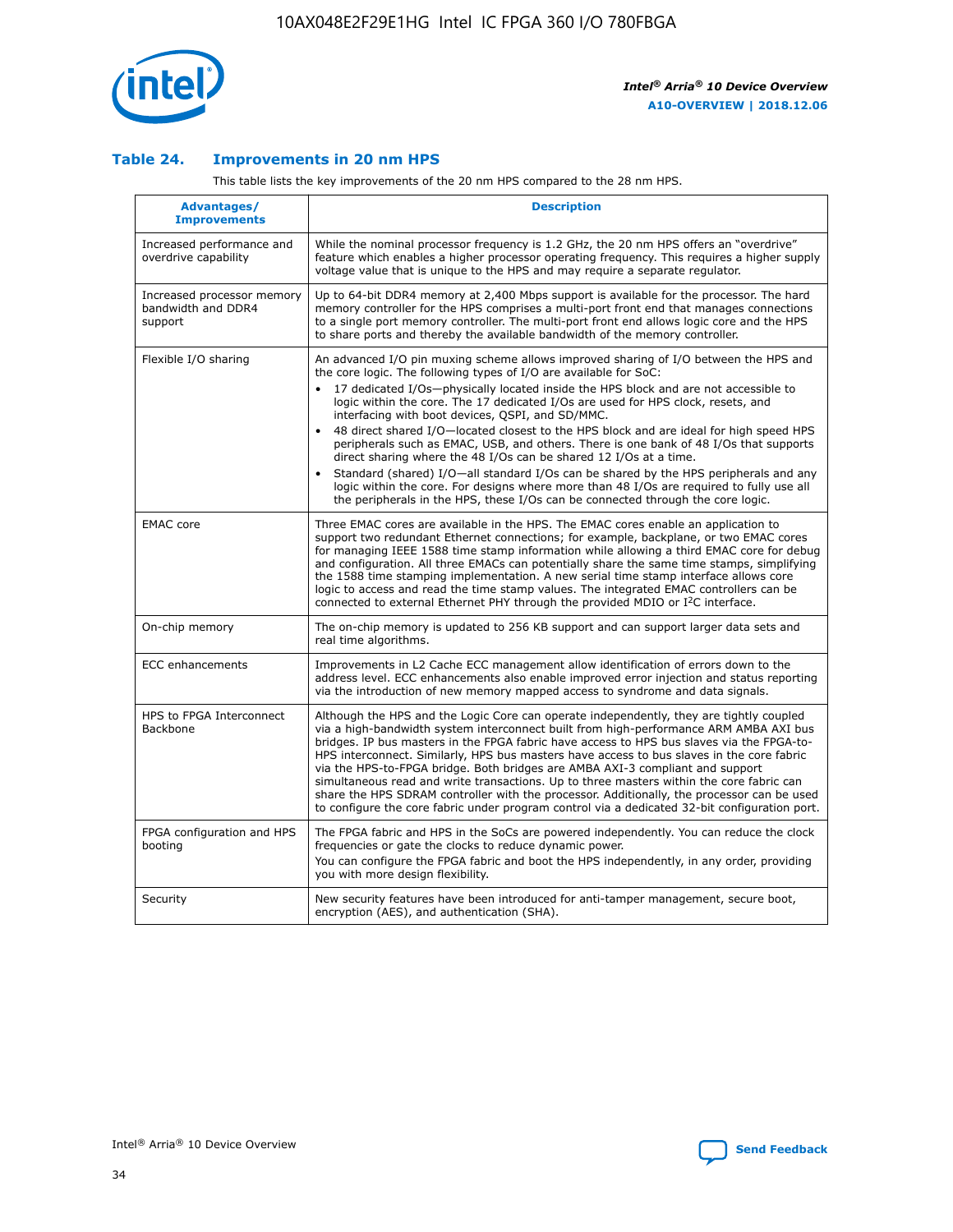

## **Features of the HPS**

The HPS has the following features:

- 1.2-GHz, dual-core ARM Cortex-A9 MPCore processor with up to 1.5-GHz via overdrive
	- ARMv7-A architecture that runs 32-bit ARM instructions, 16-bit and 32-bit Thumb instructions, and 8-bit Java byte codes in Jazelle style
	- Superscalar, variable length, out-of-order pipeline with dynamic branch prediction
	- Instruction Efficiency 2.5 MIPS/MHz, which provides total performance of 7500 MIPS at 1.5 GHz
- Each processor core includes:
	- 32 KB of L1 instruction cache, 32 KB of L1 data cache
	- Single- and double-precision floating-point unit and NEON media engine
	- CoreSight debug and trace technology
	- Snoop Control Unit (SCU) and Acceleration Coherency Port (ACP)
- 512 KB of shared L2 cache
- 256 KB of scratch RAM
- Hard memory controller with support for DDR3, DDR4 and optional error correction code (ECC) support
- Multiport Front End (MPFE) Scheduler interface to the hard memory controller
- 8-channel direct memory access (DMA) controller
- QSPI flash controller with SIO, DIO, QIO SPI Flash support
- NAND flash controller (ONFI 1.0 or later) with DMA and ECC support, updated to support 8 and 16-bit Flash devices and new command DMA to offload CPU for fast power down recovery
- Updated SD/SDIO/MMC controller to eMMC 4.5 with DMA with CE-ATA digital command support
- 3 10/100/1000 Ethernet media access control (MAC) with DMA
- 2 USB On-the-Go (OTG) controllers with DMA
- $\bullet$  5 I<sup>2</sup>C controllers (3 can be used by EMAC for MIO to external PHY)
- 2 UART 16550 Compatible controllers
- 4 serial peripheral interfaces (SPI) (2 Master, 2 Slaves)
- 62 programmable general-purpose I/Os, which includes 48 direct share I/Os that allows the HPS peripherals to connect directly to the FPGA I/Os
- 7 general-purpose timers
- 4 watchdog timers
- Anti-tamper, Secure Boot, Encryption (AES) and Authentication (SHA)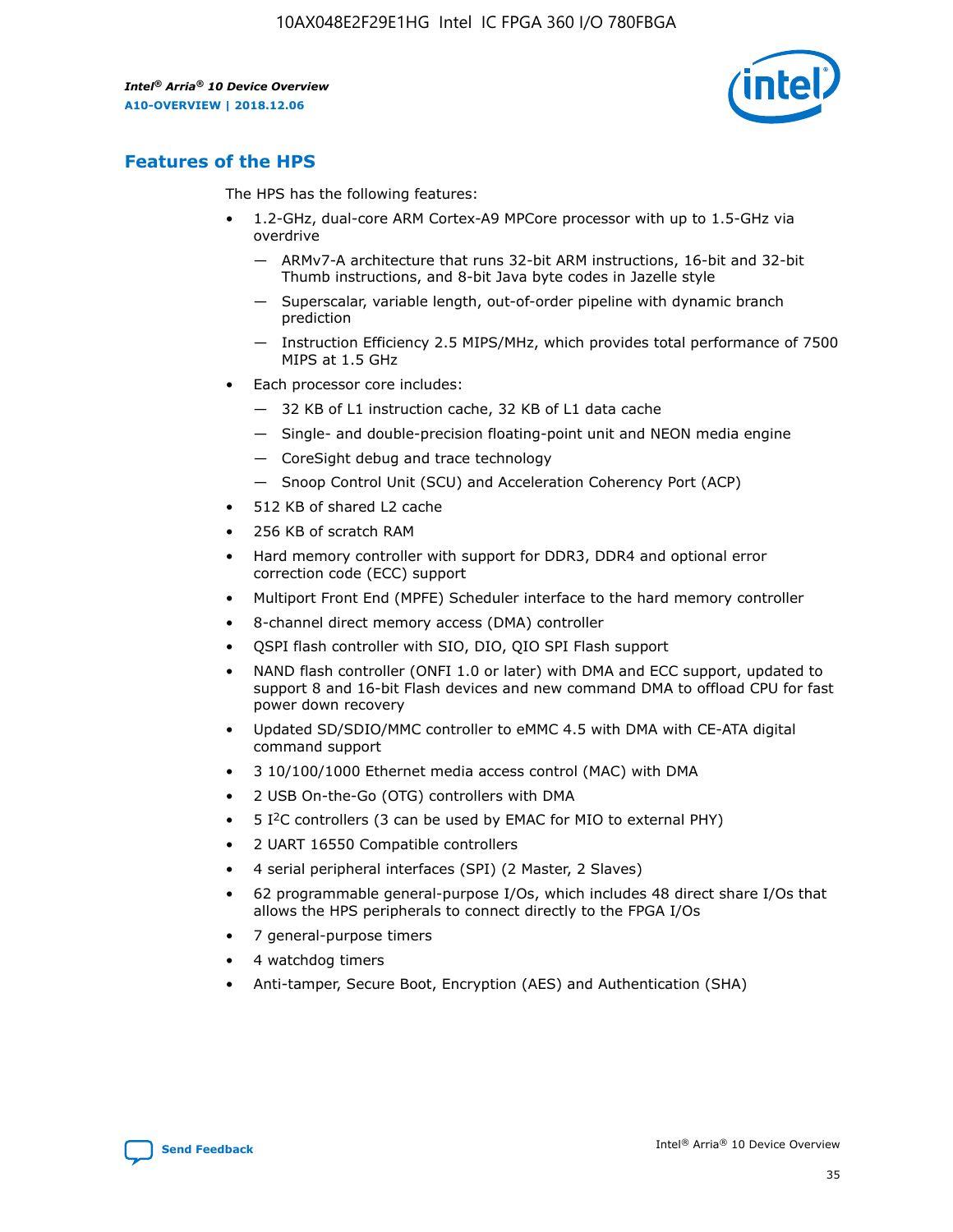

#### **System Peripherals and Debug Access Port**

Each Ethernet MAC, USB OTG, NAND flash controller, and SD/MMC controller module has an integrated DMA controller. For modules without an integrated DMA controller, an additional DMA controller module provides up to eight channels of high-bandwidth data transfers. Peripherals that communicate off-chip are multiplexed with other peripherals at the HPS pin level. This allows you to choose which peripherals interface with other devices on your PCB.

The debug access port provides interfaces to industry standard JTAG debug probes and supports ARM CoreSight debug and core traces to facilitate software development.

#### **HPS–FPGA AXI Bridges**

The HPS–FPGA bridges, which support the Advanced Microcontroller Bus Architecture (AMBA) Advanced eXtensible Interface (AXI™) specifications, consist of the following bridges:

- FPGA-to-HPS AMBA AXI bridge—a high-performance bus supporting 32, 64, and 128 bit data widths that allows the FPGA fabric to issue transactions to slaves in the HPS.
- HPS-to-FPGA Avalon/AMBA AXI bridge—a high-performance bus supporting 32, 64, and 128 bit data widths that allows the HPS to issue transactions to slaves in the FPGA fabric.
- Lightweight HPS-to-FPGA AXI bridge—a lower latency 32 bit width bus that allows the HPS to issue transactions to soft peripherals in the FPGA fabric. This bridge is primarily used for control and status register (CSR) accesses to peripherals in the FPGA fabric.

The HPS–FPGA AXI bridges allow masters in the FPGA fabric to communicate with slaves in the HPS logic, and vice versa. For example, the HPS-to-FPGA AXI bridge allows you to share memories instantiated in the FPGA fabric with one or both microprocessors in the HPS, while the FPGA-to-HPS AXI bridge allows logic in the FPGA fabric to access the memory and peripherals in the HPS.

Each HPS–FPGA bridge also provides asynchronous clock crossing for data transferred between the FPGA fabric and the HPS.

#### **HPS SDRAM Controller Subsystem**

The HPS SDRAM controller subsystem contains a multiport SDRAM controller and DDR PHY that are shared between the FPGA fabric (through the FPGA-to-HPS SDRAM interface), the level 2 (L2) cache, and the level 3 (L3) system interconnect. The FPGA-to-HPS SDRAM interface supports AMBA AXI and Avalon® Memory-Mapped (Avalon-MM) interface standards, and provides up to six individual ports for access by masters implemented in the FPGA fabric.

The HPS SDRAM controller supports up to 3 masters (command ports), 3x 64-bit read data ports and 3x 64-bit write data ports.

To maximize memory performance, the SDRAM controller subsystem supports command and data reordering, deficit round-robin arbitration with aging, and high-priority bypass features.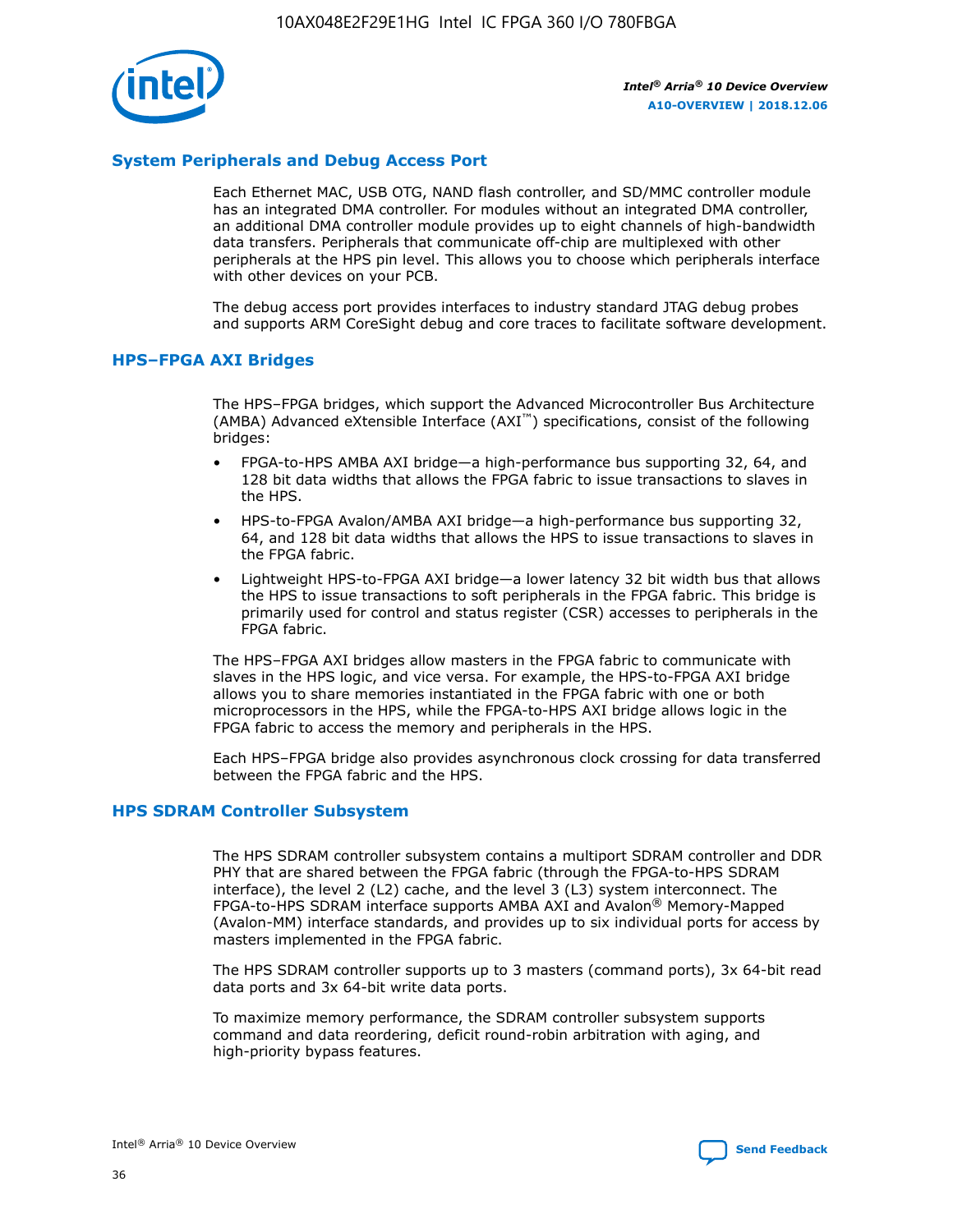

## **FPGA Configuration and HPS Booting**

The FPGA fabric and HPS in the SoC FPGA must be powered at the same time. You can reduce the clock frequencies or gate the clocks to reduce dynamic power.

Once powered, the FPGA fabric and HPS can be configured independently thus providing you with more design flexibility:

- You can boot the HPS independently. After the HPS is running, the HPS can fully or partially reconfigure the FPGA fabric at any time under software control. The HPS can also configure other FPGAs on the board through the FPGA configuration controller.
- Configure the FPGA fabric first, and then boot the HPS from memory accessible to the FPGA fabric.

#### **Hardware and Software Development**

For hardware development, you can configure the HPS and connect your soft logic in the FPGA fabric to the HPS interfaces using the Platform Designer system integration tool in the Intel Quartus Prime software.

For software development, the ARM-based SoC FPGA devices inherit the rich software development ecosystem available for the ARM Cortex-A9 MPCore processor. The software development process for Intel SoC FPGAs follows the same steps as those for other SoC devices from other manufacturers. Support for Linux\*, VxWorks\*, and other operating systems are available for the SoC FPGAs. For more information on the operating systems support availability, contact the Intel FPGA sales team.

You can begin device-specific firmware and software development on the Intel SoC FPGA Virtual Target. The Virtual Target is a fast PC-based functional simulation of a target development system—a model of a complete development board. The Virtual Target enables the development of device-specific production software that can run unmodified on actual hardware.

## **Dynamic and Partial Reconfiguration**

The Intel Arria 10 devices support dynamic and partial reconfiguration. You can use dynamic and partial reconfiguration simultaneously to enable seamless reconfiguration of both the device core and transceivers.

## **Dynamic Reconfiguration**

You can reconfigure the PMA and PCS blocks while the device continues to operate. This feature allows you to change the data rates, protocol, and analog settings of a channel in a transceiver bank without affecting on-going data transfer in other transceiver banks. This feature is ideal for applications that require dynamic multiprotocol or multirate support.

## **Partial Reconfiguration**

Using partial reconfiguration, you can reconfigure some parts of the device while keeping the device in operation.

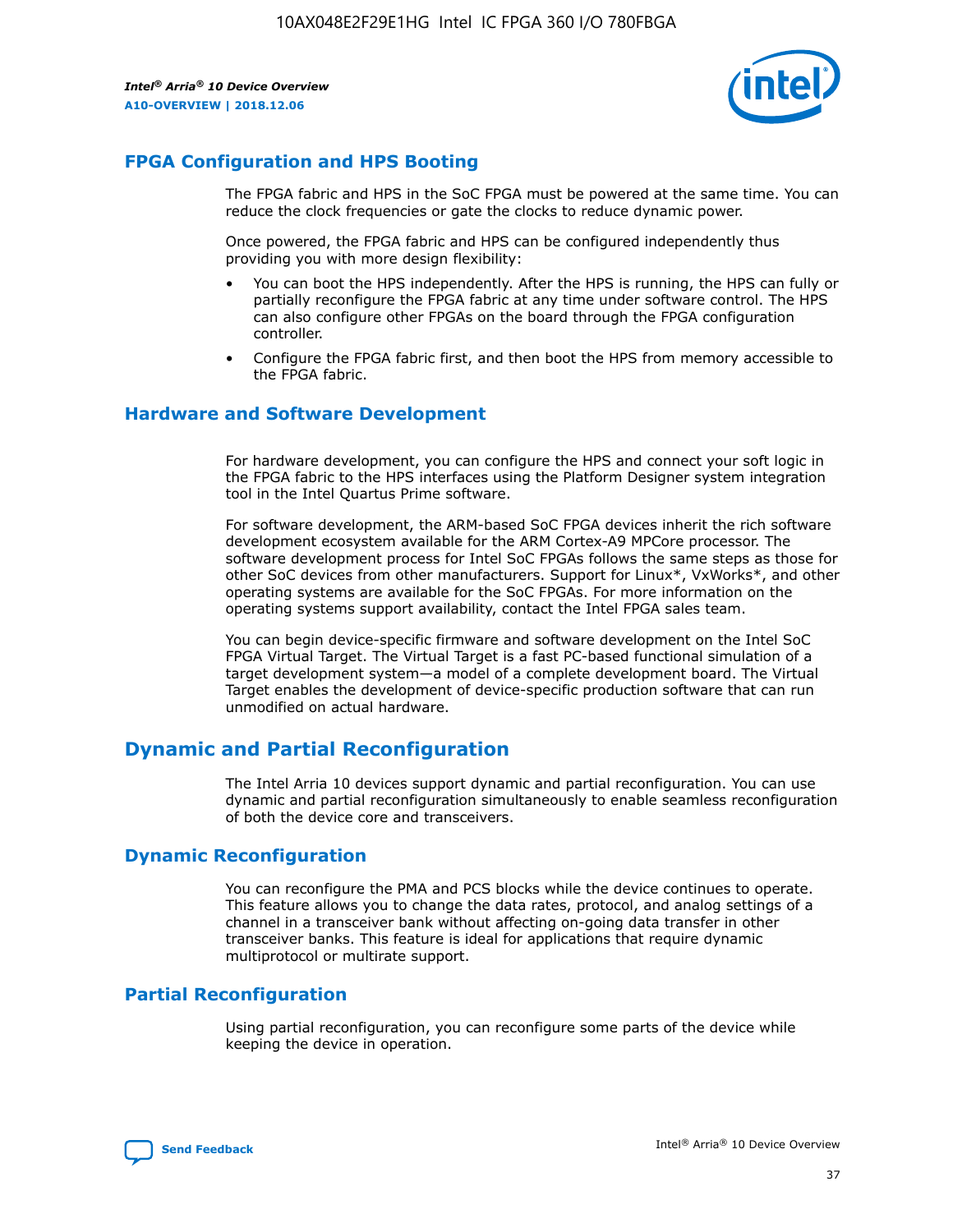

Instead of placing all device functions in the FPGA fabric, you can store some functions that do not run simultaneously in external memory and load them only when required. This capability increases the effective logic density of the device, and lowers cost and power consumption.

In the Intel solution, you do not have to worry about intricate device architecture to perform a partial reconfiguration. The partial reconfiguration capability is built into the Intel Quartus Prime design software, making such time-intensive task simple.

Intel Arria 10 devices support partial reconfiguration in the following configuration options:

- Using an internal host:
	- All supported configuration modes where the FPGA has access to external memory devices such as serial and parallel flash memory.
	- Configuration via Protocol [CvP (PCIe)]
- Using an external host—passive serial (PS), fast passive parallel (FPP) x8, FPP x16, and FPP x32 I/O interface.

## **Enhanced Configuration and Configuration via Protocol**

#### **Table 25. Configuration Schemes and Features of Intel Arria 10 Devices**

Intel Arria 10 devices support 1.8 V programming voltage and several configuration schemes.

| <b>Scheme</b>                                                          | <b>Data</b><br><b>Width</b> | <b>Max Clock</b><br>Rate<br>(MHz) | <b>Max Data</b><br>Rate<br>(Mbps)<br>(13) | <b>Decompression</b> | <b>Design</b><br>Security <sup>(1</sup><br>4) | <b>Partial</b><br><b>Reconfiguration</b><br>(15) | <b>Remote</b><br><b>System</b><br><b>Update</b> |
|------------------------------------------------------------------------|-----------------------------|-----------------------------------|-------------------------------------------|----------------------|-----------------------------------------------|--------------------------------------------------|-------------------------------------------------|
| <b>JTAG</b>                                                            | 1 bit                       | 33                                | 33                                        |                      |                                               | Yes(16)                                          |                                                 |
| Active Serial (AS)<br>through the<br>EPCO-L<br>configuration<br>device | 1 bit,<br>4 bits            | 100                               | 400                                       | Yes                  | Yes                                           | $Y_{PS}(16)$                                     | Yes                                             |
| Passive serial (PS)<br>through CPLD or<br>external<br>microcontroller  | 1 bit                       | 100                               | 100                                       | Yes                  | Yes                                           | Yes(16)                                          | Parallel<br>Flash<br>Loader<br>(PFL) IP<br>core |
|                                                                        |                             |                                   |                                           |                      |                                               |                                                  | continued                                       |

<sup>(13)</sup> Enabling either compression or design security features affects the maximum data rate. Refer to the Intel Arria 10 Device Datasheet for more information.

<sup>(14)</sup> Encryption and compression cannot be used simultaneously.

 $(15)$  Partial reconfiguration is an advanced feature of the device family. If you are interested in using partial reconfiguration, contact Intel for support.

 $(16)$  Partial configuration can be performed only when it is configured as internal host.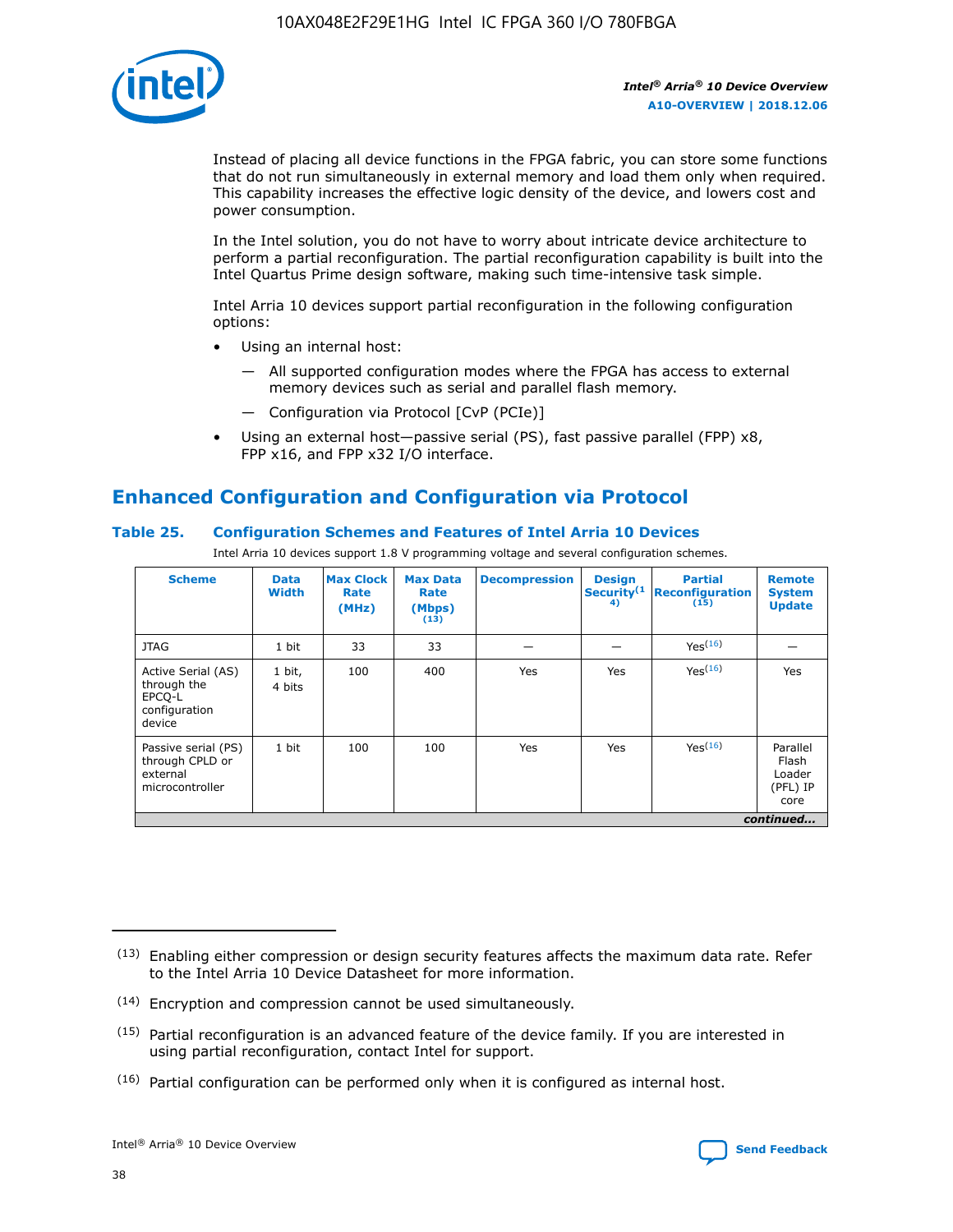

| <b>Scheme</b>                                   | <b>Data</b><br><b>Width</b> | <b>Max Clock</b><br>Rate<br>(MHz) | <b>Max Data</b><br>Rate<br>(Mbps)<br>(13) | <b>Decompression</b> | <b>Design</b><br>Security <sup>(1</sup><br>4) | <b>Partial</b><br><b>Reconfiguration</b><br>(15) | <b>Remote</b><br><b>System</b><br><b>Update</b> |
|-------------------------------------------------|-----------------------------|-----------------------------------|-------------------------------------------|----------------------|-----------------------------------------------|--------------------------------------------------|-------------------------------------------------|
| Fast passive                                    | 8 bits                      | 100                               | 3200                                      | Yes                  | Yes                                           | Yes(17)                                          | PFL IP                                          |
| parallel (FPP)<br>through CPLD or               | 16 bits                     |                                   |                                           | Yes                  | Yes                                           |                                                  | core                                            |
| external<br>microcontroller                     | 32 bits                     |                                   |                                           | Yes                  | Yes                                           |                                                  |                                                 |
| Configuration via                               | 16 bits                     | 100                               | 3200                                      | Yes                  | Yes                                           | Yes <sup>(17)</sup>                              |                                                 |
| <b>HPS</b>                                      | 32 bits                     |                                   |                                           | Yes                  | Yes                                           |                                                  |                                                 |
| Configuration via<br>Protocol [CvP<br>$(PCIe*)$ | x1, x2,<br>x4, x8<br>lanes  |                                   | 8000                                      | Yes                  | Yes                                           | Yes <sup>(16)</sup>                              |                                                 |

You can configure Intel Arria 10 devices through PCIe using Configuration via Protocol (CvP). The Intel Arria 10 CvP implementation conforms to the PCIe 100 ms power-up-to-active time requirement.

#### **Related Information**

[Configuration via Protocol \(CvP\) Implementation in Intel FPGAs User Guide](https://www.intel.com/content/www/us/en/programmable/documentation/dsu1441819344145.html#dsu1442269728522) Provides more information about the CvP configuration scheme.

## **SEU Error Detection and Correction**

Intel Arria 10 devices offer robust and easy-to-use single-event upset (SEU) error detection and correction circuitry.

The detection and correction circuitry includes protection for Configuration RAM (CRAM) programming bits and user memories. The CRAM is protected by a continuously running CRC error detection circuit with integrated ECC that automatically corrects one or two errors and detects higher order multi-bit errors. When more than two errors occur, correction is available through reloading of the core programming file, providing a complete design refresh while the FPGA continues to operate.

The physical layout of the Intel Arria 10 CRAM array is optimized to make the majority of multi-bit upsets appear as independent single-bit or double-bit errors which are automatically corrected by the integrated CRAM ECC circuitry. In addition to the CRAM protection, the M20K memory blocks also include integrated ECC circuitry and are layout-optimized for error detection and correction. The MLAB does not have ECC.

(14) Encryption and compression cannot be used simultaneously.

<sup>(17)</sup> Supported at a maximum clock rate of 100 MHz.



 $(13)$  Enabling either compression or design security features affects the maximum data rate. Refer to the Intel Arria 10 Device Datasheet for more information.

 $(15)$  Partial reconfiguration is an advanced feature of the device family. If you are interested in using partial reconfiguration, contact Intel for support.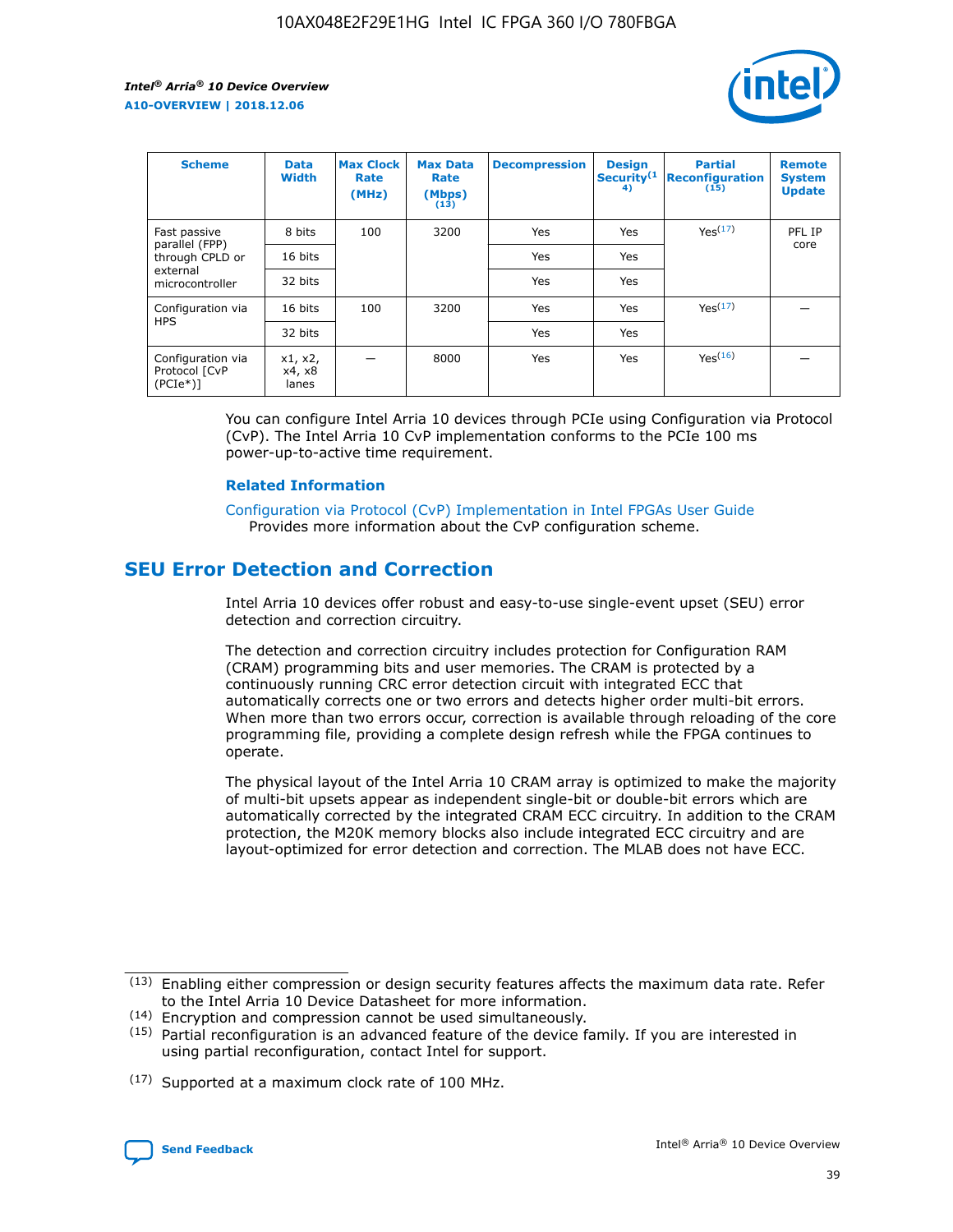

## **Power Management**

Intel Arria 10 devices leverage the advanced 20 nm process technology, a low 0.9 V core power supply, an enhanced core architecture, and several optional power reduction techniques to reduce total power consumption by as much as 40% compared to Arria V devices and as much as 60% compared to Stratix V devices.

The optional power reduction techniques in Intel Arria 10 devices include:

- **SmartVID**—a code is programmed into each device during manufacturing that allows a smart regulator to operate the device at lower core  $V_{CC}$  while maintaining performance
- **Programmable Power Technology**—non-critical timing paths are identified by the Intel Quartus Prime software and the logic in these paths is biased for low power instead of high performance
- **Low Static Power Options**—devices are available with either standard static power or low static power while maintaining performance

Furthermore, Intel Arria 10 devices feature Intel's industry-leading low power transceivers and include a number of hard IP blocks that not only reduce logic resources but also deliver substantial power savings compared to soft implementations. In general, hard IP blocks consume up to 90% less power than the equivalent soft logic implementations.

## **Incremental Compilation**

The Intel Quartus Prime software incremental compilation feature reduces compilation time and helps preserve performance to ease timing closure. The incremental compilation feature enables the partial reconfiguration flow for Intel Arria 10 devices.

Incremental compilation supports top-down, bottom-up, and team-based design flows. This feature facilitates modular, hierarchical, and team-based design flows where different designers compile their respective design sections in parallel. Furthermore, different designers or IP providers can develop and optimize different blocks of the design independently. These blocks can then be imported into the top level project.

## **Document Revision History for Intel Arria 10 Device Overview**

| <b>Document</b><br><b>Version</b> | <b>Changes</b>                                                                                                                                                                                                                                                              |
|-----------------------------------|-----------------------------------------------------------------------------------------------------------------------------------------------------------------------------------------------------------------------------------------------------------------------------|
| 2018.12.06                        | Added links to Intel Arria 10 device errata documents.<br>Removed automotive temperature option from the Intel Arria 10 GX devices.<br>Removed -3 fabric speed grade from the Intel Arria 10 GT devices.<br>Updated power options for the Intel Arria 10 GX and GT devices. |
| 2018.04.09                        | Updated the lowest $V_{CC}$ from 0.83 V to 0.82 V in the topic listing a summary of the device features.                                                                                                                                                                    |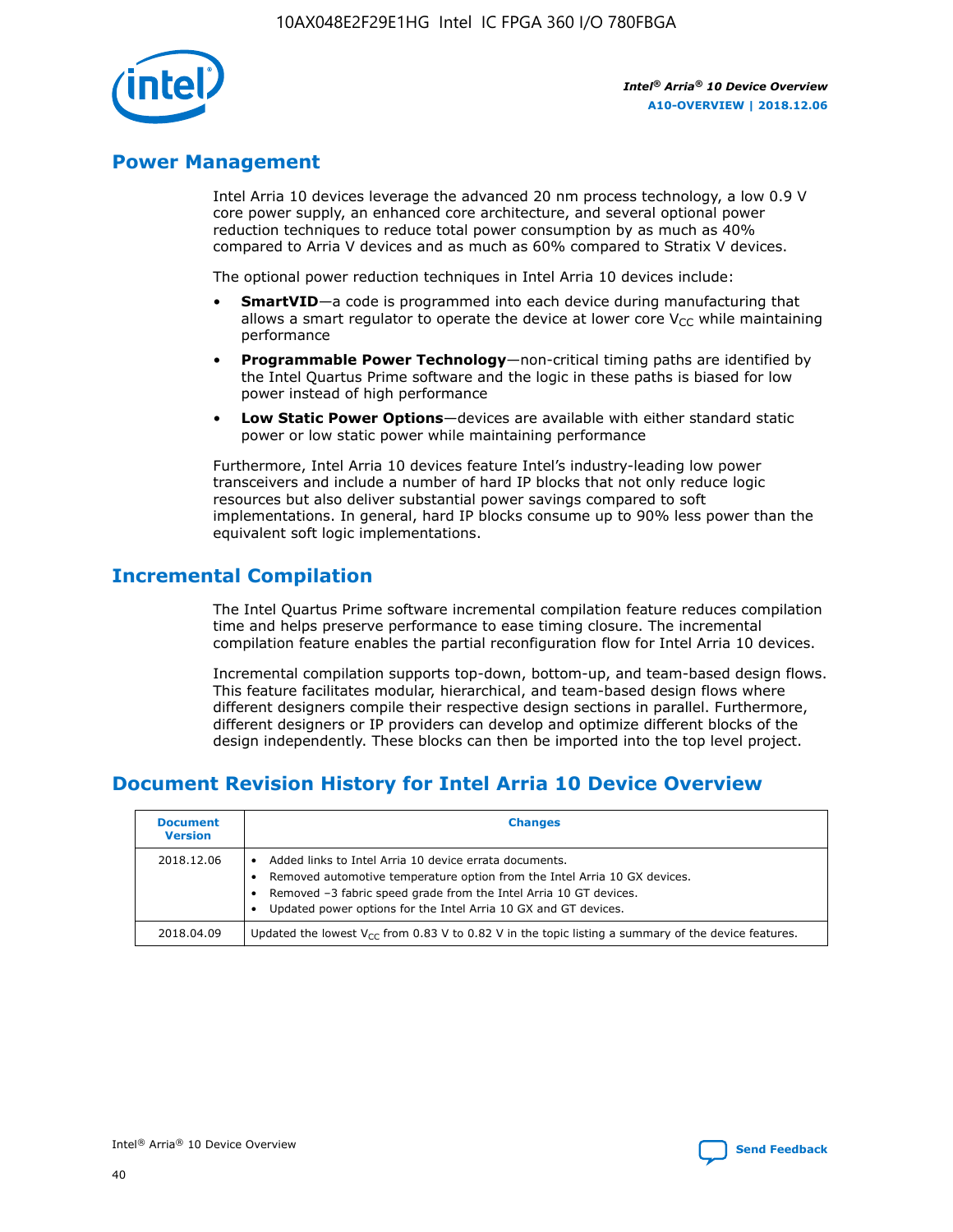$\overline{\phantom{a}}$ 

 $\mathsf{r}$ 



| January 2018<br>Updated the maximum data rate for HPS (Intel Arria 10 SX devices<br>2018.01.17<br>external memory interface DDR3 controller from 2,166 Mbps to 2,133<br>Mbps.<br>$\bullet$<br>+ SRAM to 633 MHz in Memory Standards Supported by the Soft<br>Memory Controller table.<br>Updated transceiver backplane capability to 12.5 Gbps.<br>$\bullet$<br>Removed transceiver speed grade 5 in Sample Ordering Core and<br>Available Options for Intel Arria 10 GX Devices figure.<br>Available Options for Intel Arria 10 GT Devices figure.<br>Updated short reach transceiver rate for Intel Arria 10 GT devices to<br>$\bullet$<br>25.8 Gbps.<br>Removed On-Die Instrumentation - EyeQ and Jitter Margin Tool<br>table.<br>2017.09.20<br>September 2017<br>1,333 MHz/2,666 Mbps to 1,200 MHz/2,400 Mbps.<br>July 2017<br>2017.07.13<br>Corrected the automotive temperature range in the figure showing the<br>available options for the Intel Arria 10 GX devices from "-40°C to 100°C"<br>to "-40°C to 125°C".<br>July 2017<br>2017.07.06<br>Added automotive temperature option to Intel Arria 10 GX device family.<br>2017.05.08<br>Corrected protocol names with "1588" to "IEEE 1588v2".<br>May 2017<br>$\bullet$<br>Updated the vertical migration table to remove vertical migration<br>$\bullet$<br>between Intel Arria 10 GX and Intel Arria 10 SX device variants.<br>Removed all "Preliminary" marks.<br>2017.03.15<br>March 2017<br>Removed the topic about migration from Intel Arria 10 to Intel Stratix<br>10 devices.<br>Rebranded as Intel.<br>$\bullet$<br>October 2016<br>2016.10.31<br>Removed package F36 from Intel Arria 10 GX devices.<br>$\bullet$<br>Updated Intel Arria 10 GT sample ordering code and maximum GX<br>$\bullet$<br>transceiver count. Intel Arria 10 GT devices are available only in the<br>SF45 package option with a maximum of 72 transceivers.<br>May 2016<br>2016.05.02<br>Updated the FPGA Configuration and HPS Booting topic.<br>Remove $V_{CC}$ PowerManager from the Summary of Features, Power<br>Management and Arria 10 Device Variants and packages topics. This<br>feature is no longer supported in Arria 10 devices.<br>Removed LPDDR3 from the Memory Standards Supported by the HPS<br>Hard Memory Controller table in the Memory Standards Supported by<br>Intel Arria 10 Devices topic. This standard is only supported by the<br>FPGA.<br>Removed transceiver speed grade 5 from the Device Variants and<br>Packages topic for Arria 10 GX and SX devices.<br>Changed the maximum Arria 10 GT datarate to 25.8 Gbps and the<br>February 2016<br>2016.02.11<br>minimum datarate to 1 Gbps globally.<br>Revised the state for Core clock networks in the Summary of Features<br>$\bullet$<br>topic.<br>• Changed the transceiver parameters in the "Summary of Features for<br>Arria 10 Devices" table.<br>for Arria 10 GT Devices" table.<br>• Changed the package availability for GT devices in the "Package Plan<br>for Arria 10 GT Devices" table.<br>Changed the package configurations for GT devices in the "Migration"<br>Capability Across Arria 10 Product Lines" figure. | <b>Date</b> | <b>Version</b> | <b>Changes</b>                                                                                                                                                                                                                                                                               |
|----------------------------------------------------------------------------------------------------------------------------------------------------------------------------------------------------------------------------------------------------------------------------------------------------------------------------------------------------------------------------------------------------------------------------------------------------------------------------------------------------------------------------------------------------------------------------------------------------------------------------------------------------------------------------------------------------------------------------------------------------------------------------------------------------------------------------------------------------------------------------------------------------------------------------------------------------------------------------------------------------------------------------------------------------------------------------------------------------------------------------------------------------------------------------------------------------------------------------------------------------------------------------------------------------------------------------------------------------------------------------------------------------------------------------------------------------------------------------------------------------------------------------------------------------------------------------------------------------------------------------------------------------------------------------------------------------------------------------------------------------------------------------------------------------------------------------------------------------------------------------------------------------------------------------------------------------------------------------------------------------------------------------------------------------------------------------------------------------------------------------------------------------------------------------------------------------------------------------------------------------------------------------------------------------------------------------------------------------------------------------------------------------------------------------------------------------------------------------------------------------------------------------------------------------------------------------------------------------------------------------------------------------------------------------------------------------------------------------------------------------------------------------------------------------------------------------------------------------------------------------------------------------------------------------------------------------------------------------------------------------------------------------------------------------------------------------------------------------------------------------------------------------------------|-------------|----------------|----------------------------------------------------------------------------------------------------------------------------------------------------------------------------------------------------------------------------------------------------------------------------------------------|
|                                                                                                                                                                                                                                                                                                                                                                                                                                                                                                                                                                                                                                                                                                                                                                                                                                                                                                                                                                                                                                                                                                                                                                                                                                                                                                                                                                                                                                                                                                                                                                                                                                                                                                                                                                                                                                                                                                                                                                                                                                                                                                                                                                                                                                                                                                                                                                                                                                                                                                                                                                                                                                                                                                                                                                                                                                                                                                                                                                                                                                                                                                                                                                |             |                | Updated maximum frequency supported for half rate QDRII and QDRII<br>Removed package code 40, low static power, SmartVID, industrial, and<br>military operating temperature support from Sample Ordering Core and<br>support from PMA Features of the Transceivers in Intel Arria 10 Devices |
|                                                                                                                                                                                                                                                                                                                                                                                                                                                                                                                                                                                                                                                                                                                                                                                                                                                                                                                                                                                                                                                                                                                                                                                                                                                                                                                                                                                                                                                                                                                                                                                                                                                                                                                                                                                                                                                                                                                                                                                                                                                                                                                                                                                                                                                                                                                                                                                                                                                                                                                                                                                                                                                                                                                                                                                                                                                                                                                                                                                                                                                                                                                                                                |             |                | Updated the maximum speed of the DDR4 external memory interface from                                                                                                                                                                                                                         |
|                                                                                                                                                                                                                                                                                                                                                                                                                                                                                                                                                                                                                                                                                                                                                                                                                                                                                                                                                                                                                                                                                                                                                                                                                                                                                                                                                                                                                                                                                                                                                                                                                                                                                                                                                                                                                                                                                                                                                                                                                                                                                                                                                                                                                                                                                                                                                                                                                                                                                                                                                                                                                                                                                                                                                                                                                                                                                                                                                                                                                                                                                                                                                                |             |                |                                                                                                                                                                                                                                                                                              |
|                                                                                                                                                                                                                                                                                                                                                                                                                                                                                                                                                                                                                                                                                                                                                                                                                                                                                                                                                                                                                                                                                                                                                                                                                                                                                                                                                                                                                                                                                                                                                                                                                                                                                                                                                                                                                                                                                                                                                                                                                                                                                                                                                                                                                                                                                                                                                                                                                                                                                                                                                                                                                                                                                                                                                                                                                                                                                                                                                                                                                                                                                                                                                                |             |                |                                                                                                                                                                                                                                                                                              |
|                                                                                                                                                                                                                                                                                                                                                                                                                                                                                                                                                                                                                                                                                                                                                                                                                                                                                                                                                                                                                                                                                                                                                                                                                                                                                                                                                                                                                                                                                                                                                                                                                                                                                                                                                                                                                                                                                                                                                                                                                                                                                                                                                                                                                                                                                                                                                                                                                                                                                                                                                                                                                                                                                                                                                                                                                                                                                                                                                                                                                                                                                                                                                                |             |                |                                                                                                                                                                                                                                                                                              |
|                                                                                                                                                                                                                                                                                                                                                                                                                                                                                                                                                                                                                                                                                                                                                                                                                                                                                                                                                                                                                                                                                                                                                                                                                                                                                                                                                                                                                                                                                                                                                                                                                                                                                                                                                                                                                                                                                                                                                                                                                                                                                                                                                                                                                                                                                                                                                                                                                                                                                                                                                                                                                                                                                                                                                                                                                                                                                                                                                                                                                                                                                                                                                                |             |                |                                                                                                                                                                                                                                                                                              |
|                                                                                                                                                                                                                                                                                                                                                                                                                                                                                                                                                                                                                                                                                                                                                                                                                                                                                                                                                                                                                                                                                                                                                                                                                                                                                                                                                                                                                                                                                                                                                                                                                                                                                                                                                                                                                                                                                                                                                                                                                                                                                                                                                                                                                                                                                                                                                                                                                                                                                                                                                                                                                                                                                                                                                                                                                                                                                                                                                                                                                                                                                                                                                                |             |                |                                                                                                                                                                                                                                                                                              |
|                                                                                                                                                                                                                                                                                                                                                                                                                                                                                                                                                                                                                                                                                                                                                                                                                                                                                                                                                                                                                                                                                                                                                                                                                                                                                                                                                                                                                                                                                                                                                                                                                                                                                                                                                                                                                                                                                                                                                                                                                                                                                                                                                                                                                                                                                                                                                                                                                                                                                                                                                                                                                                                                                                                                                                                                                                                                                                                                                                                                                                                                                                                                                                |             |                |                                                                                                                                                                                                                                                                                              |
|                                                                                                                                                                                                                                                                                                                                                                                                                                                                                                                                                                                                                                                                                                                                                                                                                                                                                                                                                                                                                                                                                                                                                                                                                                                                                                                                                                                                                                                                                                                                                                                                                                                                                                                                                                                                                                                                                                                                                                                                                                                                                                                                                                                                                                                                                                                                                                                                                                                                                                                                                                                                                                                                                                                                                                                                                                                                                                                                                                                                                                                                                                                                                                |             |                | Changed the transceiver parameters in the "Maximum Resource Counts"<br>continued                                                                                                                                                                                                             |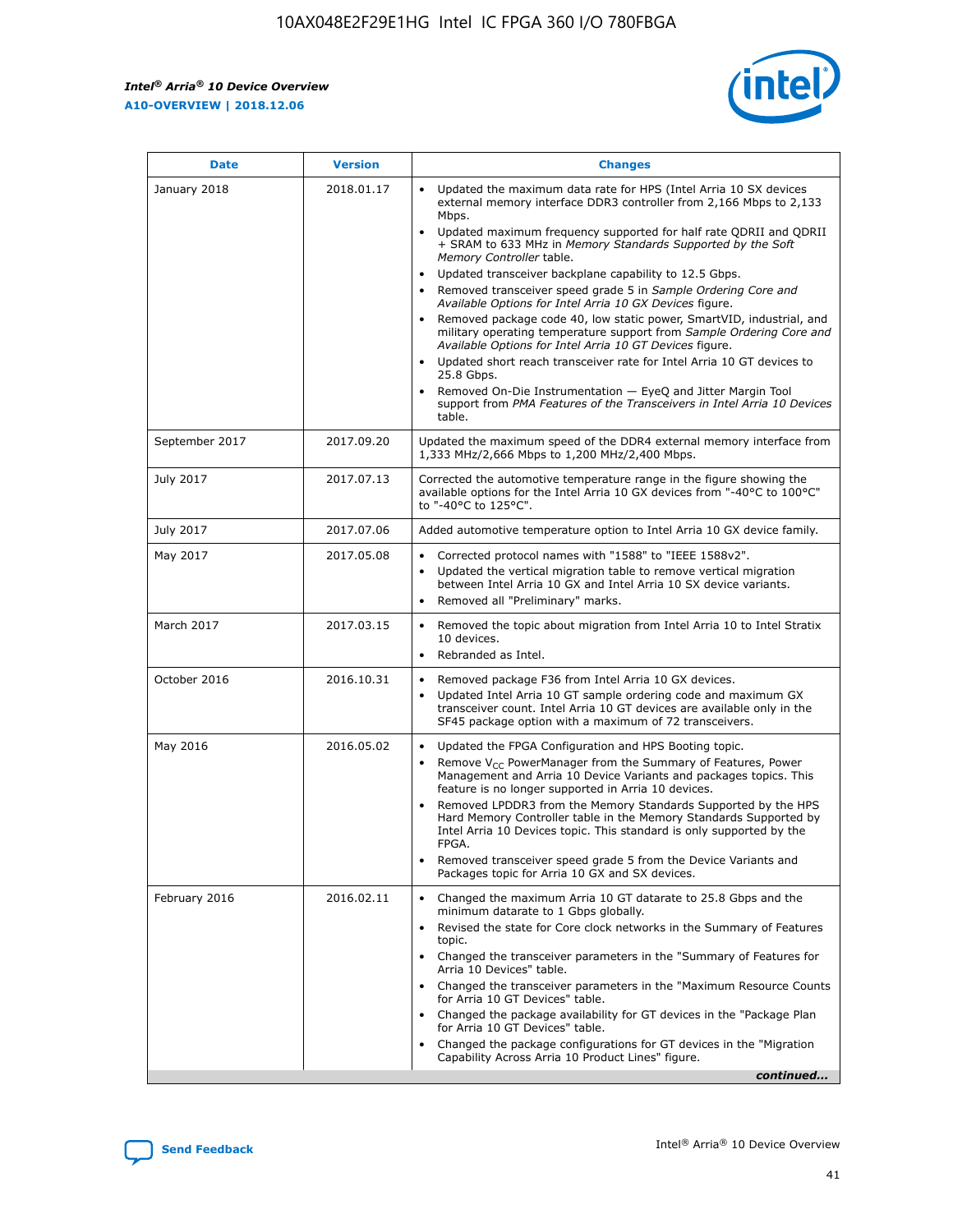

| <b>Date</b>   | <b>Version</b> | <b>Changes</b>                                                                                                                                                                   |
|---------------|----------------|----------------------------------------------------------------------------------------------------------------------------------------------------------------------------------|
|               |                | • Changed transceiver parameters in the "Low Power Serial Transceivers"<br>section.                                                                                              |
|               |                | • Changed the transceiver descriptions in the "Device Variants for the<br>Arria 10 Device Family" table.                                                                         |
|               |                | Changed the "Sample Ordering Code and Available Options for Arria 10<br>GT Devices" figure.                                                                                      |
|               |                | Changed the datarates for GT devices in the "PMA Features" section.                                                                                                              |
|               |                | Changed the datarates for GT devices in the "PCS Features" section.<br>$\bullet$                                                                                                 |
| December 2015 | 2015.12.14     | Updated the number of M20K memory blocks for Arria 10 GX 660 from<br>$\bullet$<br>2133 to 2131 and corrected the total RAM bit from 48,448 Kb to<br>48,408 Kb.                   |
|               |                | Corrected the number of DSP blocks for Arria 10 GX 660 from 1688 to<br>$\bullet$<br>1687 in the table listing floating-point arithmetic resources.                               |
| November 2015 | 2015.11.02     | Updated the maximum resources for Arria 10 GX 220, GX 320, GX 480,<br>$\bullet$<br>GX 660, SX 220, SX 320, SX 480, and SX 660.                                                   |
|               |                | Updated resource count for Arria 10 GX 320, GX 480, GX 660, SX 320,<br>$\bullet$<br>SX 480, a SX 660 devices in Number of Multipliers in Intel Arria 10<br><b>Devices</b> table. |
|               |                | Updated the available options for Arria 10 GX, GT, and SX.<br>$\bullet$                                                                                                          |
|               |                | Changed instances of Quartus II to Quartus Prime.<br>$\bullet$                                                                                                                   |
| June 2015     | 2015.06.15     | Corrected label for Intel Arria 10 GT product lines in the vertical migration<br>figure.                                                                                         |
| May 2015      | 2015.05.15     | Corrected the DDR3 half rate and quarter rate maximum frequencies in the<br>table that lists the memory standards supported by the Intel Arria 10 hard<br>memory controller.     |
| May 2015      | 2015.05.04     | • Added support for 13.5G JESD204b in the Summary of Features table.<br>• Added a link to Arria 10 GT Channel Usage in the Arria 10 GT Package<br>Plan topic.                    |
|               |                | • Added a note to the table, Maximum Resource Counts for Arria 10 GT<br>devices.                                                                                                 |
|               |                | Updated the power requirements of the transceivers in the Low Power<br>Serial Transceivers topic.                                                                                |
| January 2015  | 2015.01.23     | • Added floating point arithmetic features in the Summary of Features<br>table.                                                                                                  |
|               |                | • Updated the total embedded memory from 38.38 megabits (Mb) to<br>65.6 Mb.                                                                                                      |
|               |                | • Updated the table that lists the memory standards supported by Intel<br>Arria 10 devices.                                                                                      |
|               |                | Removed support for DDR3U, LPDDR3 SDRAM, RLDRAM 2, and DDR2.                                                                                                                     |
|               |                | Moved RLDRAM 3 support from hard memory controller to soft memory<br>controller. RLDRAM 3 support uses hard PHY with soft memory<br>controller.                                  |
|               |                | Added soft memory controller support for QDR IV.                                                                                                                                 |
|               |                | Updated the maximum resource count table to include the number of<br>hard memory controllers available in each device variant.                                                   |
|               |                | Updated the transceiver PCS data rate from 12.5 Gbps to 12 Gbps.<br>$\bullet$                                                                                                    |
|               |                | Updated the max clock rate of PS, FPP x8, FPP x16, and Configuration<br>via HPS from 125 MHz to 100 MHz.                                                                         |
|               |                | Added a feature for fractional synthesis PLLs: PLL cascading.                                                                                                                    |
|               |                | Updated the HPS programmable general-purpose I/Os from 54 to 62.                                                                                                                 |
|               |                | continued                                                                                                                                                                        |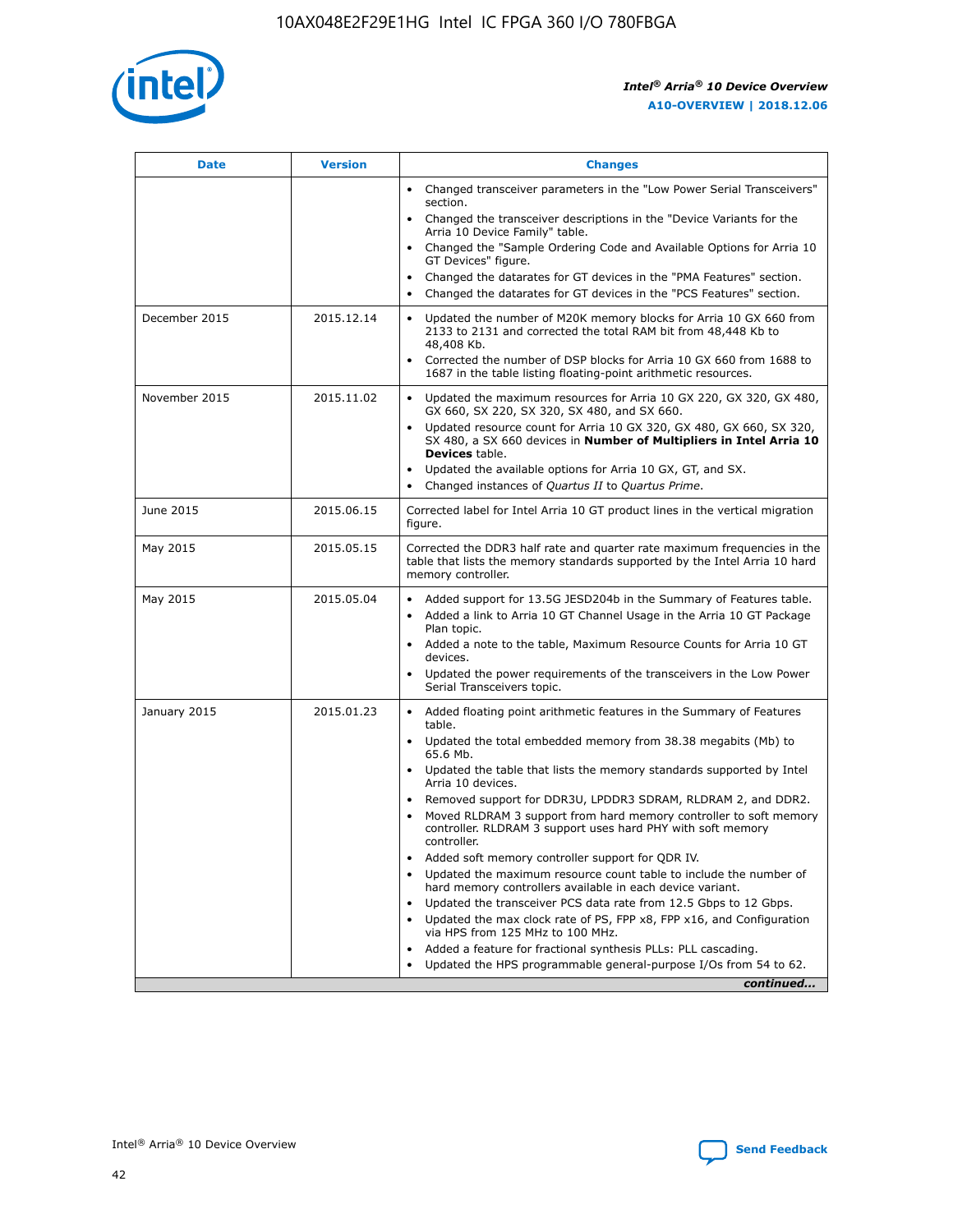

| <b>Date</b>    | <b>Version</b> | <b>Changes</b>                                                                                                                                                                                                                                                                                                                                                                                                                                                                                                                                                   |
|----------------|----------------|------------------------------------------------------------------------------------------------------------------------------------------------------------------------------------------------------------------------------------------------------------------------------------------------------------------------------------------------------------------------------------------------------------------------------------------------------------------------------------------------------------------------------------------------------------------|
| September 2014 | 2014.09.30     | Corrected the 3 V I/O and LVDS I/O counts for F35 and F36 packages<br>$\bullet$<br>of Arria 10 GX.<br>Corrected the 3 V I/O, LVDS I/O, and transceiver counts for the NF40<br>$\bullet$<br>package of the Arria GX 570 and 660.<br>Removed 3 V I/O, LVDS I/O, and transceiver counts for the NF40<br>$\bullet$<br>package of the Arria GX 900 and 1150. The NF40 package is not<br>available for Arria 10 GX 900 and 1150.                                                                                                                                       |
| August 2014    | 2014.08.18     | Updated Memory (Kb) M20K maximum resources for Arria 10 GX 660<br>$\bullet$<br>devices from 42,660 to 42,620.<br>Added GPIO columns consisting of LVDS I/O Bank and 3V I/O Bank in<br>$\bullet$<br>the Package Plan table.<br>Added how to use memory interface clock frequency higher than 533<br>$\bullet$<br>MHz in the I/O vertical migration.<br>Added information to clarify that RLDRAM3 support uses hard PHY with<br>$\bullet$<br>soft memory controller.<br>Added variable precision DSP blocks support for floating-point<br>$\bullet$<br>arithmetic. |
| June 2014      | 2014.06.19     | Updated number of dedicated I/Os in the HPS block to 17.                                                                                                                                                                                                                                                                                                                                                                                                                                                                                                         |
| February 2014  | 2014.02.21     | Updated transceiver speed grade options for GT devices in Figure 2.                                                                                                                                                                                                                                                                                                                                                                                                                                                                                              |
| February 2014  | 2014.02.06     | Updated data rate for Arria 10 GT devices from 28.1 Gbps to 28.3 Gbps.                                                                                                                                                                                                                                                                                                                                                                                                                                                                                           |
| December 2013  | 2013.12.10     | Updated the HPS memory standards support from LPDDR2 to LPDDR3.<br>٠<br>Updated HPS block diagram to include dedicated HPS I/O and FPGA<br>$\bullet$<br>Configuration blocks as well as repositioned SD/SDIO/MMC, DMA, SPI<br>and NAND Flash with ECC blocks.                                                                                                                                                                                                                                                                                                    |
| December 2013  | 2013.12.02     | Initial release.                                                                                                                                                                                                                                                                                                                                                                                                                                                                                                                                                 |